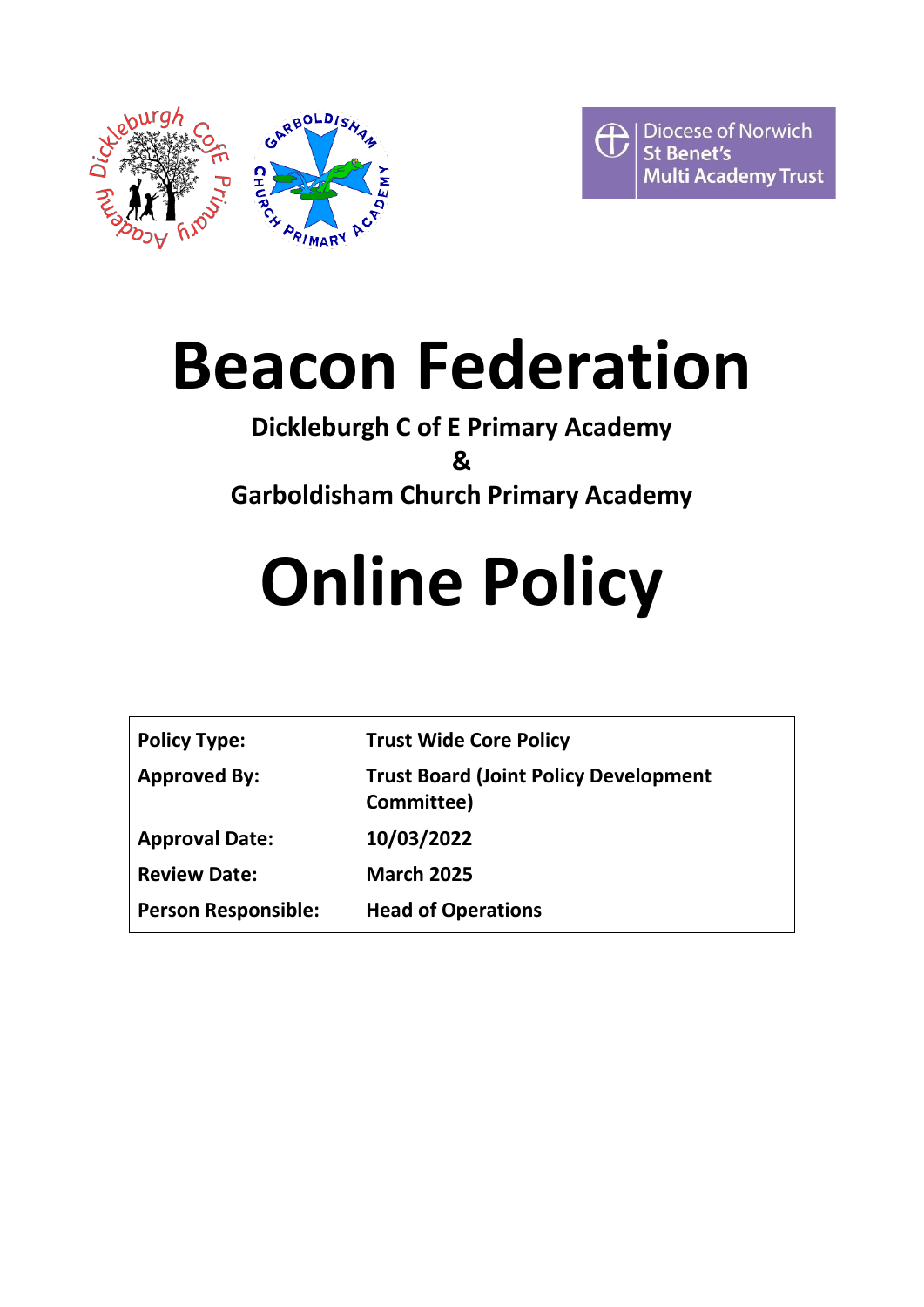#### **Summary of Changes**

The model policy has been revised to reflect these changes to the statutory guidance as outlined below.

| Page | <b>Section</b>                                             | <b>Amendment</b>                                                                                                                                                                        | Date of       |
|------|------------------------------------------------------------|-----------------------------------------------------------------------------------------------------------------------------------------------------------------------------------------|---------------|
| Ref. |                                                            |                                                                                                                                                                                         | Change        |
| 5    | Schedule for monitoring<br>and review                      | Clarification of online safety lead role may form<br>part of DSL or Business Manager role and online<br>group may be part of DSL meetings.<br>Updated list of external reporting bodies | Feb 21        |
| 14   | Technical-                                                 | Use of mobile data management system                                                                                                                                                    | Sep 21        |
|      | infrastructure /<br>equipment, filtering and<br>monitoring | Use of Trend AV across the Trust                                                                                                                                                        | Feb 22        |
|      | Data Protection                                            | Updated in line with UK Data Protection laws to                                                                                                                                         | Feb 21        |
| 17   |                                                            | included personal data stored on mobile<br>devices/removable media                                                                                                                      |               |
| 18   | Data Protection                                            | Staff section updated to include recognition of<br>possible breach                                                                                                                      | Feb 21        |
| 22   | Unsuitable/inappropriate<br>activities                     | Table updated to include Computer Misuse Act                                                                                                                                            | Feb 21        |
| 24   | Illegal incidents                                          | Flow chart updated                                                                                                                                                                      | Feb 21        |
| 28   | Links to Other Policies                                    | Updated Safeguarding Policy 2021                                                                                                                                                        | July 21       |
|      | Throughout                                                 | E-safety renamed online safety in line with Dfe<br>guidance                                                                                                                             | <b>Nov 21</b> |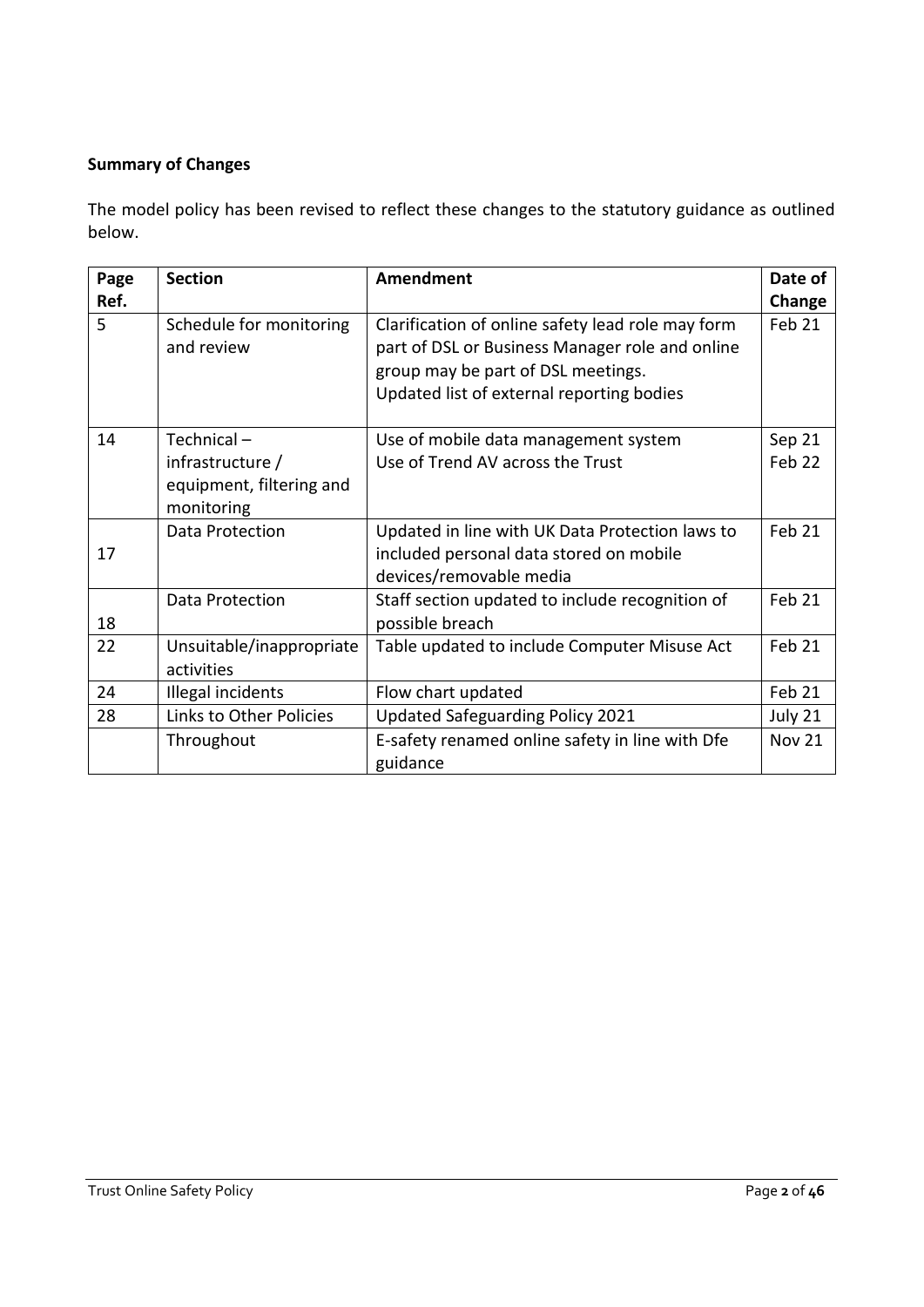#### **Introduction**

The Multi Academy Trust is accountable for all policies across its Academies. All policies whether relating to an individual academy or the whole Trust will be written and implemented in line with our ethos and values as articulated in our prospectus. We are committed to the provision of highquality education in the context of the Christian values of service, thankfulness, and humility where individuals are valued, aspirations are high, hope is nurtured, and talents released.

A Scheme of Delegation for each academy sets out the responsibilities of the Local Governing Body and Principal / Head Teacher. The Principal / Head Teacher of each academy is responsible for the implementation of all policies of the Academy Trust.

All employees of the Academy Trust are subject to the Trust's policies.

Alec Sanders has an overview of online safety.

Our Online Safety Policy is based on national educational trust guidelines. It has been agreed by the Leadership Team and approved by the Local Governing Body.

#### **Schedule for Development/Monitoring/Review**

The implementation of this online safety and ICT Acceptable Use policy will be monitored by the Safeguarding and Health and Safety Lead Officer/ LGB Safeguarding Governors Mr Ian Clayton.

Monitoring will take place at regular intervals or at least.

The Trustees/LGB will receive a report on the implementation of the online safety policy generated by the monitoring group (which will include anonymous details of online safety incidents) at regular intervals.

The online safety policy will be reviewed annually or more regularly in the light of any significant new developments in the use of the technologies, new threats to online safety or incidents that have taken place. The anticipated review date will be: November 2022.

Should serious online safety incidents take place, the following external persons/agencies be informed: Trust Safeguarding & Health and Safety Lead &Data Protection Officer/ Police/ ICT Network team.

The academy will monitor the impact of the policy using

- Logs of reported incidents
- Monitoring logs of internet activity (including sites visited)
- Internal monitoring data for network activity
- Surveys/questionnaires of -Pupils/students -Parents/carers -Staff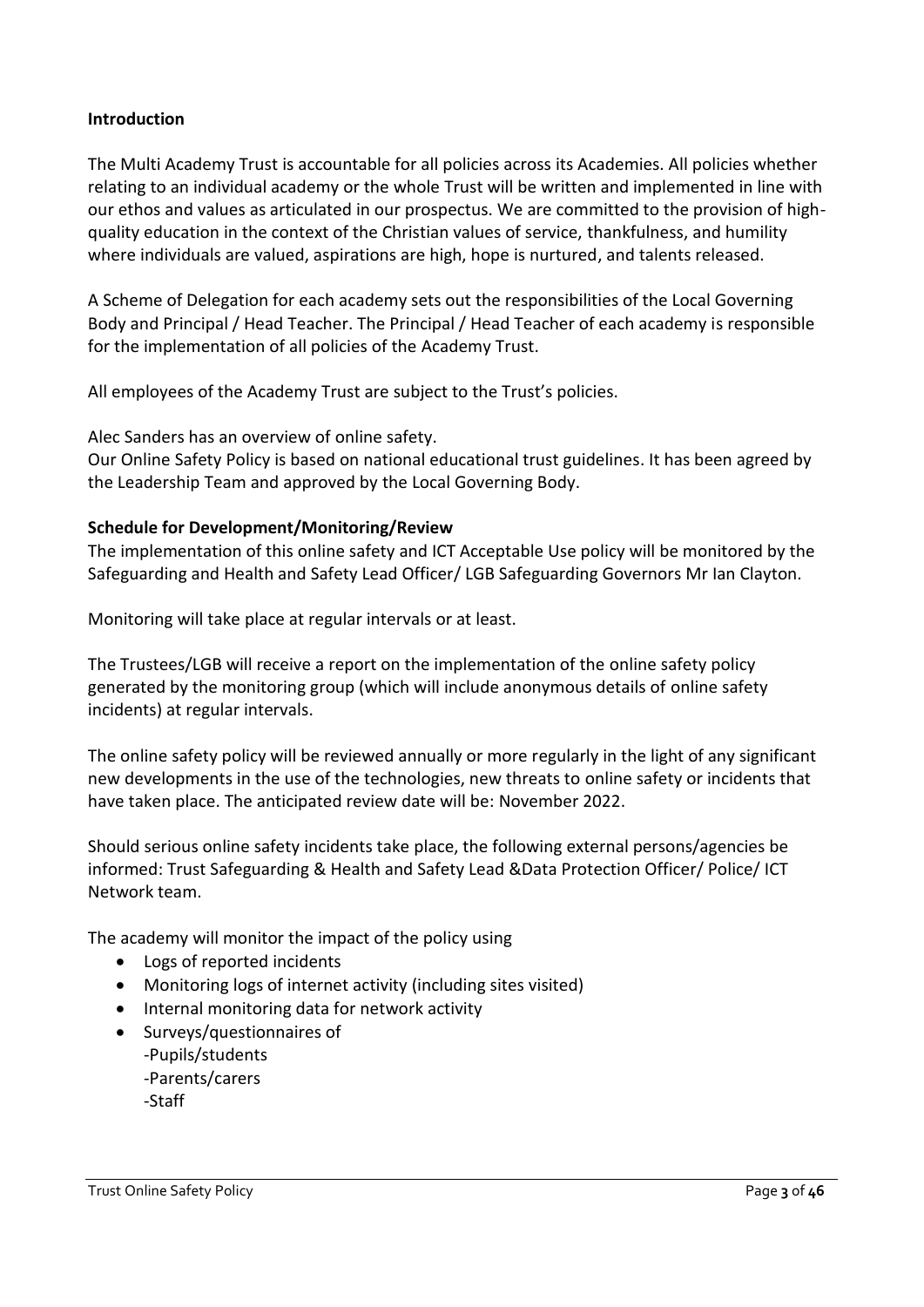#### **Scope of the Policy**

This policy applies to all members of the academy community (including staff, pupils, volunteers, parents/carers, visitors, community users) who have access to and are users of academy digital technology systems, both in and out of the academy

The Education and Inspections Act (2006) empowers Headteachers/Principals to such an extent as is reasonable, to regulate the behaviour of pupils/students when they are off the academy site and empowers members of staff to impose disciplinary penalties for inappropriate behaviour. This is pertinent to incidents of cyber-bullying, or other online safety incidents covered by this policy, which may take place outside of the academy, but is linked to membership of the academy and the Trust. The 2011 Education Act increased these powers with regard to the searching for and of electronic devices and the deletion of data (See Appendix 7). In the case of both acts, action can only be taken over issues covered by the academy Behaviour Policy.

The academy will deal with such incidents within this policy and associated behaviour and antibullying policies and will, where known, inform parents/carers of incidents of inappropriate online safety behaviour that take place out of the academy.

#### **Roles and Responsibilities**

The Board of Trustee are responsible for the approval of the online safety policy and with the Beacon Federation Governing Body are responsible for reviewing the effectiveness of the policy. This will be carried out by the Trustees/LGB receiving regular information about online safety incidents and monitoring reports. A member of the LGB has taken on the role of online safety Governor and the role includes:

- regular meetings with the online safety Co-ordinator/Officer this may form part of the Designated Safeguarding Lead role and/or Business Manager
- regular monitoring of online safety incident logs
- regular monitoring of filtering/change control logs
- reporting to relevant LGB/Trust Board/Committee/ meeting

#### **Headteacher/Principal and Senior Leaders**

- The Headteacher/Principal has a duty of care for ensuring the safety (including online safety) of members of the academy community, though the day-to-day responsibility for online safety will be delegated to the online safety lead.
- The Headteacher and (at least) another member of the Senior Leadership/Senior Management Team should be aware of the procedures to be followed in the event of a serious online safety allegation being made against a member of staff
- The Headteacher/Principal/Senior Leaders are responsible for ensuring that the online safety Coordinator/Officer and other relevant staff receive suitable training to enable them to carry out their online safety roles and to train other colleagues, as relevant.
- The Headteacher/Principal/Senior Leaders will ensure that there is a system in place to allow for monitoring and support of those in the academy who carry out the internal online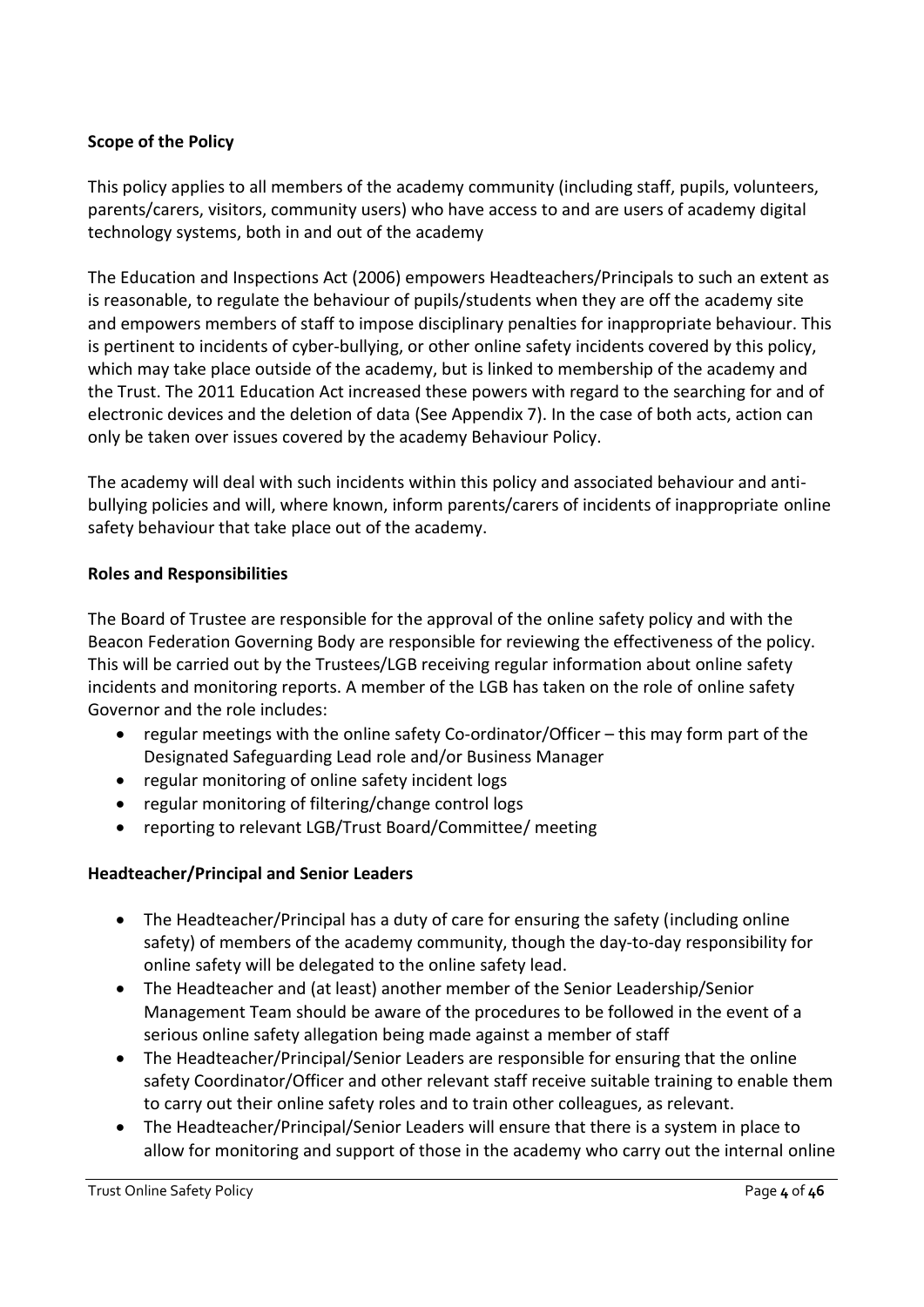safety monitoring role. This is to provide a safety net and also support those colleagues who take on important monitoring roles.

• The Senior Leadership Team/Senior Management Team will receive regular monitoring reports from the online safety Lead

#### **Online safety lead**

- Leads the online safety group (this may be combined with Child Protection/Safeguarding Officer role and the DSL meetings)
- Takes day to day responsibility for online safety issues and has a leading role in establishing and review the academy online safety policies/documents
- Ensures that all staff are aware of the procedures that need to be followed in the event of an online safety incident taking place.
- Provides training and advice for staff
- Liaises with the Trust Safeguarding Lead/ relevant body
- Liaises with academy technical staff
- Receives reports of online safety incidents and creates a log of incidents to inform future online safety developments.
- Meets regularly with online safety Governor to discuss current issues. Review incident logs and filtering/change control logs
- Attends relevant meeting/committee of LGB
- Reports regularly to Senior Leadership Team

#### **Network Manager/Technical Staff**

For academies who have a managed ICT service provided by an outside contractor it is the responsibility of the academy to ensure the managed service provider carries out all online safety measures as outlined below and that the managed service provider is fully aware of the academy online safety policy and procedures.

The Network Manager/Technical Staff/ICT Coordinator is responsible for ensuring

- That the academy's technical infrastructure is secure and is not open to misuse or malicious attack
- that the academy meets required online safety technical requirements and any Trust / other relevant body Online safety Policy / Guidance that may apply.
- That users may only access the networks and devices through a properly enforced password protection policy.
- the filtering policy is applied and updated on a regular basis and that its implementation is not the sole responsibility of any single person
- That they keep up to date with online safety technical information in order to effectively carry out their online safety role and to inform and update others as relevant
- That the use of the network / internet / Virtual Learning Environment / remote access / email is regularly monitored in order that any misuse / attempted misuse can be reported to the Headteacher / Principal / Senior Leader; Online safety Coordinator / Officer for investigation / action / sanction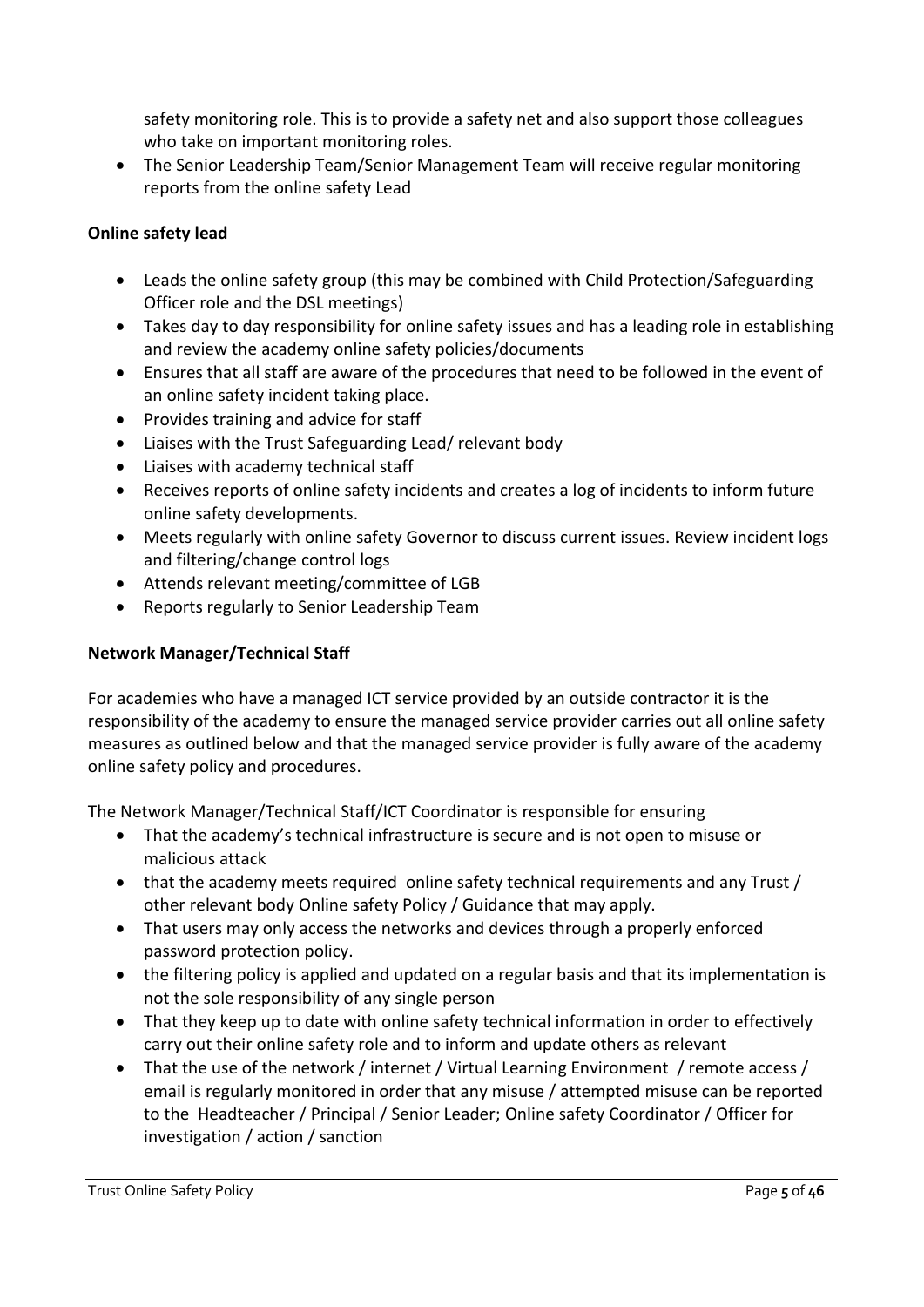• That monitoring software / systems are implemented and updated as agreed in academy policies

#### **Teaching and Support Staff**

Are responsible for ensuring that:

- they have an up-to-date awareness of online safety matters and of the current academy online safety policy and practices
- they have read, understood and signed the Staff Acceptable Use Policy / Agreement (AUP)
- They report any suspected misuse or problem to the Headteacher / Principal / Senior Leader ; Online safety Coordinator / Officer for investigation / action / sanction
- All digital communications with students / pupils / parents / carers should be on a professional level and only carried out using official academy systems
- online safety issues are embedded in all aspects of the curriculum and other activities
- Pupils/students understand and follow the online safety and acceptable use policies
- Pupils/students have a good understanding of research skills and the need to avoid plagiarism and uphold copyright regulations
- They monitor the use of digital technologies, mobile devices, cameras etc. in lessons and other academy activities (where allowed) and implement current policies with regard to these devices
- In lessons where internet use is pre-planned pupils/students should be guided to sites checked as suitable for their use and that processes are in place for dealing with any unsuitable material that is found in internet searches

#### **Designated Safeguarding Lead / Child Protection Officer**

Should be trained in online safety issues and be aware of the potential for serious child protection / safeguarding issues to arise from:

- sharing of personal data
- access to illegal / inappropriate materials
- inappropriate on-line contact with adults / strangers
- potential or actual incidents of grooming
- cyber-bullying

Some academies may choose to combine the role of online safety Officer with Safeguarding role

#### **Online safety Group**

The Online safety Group provides a consultative group that has wide representation from the academy community, with responsibility for issues regarding online safety and the monitoring the online safety policy including the impact of initiatives. Depending on the size or structure of the academy this committee may be part of the DSL safeguarding group. The group will also be responsible for regular reporting to the LGB and then to the Trust Board.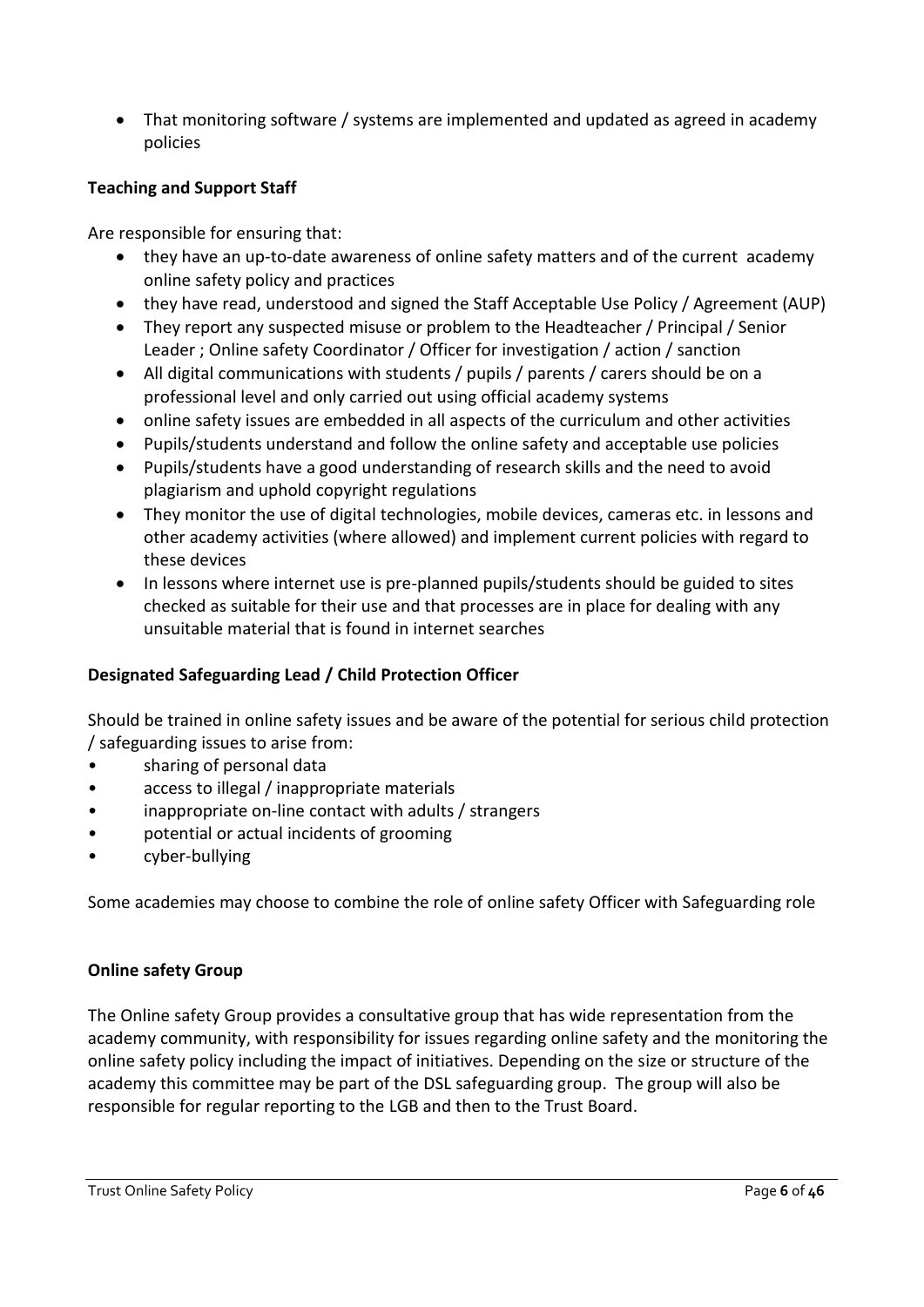Members of the Online safety Group (or other relevant group) will assist the Online safety Coordinator / Officer (or other relevant person, as above) with:

- The production / review / monitoring of the academy online safety policy / documents.
- The production / review / monitoring of the academy filtering policy (if the academy chooses to have one) and requests for filtering changes.
- Mapping and reviewing the online safety digital literacy curricular provision ensuring relevance, breadth and progression
- Monitoring network / internet / incident logs
- Consulting stakeholders including parents / carers and the students / pupils about the online safety provision
- Monitoring improvement actions identified

#### **Pupils/Students:**

• Are responsible for using the academy digital technology systems in accordance with the Student / Pupil Acceptable Use Agreement

• Have a good understanding of research skills and the need to avoid plagiarism and uphold copyright regulations

Need to understand the importance of reporting abuse, misuse or access to inappropriate materials and know how to do so

Will be expected to know and understand policies on the use of mobile devices and digital cameras. They should also know and understand policies on the taking / use of images and on cyber-bullying.

Should understand the importance of adopting good online safety practice when using digital technologies out of academy and realise that the academy's Online safety Policy covers their actions out of the academy, if related to their membership of the academy

#### **Parents / Carers**

Parents / Carers play a crucial role in ensuring that their children understand the need to use the internet / mobile devices in an appropriate way. The academy will take every opportunity to help parents understand these issues through parents' evenings, newsletters, letters, website / VLE and information about national / local online safety campaigns / literature. Parents and carers will be encouraged to support the academy in promoting good online safety practice and to follow guidelines on the appropriate use of:

• digital and video images taken at academy events (see Use of Digital Images and Videos policy guidelines below)

- access to parents' sections of the website / VLE and on-line student / pupil records
- their children's personal devices in the academy (where this is allowed)

#### **Community Users**

Community Users who access academy systems/website/Learning platform as part of the wider academy provision will be expected to sign a Community User Acceptable Use Agreement before being provided with access to academy systems (See appendix 6)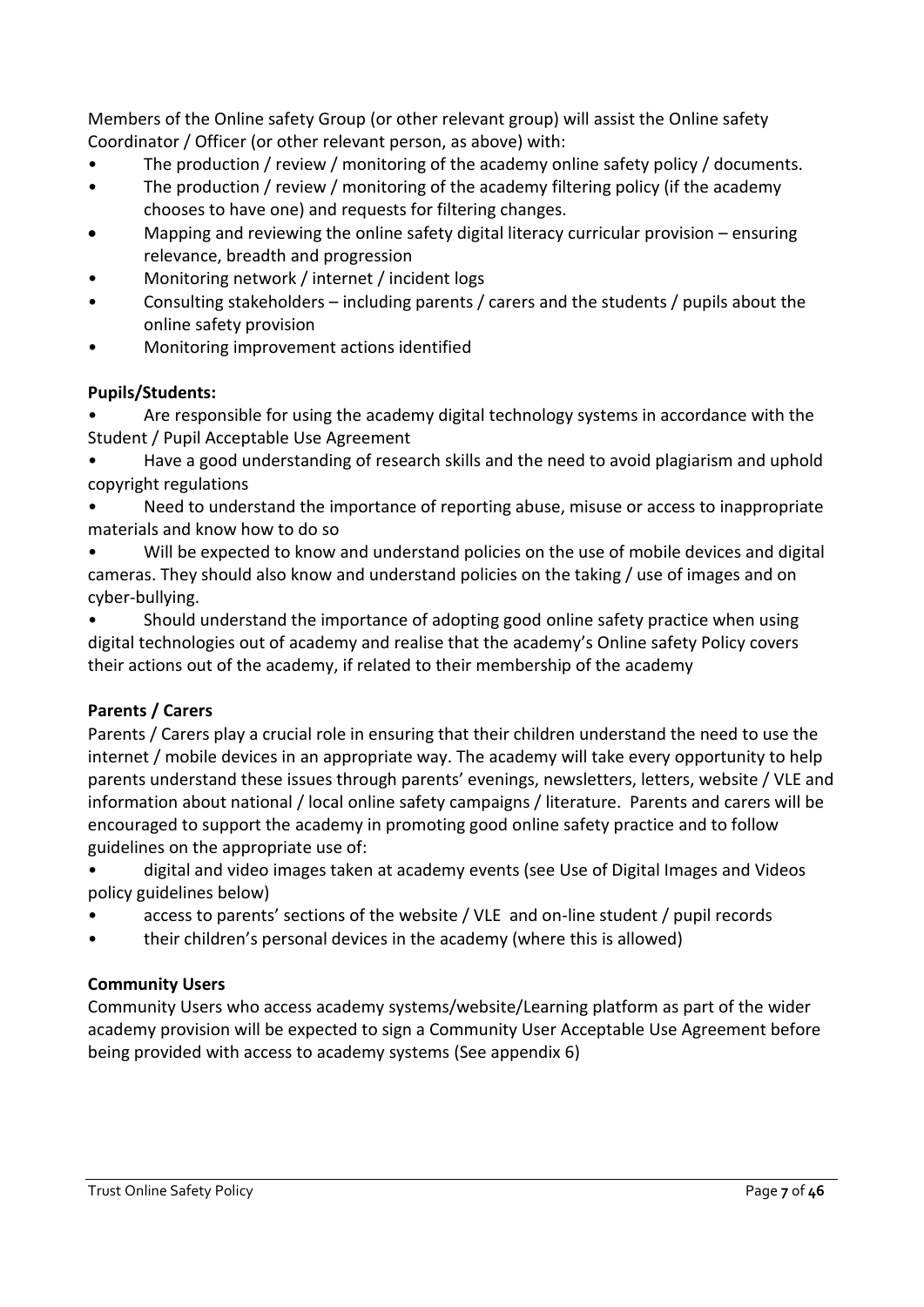#### **Policy Statements**

#### **Education – students / pupils**

Whilst regulation and technical solutions are very important, their use must be balanced by educating students / pupils to take a responsible approach. The education of students / pupils in online safety is therefore an essential part of the academy's online safety provision. Children and young people need the help and support of the academy to recognise and avoid online safety risks and build their resilience.

Online safety should be a focus in all areas of the curriculum and staff should reinforce online safety messages across the curriculum. The online safety curriculum should be broad, relevant and provide progression, with opportunities for creative activities and will be provided in the following ways:

- A planned online safety curriculum should be provided as part of Computing / PHSE / other lessons and should be regularly revisited
- Key online safety messages should be reinforced as part of a planned programme of assemblies and tutorial / pastoral activities
- Students / pupils should be taught in all lessons to be critically aware of the materials / content they access on-line and be guided to validate the accuracy of information.
- Students / pupils should be taught to acknowledge the source of information used and to respect copyright when using material accessed on the internet
- Students / pupils should be supported in building resilience to radicalisation by providing a safe environment for debating controversial issues and helping them to understand how they can influence and participate in decision-making.
- Students / pupils should be helped to understand the need for the student / pupil Acceptable Use Agreement and encouraged to adopt safe and responsible use both within and outside academy
- Staff should act as good role models in their use of digital technologies, the internet and mobile devices
- in lessons where internet use is pre-planned, it is best practice that students / pupils should be guided to sites checked as suitable for their use and that processes are in place for dealing with any unsuitable material that is found in internet searches.
- Where students / pupils are allowed to freely search the internet, staff should be vigilant in monitoring the content of the websites the young people visit.
- It is accepted that from time to time, for good educational reasons, students may need to research topics (e.g. racism, drugs, and discrimination) that would normally result in internet searches being blocked. In such a situation, staff can request that the Technical Staff (or other relevant designated person) can temporarily remove those sites from the filtered list for the period of study. Any request to do so, should be auditable, with clear reasons for the need.

#### **Education – parents / carers**

Many parents and carers have only a limited understanding of online safety risks and issues, yet they play an essential role in the education of their children and in the monitoring / regulation of the children's on-line behaviours. Parents may underestimate how often children and young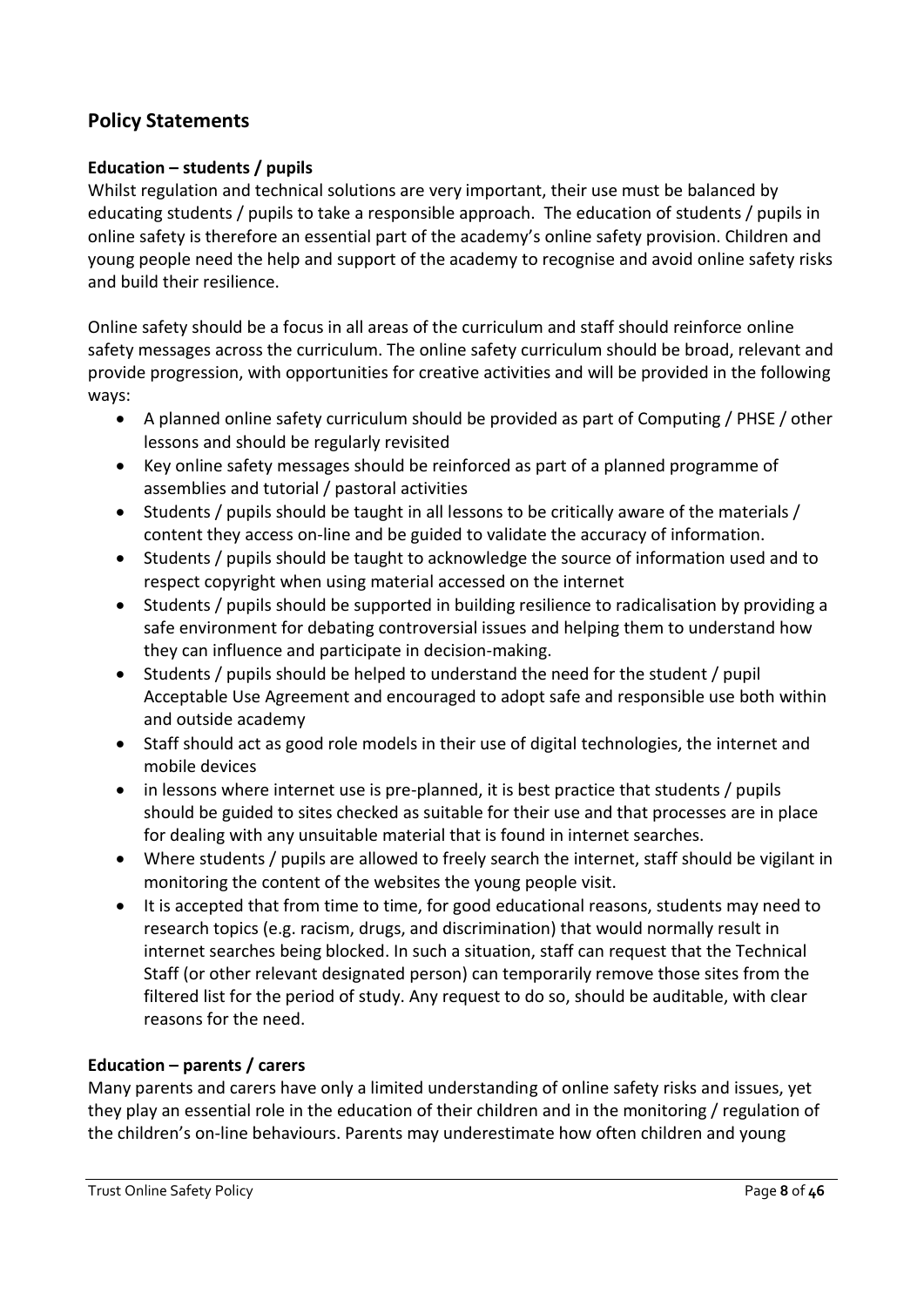people come across potentially harmful and inappropriate material on the internet and may be unsure about how to respond.

The academy will therefore seek to provide information and awareness to parents and carers through:

- Curriculum activities
- Letters, newsletters, web site, VLE
- Parents / Carers evenings / sessions
- High profile events / campaigns e.g. Safer Internet Day
- Reference to the relevant web sites / publications

www.saferinternet.org.uk/ http://www.childnet.com/parents-and-carers ThinkUknow

#### **Education – The Wider Community**

The academy will provide opportunities for local community groups / members of the community to gain from the academy's online safety knowledge and experience. This may be offered through the following:

- Providing family learning courses in use of new digital technologies, digital literacy and online safety
- Online safety messages targeted towards grandparents and other relatives as well as parents.
- The academy website will provide online safety information for the wider community
- Supporting community groups e.g. Early Years Settings, Childminders, youth / sports / voluntary groups to enhance their online safety provision

#### **Education & Training – Staff / Volunteers**

It is essential that all staff receive online safety training and understand their responsibilities, as outlined in this policy. Training will be offered as follows:

A planned programme of formal online safety training will be made available to staff. This will be regularly updated and reinforced. An audit of the online safety training needs of all staff will be carried out regularly. It is expected that some staff will identify online safety as a training need within the performance management process.

- All new staff should receive online safety training as part of their induction programme, ensuring that they fully understand the academy online safety policy and Acceptable Use Agreements. .
- The Online safety Coordinator / Officer (or other nominated person) will receive regular updates through attendance at external training events and by reviewing guidance documents released by relevant organisations.
- This Online safety policy and its updates will be presented to and discussed by staff in staff / team meetings / INSET days.
- The Online safety Coordinator / Officer (or other nominated person) will provide advice / guidance / training to individuals as required.

#### **Training – Governors**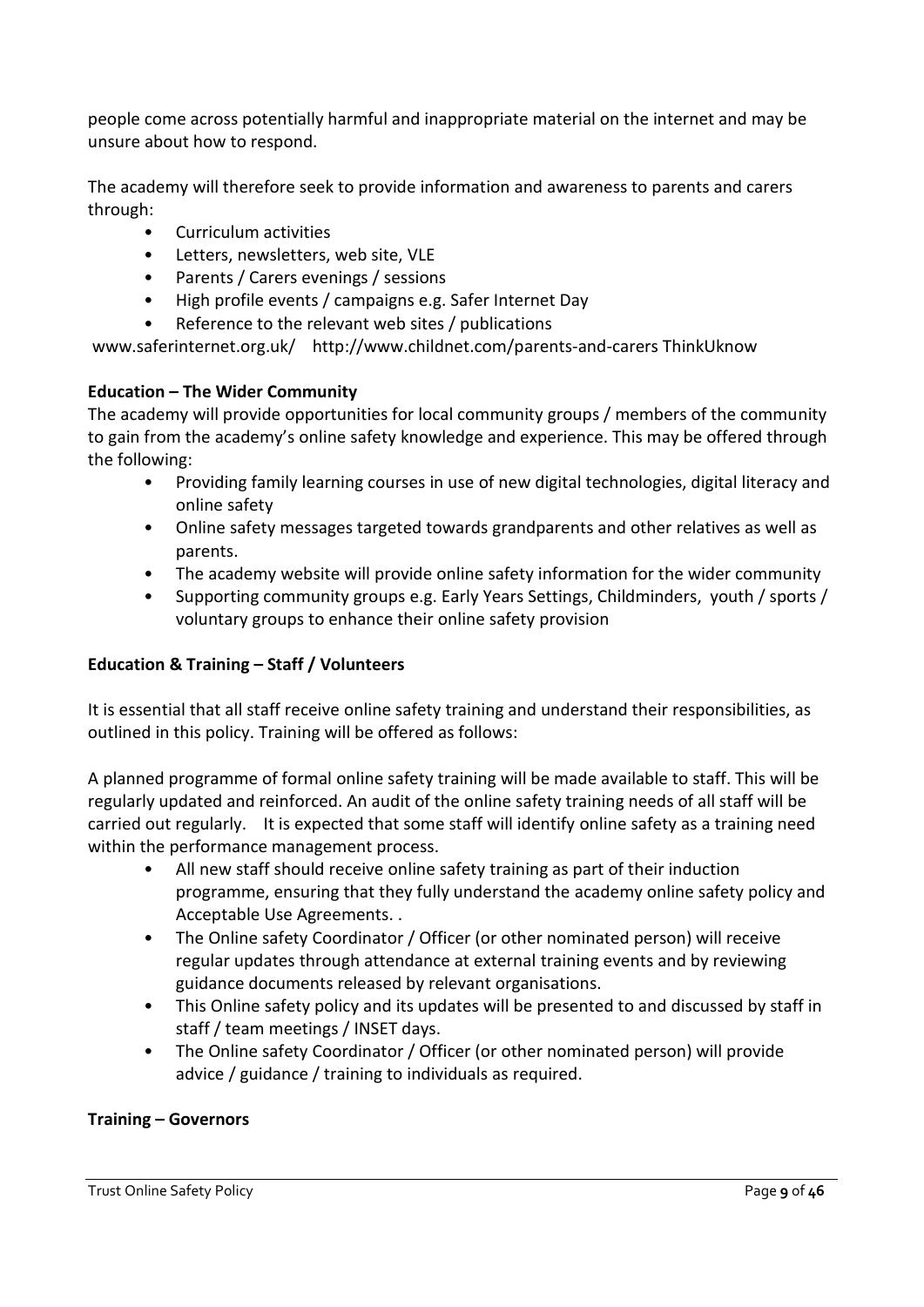Governors should take part in online safety training / awareness sessions, with particular importance for those who are members of any subcommittee / group involved in technology / online safety / health and safety / child protection. This may be offered in a number of ways:

- Attendance at training provided by the Trust/NGA / National Governors Association / or other relevant organisation.
- Participation in academy training / information sessions for staff or parents (this may include attendance at assemblies / lessons).

#### **Use of Digital Imaging Technologies**

The development of digital imaging technologies has created significant benefits to learning allowing staff and students/pupils instant use of images that they have recorded themselves of or downloaded from the internet. Images may also be used to celebrate success through their publication in newsletters, on the academy website and occasionally in the public media, However, staff, parents, carers and pupils/students need to be aware of the risks associated with publishing digital images on the internet. Such images may provide avenues for cyberbullying to take place. Digital images may remain available on the internet forever and may cause harm or embarrassment to individuals in the short or longer term. It is common for employers to carry out internet searches for information about potential and existing employees. The academy will inform and educate users about these risks and will implement policies to reduce the likelihood of the potential for harm:

- When using digital images, staff should inform and educate students / pupils about the risks associated with the taking, use, sharing, publication and distribution of images. In particular they should recognise the risks attached to publishing their own images on the internet e.g. on social networking sites.
- Written permission from parents or carers will be obtained before photographs of students / pupils are published on the academy website / social media / local press

In accordance with guidance from the Information Commissioner's Office, parents / carers are welcome to take videos and digital images of their children at academy events for their own personal use (as such use in not covered by the General Data Protection Regulations). To respect everyone's privacy and in some cases protection, these images should not be published / made publicly available on social networking sites, nor should parents / carers comment on any activities involving other pupils in the digital / video images.

Staff and volunteers are allowed to take digital / video images to support educational aims, but must follow academy policies concerning the sharing, distribution and publication of those images. Those images should only be taken on academy equipment, the personal equipment of staff should not be used for such purposes.

Care should be taken when taking digital / video images that students / pupils are appropriately dressed and are not participating in activities that might bring the individuals or the academy into disrepute.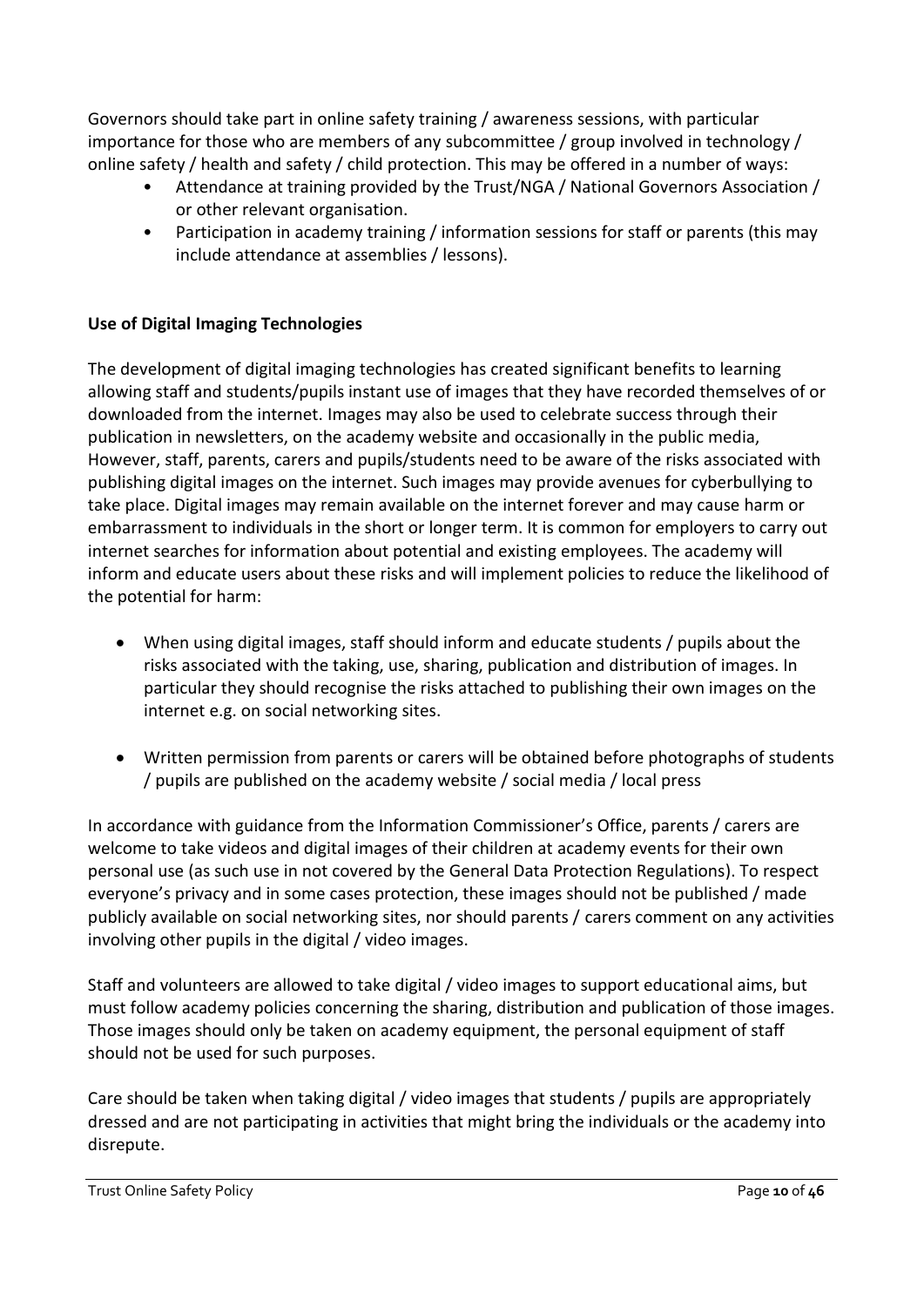Students / pupils must not take, use, share, publish or distribute images of others without their permission

Photographs published on the website, or elsewhere that include students / pupils will be selected carefully and will comply with good practice guidance on the use of such images. Students' / Pupils' full names will not be used anywhere on a website or blog, particularly in association with photographs.

Student's / Pupil's work can only be published with the permission of the student / pupil and parents or carers.

Parents / carers will be required to sign a relevant permission form to allow the academy to take and use images of their children and for the parents / carers to agree

#### **Technical – infrastructure / equipment, filtering and monitoring**

For those academies using the Trust managed ICT service provider RM Unify or ERGO, they undertake to ensure all relevant online safety measures are in place around network, cloud hosting and infrastructure. The Trust will ensure the managed ICT service provider is fully aware of the Trust-wide online safety and acceptable use of ICT policy and agreements. Password control will be in line with the Trust and ICT Service provider.

AV is deployed across the federation's devices. The AV will automatically get any AV package updates as soon as they are released and will install without input from the user. Staff devices are also receive updates from Microsoft which are downloaded and also installed without input from the user.

Trust owned mobile devices are required to be kept up to date with vendor updates and app patches. The Trust will use mobile device management tools to ensure enforcement and control.

#### Otherwise:

The academy will be responsible for ensuring that the academy infrastructure / network is as safe and secure as is reasonably possible and that policies and procedures approved within this policy are implemented. It will also need to ensure that the relevant people named in the above sections will be effective in carrying out their online safety responsibilities:

- Academy technical systems will be managed in ways that ensure that the academy meets recommended technical requirements (these may be outlined in Trust wide/ other relevant body policy and guidance)
- There will be regular reviews and audits of the safety and security of academy technical systems
- Servers, wireless systems and cabling must be securely located and physical access restricted
- All users will have clearly defined access rights to academy technical systems and devices.
- All users (at KS2 and above) will be provided with a username and secure password by (insert name or title) who will keep an up-to-date record of users and their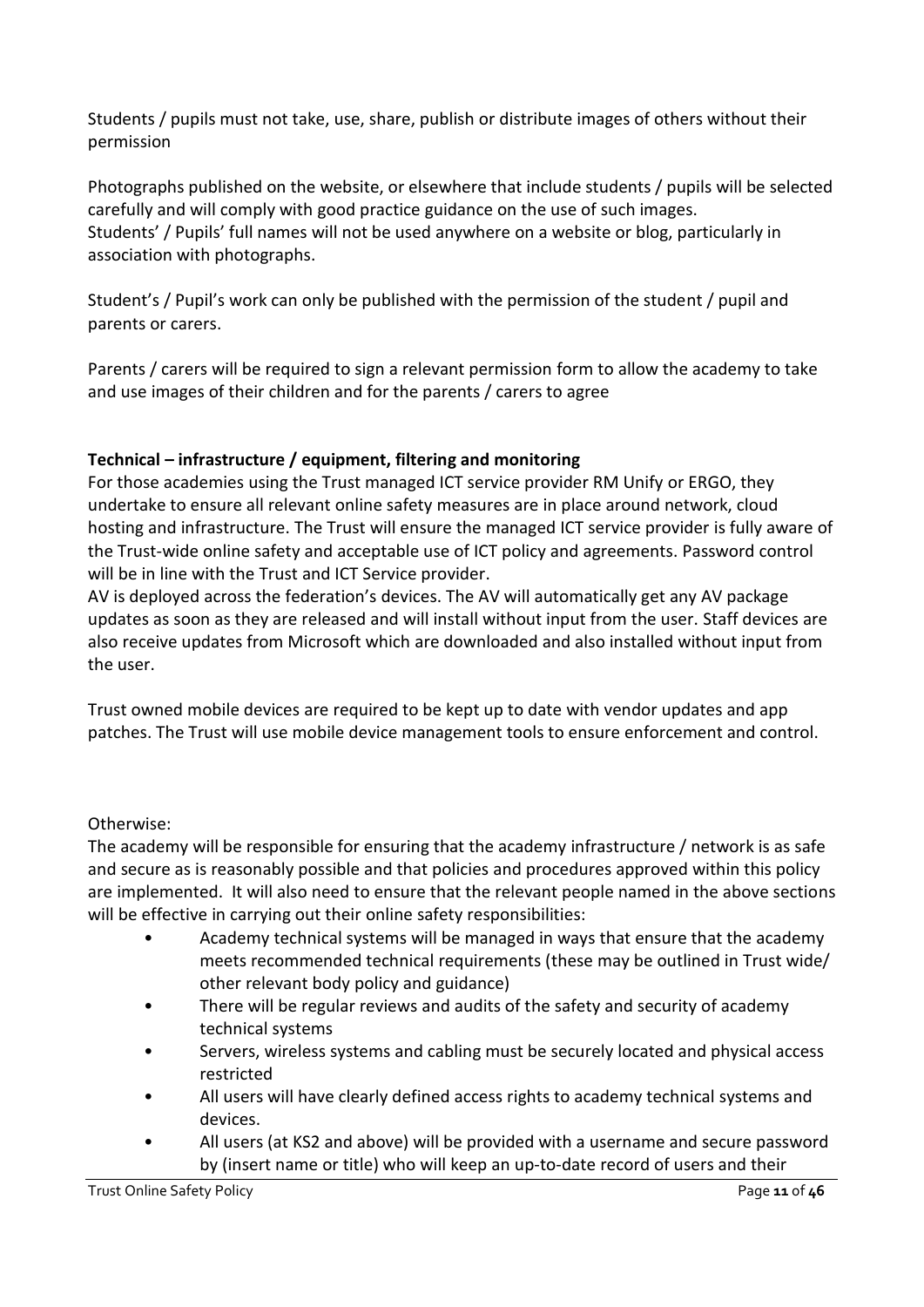usernames. Users are responsible for the security of their username and password and will be required to change their password periodically. (Academies may choose to use group or class log-on and passwords for KS1 and below, but need to be aware of the associated risks)

- The "master / administrator" passwords for the academy ICT system, used by the Network Manager (or other person) must also be available to the Headteacher / Principal or other nominated senior leader and kept in a secure place (e.g. academy safe)
- ERGO is responsible for ensuring that software licence logs are accurate and up to date and that regular checks are made to reconcile the number of licences purchased against the number of software installations (Inadequate licencing could cause the academy to breach the Copyright Act which could result in fines or unexpected licensing costs)
- Internet access is filtered for all users. Illegal content (child sexual abuse images) is filtered by the broadband or filtering provider by actively employing the Internet Watch Foundation CAIC list. Content lists are regularly updated and internet use is logged and regularly monitored. There is a clear process in place to deal with requests for filtering changes.
- Internet filtering should ensure that children are safe from terrorist and extremist material when accessing the internet.
- The academy has provided enhanced / differentiated user-level filtering (allowing different filtering levels for different ages / stages and different groups of users – staff / pupils / students etc.)
- Academy technical staff regularly monitors and record the activity of users on the academy technical systems using SENSO and users are made aware of this in the Acceptable Use Agreement.
- An appropriate system is in place (ERGO technical support) for users to report any actual / potential technical incident / security breach to the relevant person.
- Appropriate security measures are in place to protect the servers, firewalls, routers, wireless systems, work stations, mobile devices etc. from accidental or malicious attempts which might threaten the security of the academy systems and data. These are tested regularly. The academy infrastructure and individual workstations are protected by up to date virus software.
- An agreed policy is in place (Appendix 6) for the provision of temporary access of "guests" (e.g. trainee teachers, supply teachers, visitors) onto the academy systems.
- An agreed policy is in place regarding the extent of personal use that users (staff / students / pupils / community users) and their family members are allowed on academy devices that may be used out of the academy. See Appendices 1, 2, 5 and 6
- An agreed policy is in place that allows staff to / forbids staff from downloading executable files and installing programmes on academy devices. See Appendix 1
- An agreed policy is in place regarding the use of removable media (e.g. memory sticks / CDs / DVDs) by users on academy devices. Personal data cannot be sent over the internet or taken off the academy site unless safely encrypted or otherwise secured (refer to Trust wide Data Protection &FOI Policy). See Appendix 1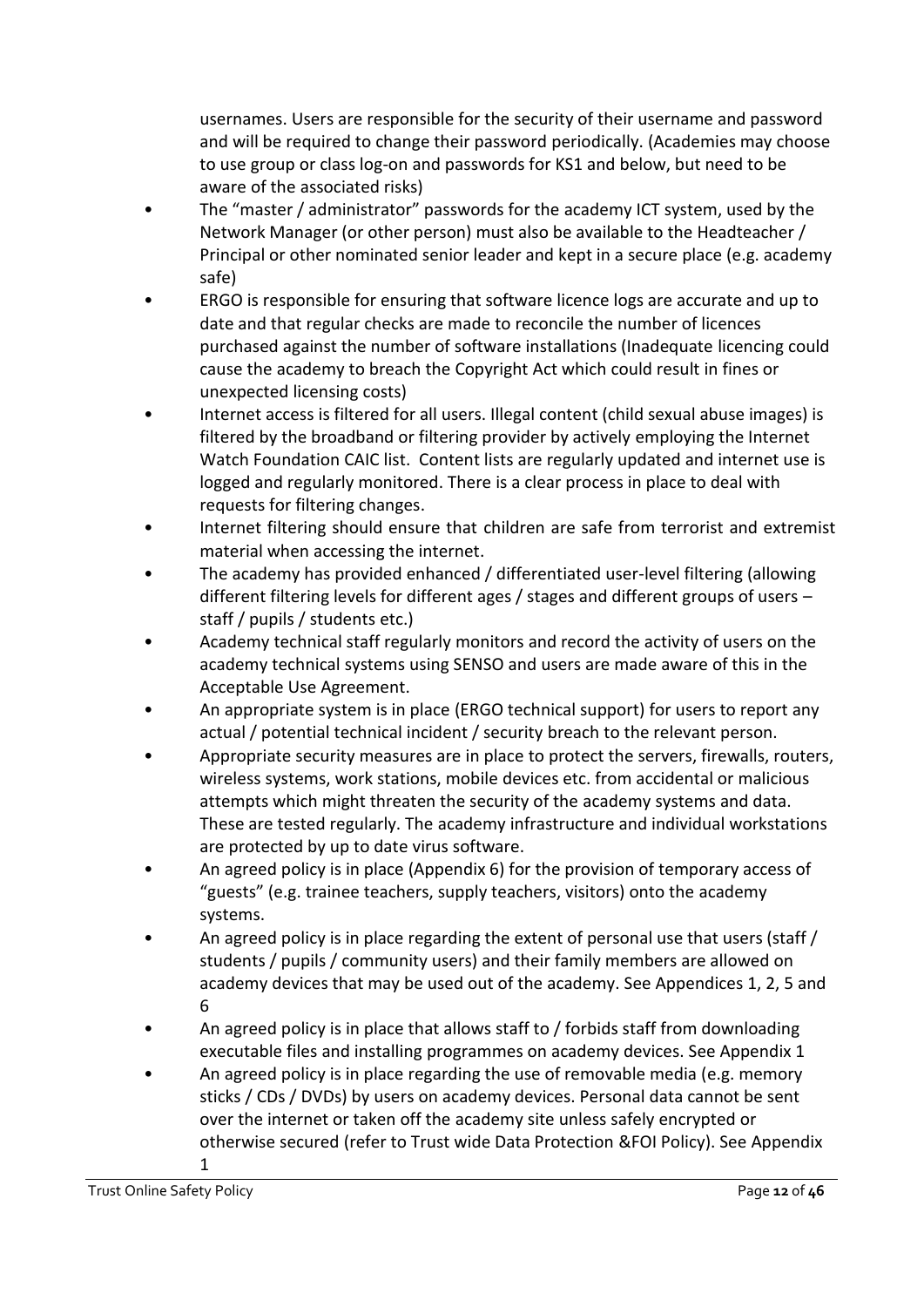#### **Mobile Technologies (including Bring Your Own Device BYOD/ Technology BYOT)**

Mobile technology devices may be academy owned/provided or personally owned and and might include: smartphone, tablet, notebook / laptop or other technology that usually has the capability of utilising the academy's wireless network. The device then has access to the wider internet which may include the academy's learning platform and other cloud-based services such as email and data storage.

All users should understand that the primary purpose of the use mobile / personal devices in a academy context is educational. The mobile technologies policy should be consistent with and interrelated to other relevant academy polices including but not limited to the Safeguarding Policy, Behaviour Policy, Bullying Policy, Data Protection & FOI Policy, and policies around theft or malicious damage. Teaching about the safe and appropriate use of mobile technologies should be an integral part of the academy's Online Safety education programme.

- The academy Acceptable Use Agreements for staff, pupils/students and parents/carers gives consideration to the use of mobile technologies
- The academy allows**:**

<span id="page-12-0"></span>

|                   |             | <b>Academy Devices</b> |                     |                 | <b>Personal Devices</b> |                  |
|-------------------|-------------|------------------------|---------------------|-----------------|-------------------------|------------------|
|                   | Academy     | Academy                | <b>Authorised</b>   | <b>Student</b>  | <b>Staff</b>            | <b>Visitor</b>   |
|                   | owned for   | owned for              | device <sup>1</sup> | owned           | owned                   | owned            |
|                   | single user | multiple users         |                     |                 |                         |                  |
| Allowed in        | Yes         | Yes                    | Yes                 | No <sup>2</sup> | Yes <sup>2</sup>        | Yes <sup>2</sup> |
| academy           |             |                        |                     |                 |                         |                  |
| Full network      | Yes         | Yes                    | Yes                 | No              | Yes                     | No               |
| access            |             |                        |                     |                 |                         |                  |
| Internet only     | No          | No                     | No                  | No              | No                      | Yes              |
|                   |             |                        |                     |                 |                         |                  |
| No network access | No          | No                     | No                  | No              | No                      | Yes              |
|                   |             |                        |                     |                 |                         |                  |

- The academy has a set of clear expectations and responsibilities for all users
- The academy adheres to the General Data Protection Regulation principles
- All users are provided with and accept the Acceptable Use Agreement
- All network systems are secure and access for users is differentiated
- Where possible these devices will be covered by the academy's normal filtering systems, while being used on the premises

**<sup>-</sup>**<sup>1</sup> Authorised device – purchased by the pupil/family through an academy-organised scheme. This device may be given full access to the network as if it were owned by the academy.

<sup>&</sup>lt;sup>2</sup> The academy should add below any specific requirements about the use of mobile / personal devices in school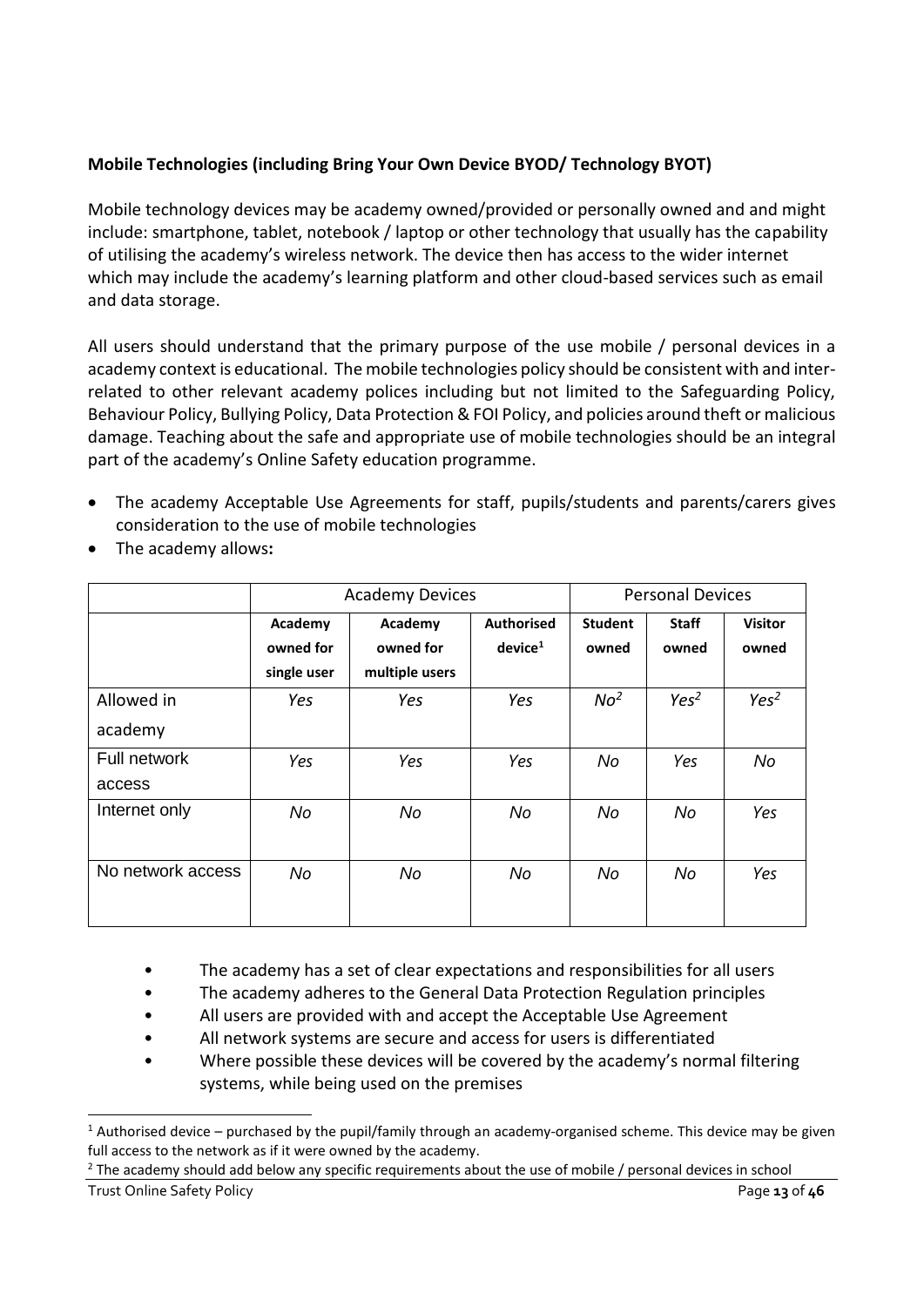- All users will use their username and password and keep this safe
- Mandatory training is undertaken for all staff
- Students / Pupils receive training and guidance on the use of personal devices
- Regular audits and monitoring of usage will take place to ensure compliance
- Any device loss, theft, change of ownership of the device will be reported as in the BYOD policy
- Any user leaving the academy will follow the process outlined within the BYOD policy

#### **Data Protection**

Personal data will be recorded, processed, transferred and made available according to the current data protection legislation.

The Trust must ensure that:

- It has paid the appropriate fee to the Information Commissioner's Office (ICO).
- It has appointed a Data Protection Officer (DPO) who has a high level of understanding of data protection laws and is free from any conflict of interest.
- It implements the data protection principles and is able to demonstrate that it does so through use of policies, privacy notices and records.

The academy must ensure that:

- It implements the data protection principles and is able to demonstrate that it does so through use of policies,
- privacy notices and records.
- it has an 'information asset register' in place and knows exactly what personal data it holds, where this data is held, why and which member of staff has responsibility for managing it
- the information asset register records the lawful basis for processing personal data (including, where relevant, how consent was obtained and refreshed). Where special category data is processed, an additional lawful basis will have also been recorded it will hold only the minimum personal data necessary to enable it to perform its function and it will not hold it for longer than necessary for the purposes it was collected for. It follows the Trust Data Protection and Retention policy to ensure there are clear and understood policies and routines for the deletion and disposal of data to support this. Personal data held must be accurate and up to date where this is necessary for the purpose it is processed for. It must have systems in place to identify inaccuracies, such as asking parents to check emergency contact details at suitable intervals
- it provides staff, parents, volunteers, teenagers and older children with information about
- how the school/academy looks after their data and what their rights are in a clear Privacy Notice
- procedures must be in place to deal with the individual rights of the data subject, e.g. one of the 8 data subject rights applicable is that of Subject Access which enables an individual to see to have a copy of the personal data held about them (subject to certain exceptions which may apply).
- Data Protection Impact Assessments (DPIA) are carried out where necessary. For example, to ensure protection of personal data when accessed using any remote access solutions, or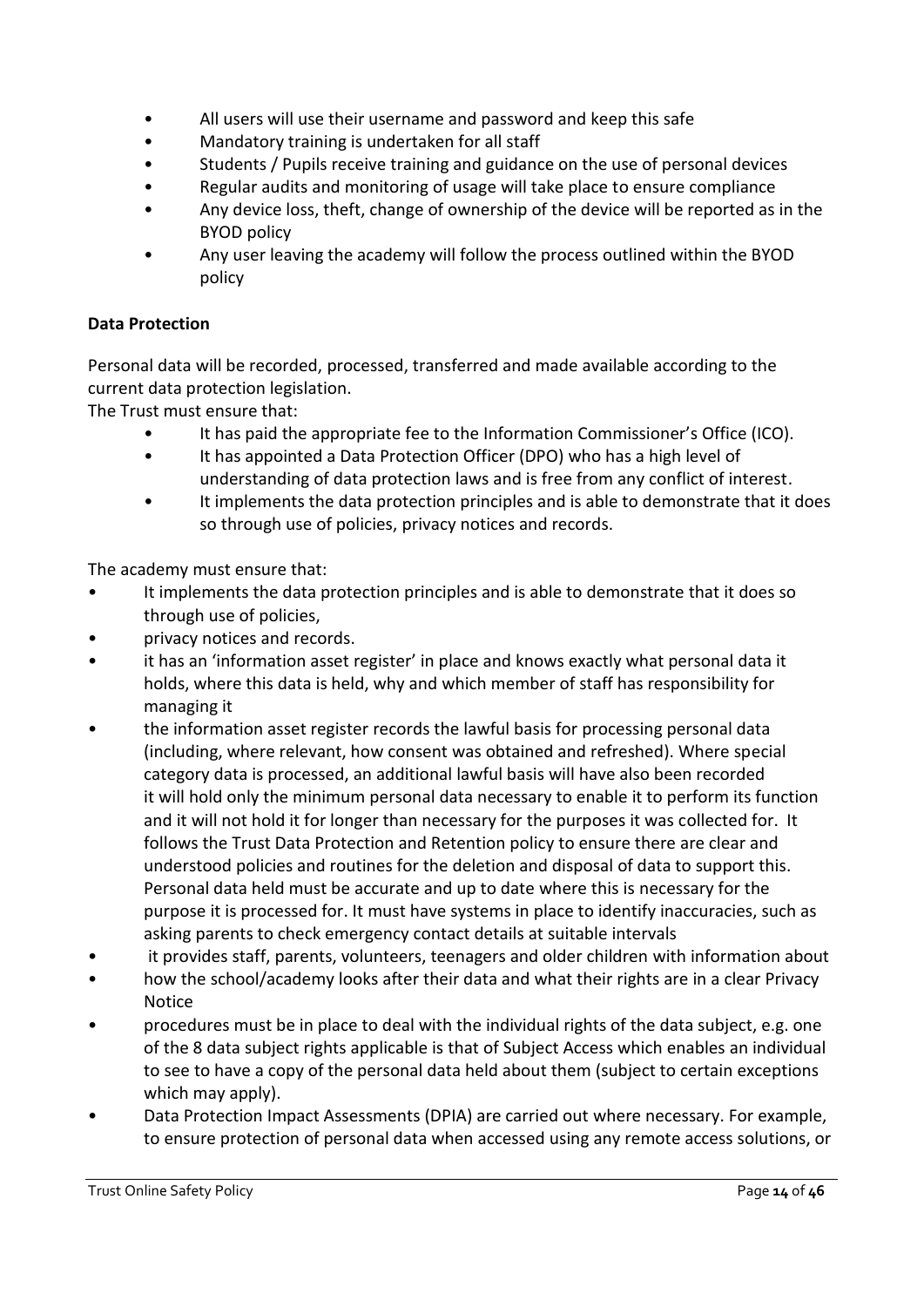entering into a relationship with a new supplier (this may also require ensuring that data processing clauses are included in the supply contract or as an addendum)

- it has undertaken appropriate due diligence and has required data processing clauses in contracts in place with any data processors where personal data is processed.
- it understands how to share data lawfully and safely with other relevant data controllers.
- it reports any relevant breaches to the Information Commissioner within 72hrs of becoming aware of the breach in accordance with UK data protection law. It also reports relevant breaches to the individuals affected as required by law. In order to do this, it has a policy for reporting, logging, managing, investigating and learning from information risk incidents.
- If a maintained school/academy, it must have a Freedom of Information Policy which sets out how it will deal with FOI requests.
- all staff receive data protection training at induction and appropriate refresher training thereafter. Staff undertaking particular data protection functions, such as handling requests under the individual's rights, will receive training appropriate for their function as well as the core training provided to all staff.

When personal data is stored on any mobile device or removable media the:

- data must be encrypted and password protected.
- device must be password protected (be sure to select devices that can be protected in this way)
- device must be protected by up to date virus and malware checking software
- data must be securely deleted from the device, in line with school/academy policy (below) once it has been transferred or its use is complete.

Staff must ensure that they:

- at all times take care to ensure the safe keeping of personal data, minimising the risk of its loss or misuse
- can recognise a possible breach, understand the need for urgency and know who to report it to within the school
- can help data subjects understands their rights and know how to handle a request whether verbal or written. Know who to pass it to in the school
- where personal data is stored or transferred on mobile or other devices (including USBs) these must be encrypted and password protected.
- will not transfer any academy personal data to personal devices except as in line with school policy
- access personal data sources and records only on secure password protected computers and other devices, ensuring that they are properly "logged-off" at the end of any session in which they are using personal data

#### **Communications**

This is an area of rapidly developing technologies and uses. Academy's will need to discuss and agree how they intend to implement and use these technologies e.g. some academy's do not allow students / pupils to use mobile phones in lessons, while others recognise their educational potential and allow their use. This section may also be influenced by the age of the students / pupils.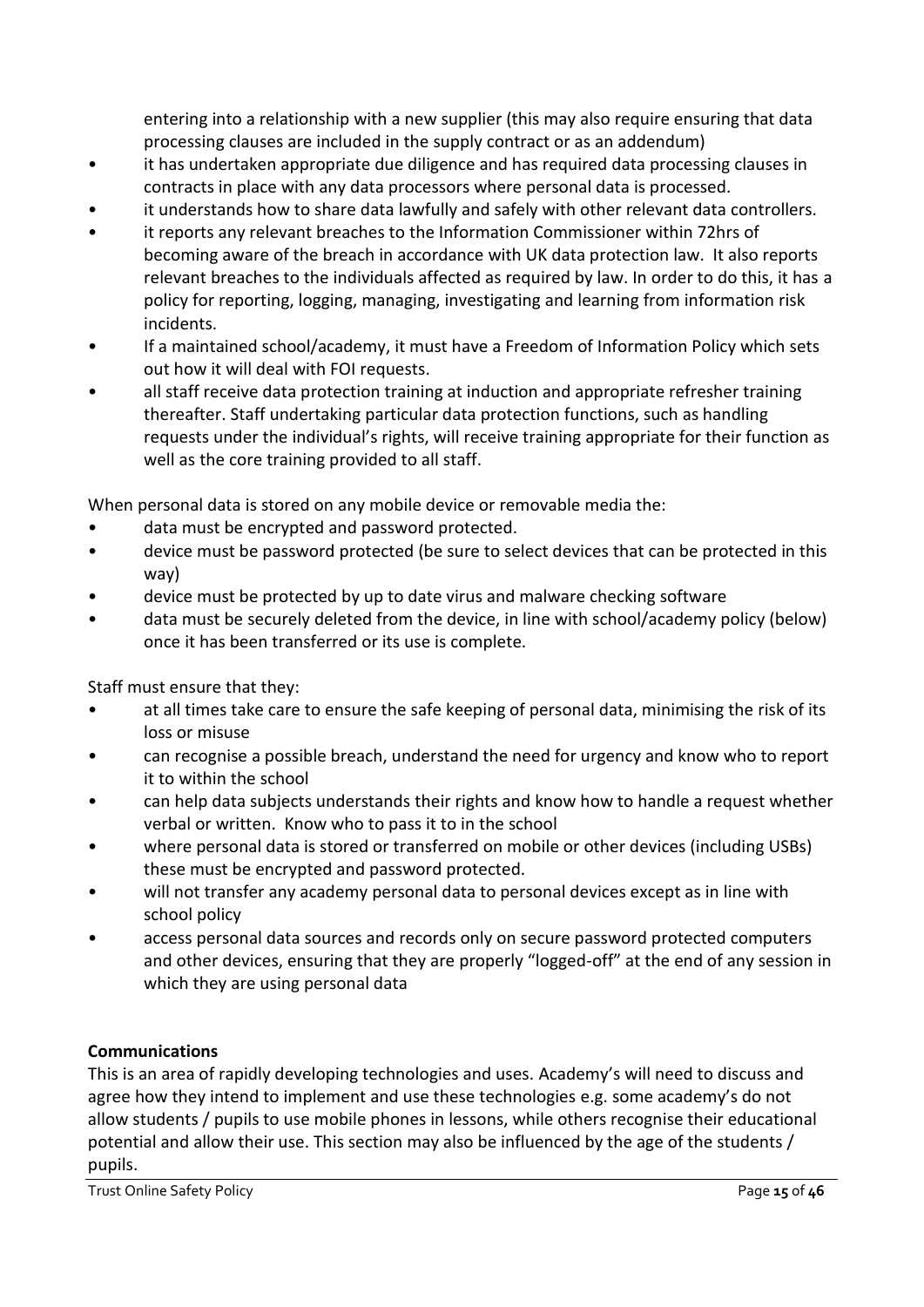|                                                                      | adults       | Staff & other            |                               | Students / Pupils |         |                          |                               |             |
|----------------------------------------------------------------------|--------------|--------------------------|-------------------------------|-------------------|---------|--------------------------|-------------------------------|-------------|
| <b>Communication Technologies</b>                                    | Allowed      | Allowed at certain times | staff<br>Allowed for selected | Not allowed       | Allowed | Allowed at certain times | Allowed with staff permission | Not allowed |
| Mobile phones may be brought to the academy                          | $\checkmark$ |                          |                               |                   |         |                          | $\checkmark$                  |             |
| Use of mobile phones in lessons                                      |              | $\checkmark$             |                               |                   |         |                          |                               |             |
| Use of mobile phones in social time                                  | $\checkmark$ |                          |                               |                   |         |                          |                               |             |
| Taking photos on mobile phones / cameras                             |              | $\checkmark$             |                               |                   |         |                          |                               |             |
| Use of other mobile devices e.g. tablets, gaming devices             |              | $\checkmark$             |                               |                   |         |                          | ✓                             |             |
| Use of personal email addresses in academy, or on<br>academy network |              | $\checkmark$             |                               |                   |         |                          |                               |             |
| Use of academy email for personal emails                             |              |                          |                               | ✓                 |         |                          |                               | ✓           |
| Use of messaging apps                                                | $\checkmark$ |                          |                               |                   |         |                          |                               |             |
| Use of social media                                                  | $\checkmark$ |                          |                               |                   |         |                          |                               |             |
| Use of blogs                                                         | $\checkmark$ |                          |                               |                   |         |                          |                               |             |

When using communication technologies, the academy considers the following as good practice:

- The official academy email service may be regarded as safe and secure and is monitored. Users should be aware that email communications are monitored. Staff and students / pupils should therefore use only the academy email service to communicate with others when in the academy, or on academy systems (e.g. by remote access).
- Users must immediately report, to the nominated person in accordance with the academy policy, the receipt of any communication that makes them feel uncomfortable, is offensive, discriminatory, threatening or bullying in nature and must not respond to any such communication. This includes any communication linked to Prevent Duty and radicalisation and linked to child sexual exploitation that can occur through the use of technology.
- Any digital communication between staff and students / pupils or parents / carers (email, chat, VLE etc) must be professional in tone and content. These communications may only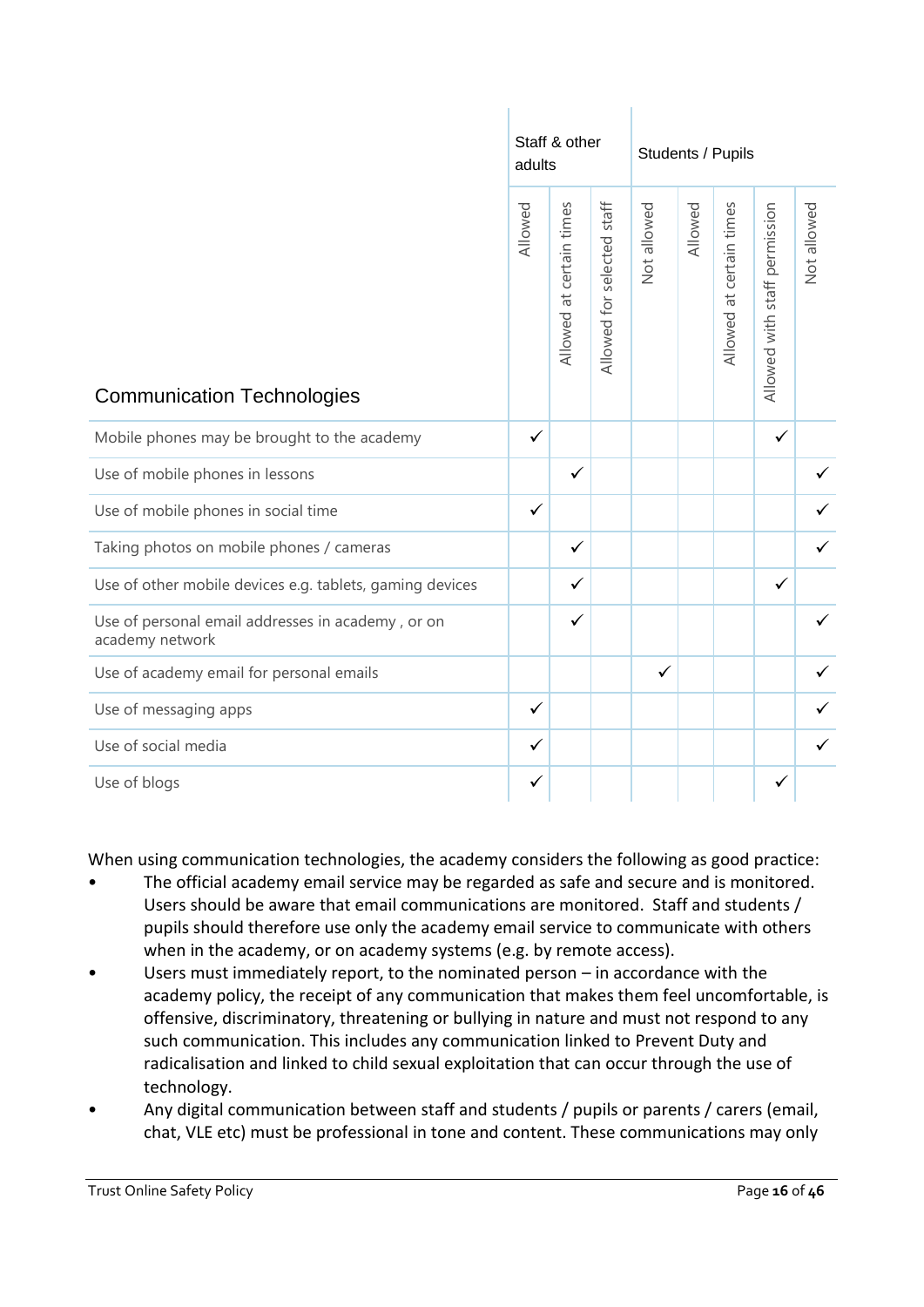take place on official (monitored) academy systems. Personal email addresses, text messaging or social media must not be used for these communications.

- Whole class / group email addresses may be used at KS1, while students / pupils at KS2 and above will be provided with individual academy email addresses for educational use.
- Students / pupils should be taught about online safety issues, such as the risks attached to the sharing of personal details. They should also be taught strategies to deal with inappropriate communications and be reminded of the need to communicate appropriately when using digital technologies.
- Personal information should not be posted on the academy website and only official email addresses should be used to identify members of staff.

#### **Social Media - Protecting Professional Identity**

All MATs, academies and local authorities have a duty of care to provide a safe learning environment for pupils and staff. MATs, academies and local authorities could be held responsible, indirectly for acts of their employees in the course of their employment. Staff members who harass, cyberbully, discriminate on the grounds of sex, race or disability or who defame a third party may render the academy or the Trust liable to the injured party. Reasonable steps to prevent predictable harm must be in place.

The academy provides the following measures to ensure reasonable steps are in place to minimise risk of harm to pupils, staff and the academy through:

- Ensuring that personal information is not published
- Training to include: acceptable use; social media risks; checking of settings; data protection; reporting issues.
- Clear reporting guidance, including responsibilities, procedures and sanctions
- Risk assessment, including legal risk
- Academy and Trust staff should ensure that:
- No reference should be made in social media to students / pupils, parents / carers or academy staff
- They do not engage in online discussion on personal matters relating to members of the academy community
- Personal opinions should not be attributed to the academy or the Trust
- Security settings on personal social media profiles are regularly checked to minimise risk of loss of personal information.

The academy's use of social media for professional purposes will be checked regularly by the senior risk officer and online safety committee to ensure compliance with the Social Media, Data Protection, Communications policies and Online safety and ICT Acceptable Use Policy

#### **Personal Use**:

• Personal communications are those made via a personal social media accounts. In all cases, where a personal account is used which associates itself with the academy or impacts on the academy, it must be made clear that the member of staff is not communicating on behalf of the academy with an appropriate disclaimer. Such personal communications are within the scope of this policy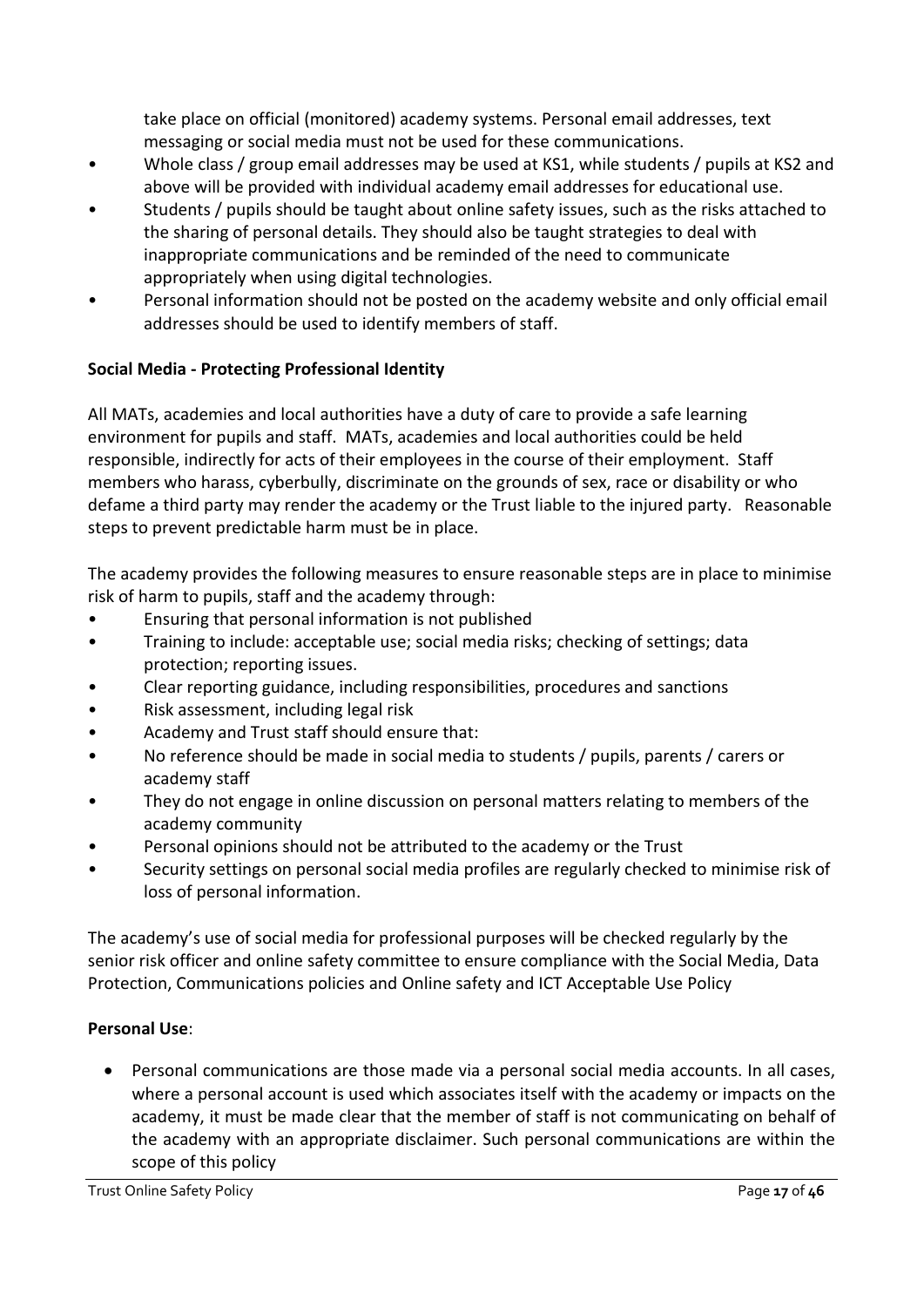- Personal communications which do not refer to or impact upon the academy are outside the scope of this policy
- Where excessive personal use of social media in academy is suspected, and considered to be interfering with relevant duties, disciplinary action may be taken
- The academy permits reasonable and appropriate access to private social media sites at the discretion of the Headteacher/Principal

#### **Monitoring of Public Social Media**

- As part of active social media engagement, it is considered good practice to pro-actively monitor the Internet for public postings about the academy and the Trust
- The academy should effectively respond to social media comments made by others according to a defined policy or process

The academy's use of social media for professional purposes will be checked regularly by the Trust and Online Safety Group to ensure compliance with the academy policies.

#### **Unsuitable / inappropriate activities**

The academy believes that the activities referred to in the following section would be inappropriate in an academy context and that users, as defined below, should not engage in these activities in or outside the academy when using academy equipment or systems. The academy policy restricts usage as follows:

| <b>User Actions</b>                                                                                                                                                                                                                                                                                                                                                                                                                                                                                                                                                                                        |                                                                                                                                                                  |  | $\vec{a}$<br>certain times<br>Acceptable | users<br>for<br>Acceptable<br>nominated | <b>Unacceptable</b> | Unacceptable<br>and illegal |
|------------------------------------------------------------------------------------------------------------------------------------------------------------------------------------------------------------------------------------------------------------------------------------------------------------------------------------------------------------------------------------------------------------------------------------------------------------------------------------------------------------------------------------------------------------------------------------------------------------|------------------------------------------------------------------------------------------------------------------------------------------------------------------|--|------------------------------------------|-----------------------------------------|---------------------|-----------------------------|
| Users shall not visit<br>Child sexual abuse images - The making,<br>production or distribution of indecent<br>Internet sites, make,<br>post, download,<br>images of children. Contrary to The<br>Protection of Children Act 1978<br>upload, data<br>transfer,<br>Grooming, incitement, arrangement or<br>communicate or<br>pass on, material,<br>remarks, proposals<br>or comments that<br>Possession of an extreme pornographic<br>contain or relate to:<br>image (grossly offensive, disgusting or<br>otherwise of an obscene character)<br>Contrary to the Criminal Justice and<br>Immigration Act 2008 |                                                                                                                                                                  |  |                                          |                                         | X                   |                             |
|                                                                                                                                                                                                                                                                                                                                                                                                                                                                                                                                                                                                            | facilitation of sexual acts against children<br>Contrary to the Sexual Offences Act 2003.                                                                        |  |                                          |                                         |                     | X                           |
|                                                                                                                                                                                                                                                                                                                                                                                                                                                                                                                                                                                                            |                                                                                                                                                                  |  |                                          |                                         |                     | X                           |
|                                                                                                                                                                                                                                                                                                                                                                                                                                                                                                                                                                                                            | criminally racist material in UK - to stir up<br>religious hatred (or hatred on the grounds<br>of sexual orientation) - contrary to the<br>Public Order Act 1986 |  |                                          |                                         |                     | X                           |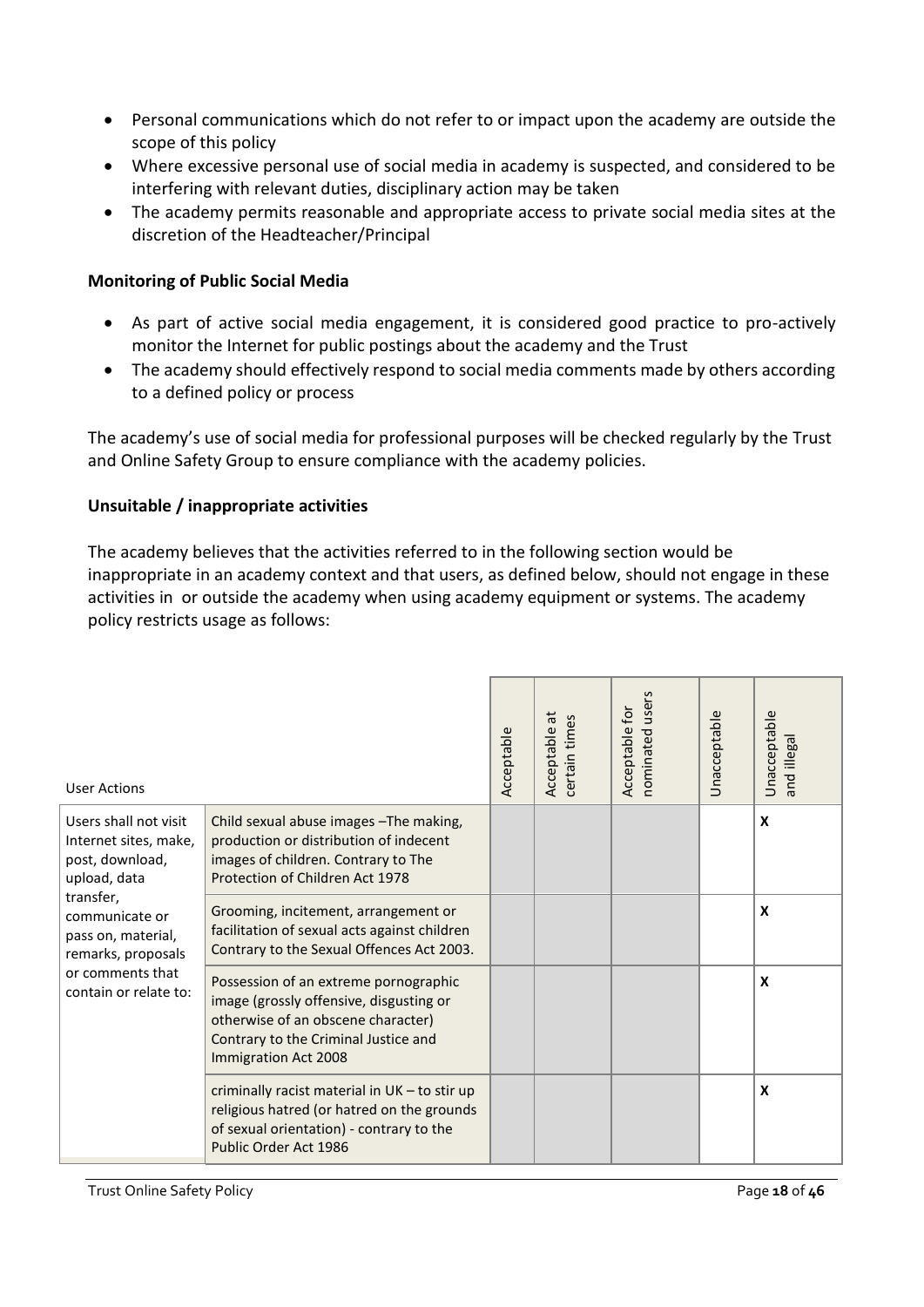|                                      | pornography                                                                                                                                                                                                                                                                                                                                                                                                                                                                                                                                                                                                                              |  | X                  |                           |
|--------------------------------------|------------------------------------------------------------------------------------------------------------------------------------------------------------------------------------------------------------------------------------------------------------------------------------------------------------------------------------------------------------------------------------------------------------------------------------------------------------------------------------------------------------------------------------------------------------------------------------------------------------------------------------------|--|--------------------|---------------------------|
|                                      | promotion of any kind of discrimination                                                                                                                                                                                                                                                                                                                                                                                                                                                                                                                                                                                                  |  | X                  |                           |
|                                      | threatening behaviour, including<br>promotion of physical violence or mental<br>harm                                                                                                                                                                                                                                                                                                                                                                                                                                                                                                                                                     |  | $\pmb{\mathsf{x}}$ |                           |
|                                      | any other information which may be<br>offensive to colleagues or breaches the<br>integrity of the ethos of the academy or<br>brings the academy into disrepute                                                                                                                                                                                                                                                                                                                                                                                                                                                                           |  | X                  |                           |
|                                      | Promotion of extremism or terrorism                                                                                                                                                                                                                                                                                                                                                                                                                                                                                                                                                                                                      |  | X                  |                           |
|                                      | Any other information which may be<br>offensive to colleagues or breaches the<br>integrity of the ethos of the academy or<br>brings the academy into disrepute                                                                                                                                                                                                                                                                                                                                                                                                                                                                           |  | X                  |                           |
|                                      | Activities that might be classed as cyber-<br>crime under the Computer Misuse Act:<br>Gaining unauthorised access to<br>school networks, data and files, through<br>the use of computers/devices<br>Creating or propagating computer<br>viruses or other harmful files<br>Revealing or publicising<br>confidential or proprietary information<br>(e.g. financial / personal information,<br>databases, computer / network access<br>codes and passwords)<br>Disable/Impair/Disrupt network<br>functionality through the use of<br>computers/devices<br>Using penetration testing<br>$\bullet$<br>equipment (without relevant permission) |  |                    | $\boldsymbol{\mathsf{X}}$ |
|                                      | Using academy systems to run a private business                                                                                                                                                                                                                                                                                                                                                                                                                                                                                                                                                                                          |  | X                  |                           |
| academy                              | Using systems, applications, websites or other mechanisms that<br>bypass the filtering or other safeguards employed by the                                                                                                                                                                                                                                                                                                                                                                                                                                                                                                               |  | X                  |                           |
| Infringing copyright                 |                                                                                                                                                                                                                                                                                                                                                                                                                                                                                                                                                                                                                                          |  | X                  |                           |
| network access codes and passwords)  | Revealing or publicising confidential or proprietary information<br>(eg financial / personal information, databases, computer /                                                                                                                                                                                                                                                                                                                                                                                                                                                                                                          |  | X                  |                           |
|                                      | Creating or propagating computer viruses or other harmful files                                                                                                                                                                                                                                                                                                                                                                                                                                                                                                                                                                          |  | X                  |                           |
| others in their use of the internet) | Unfair usage (downloading / uploading large files that hinders                                                                                                                                                                                                                                                                                                                                                                                                                                                                                                                                                                           |  | X                  |                           |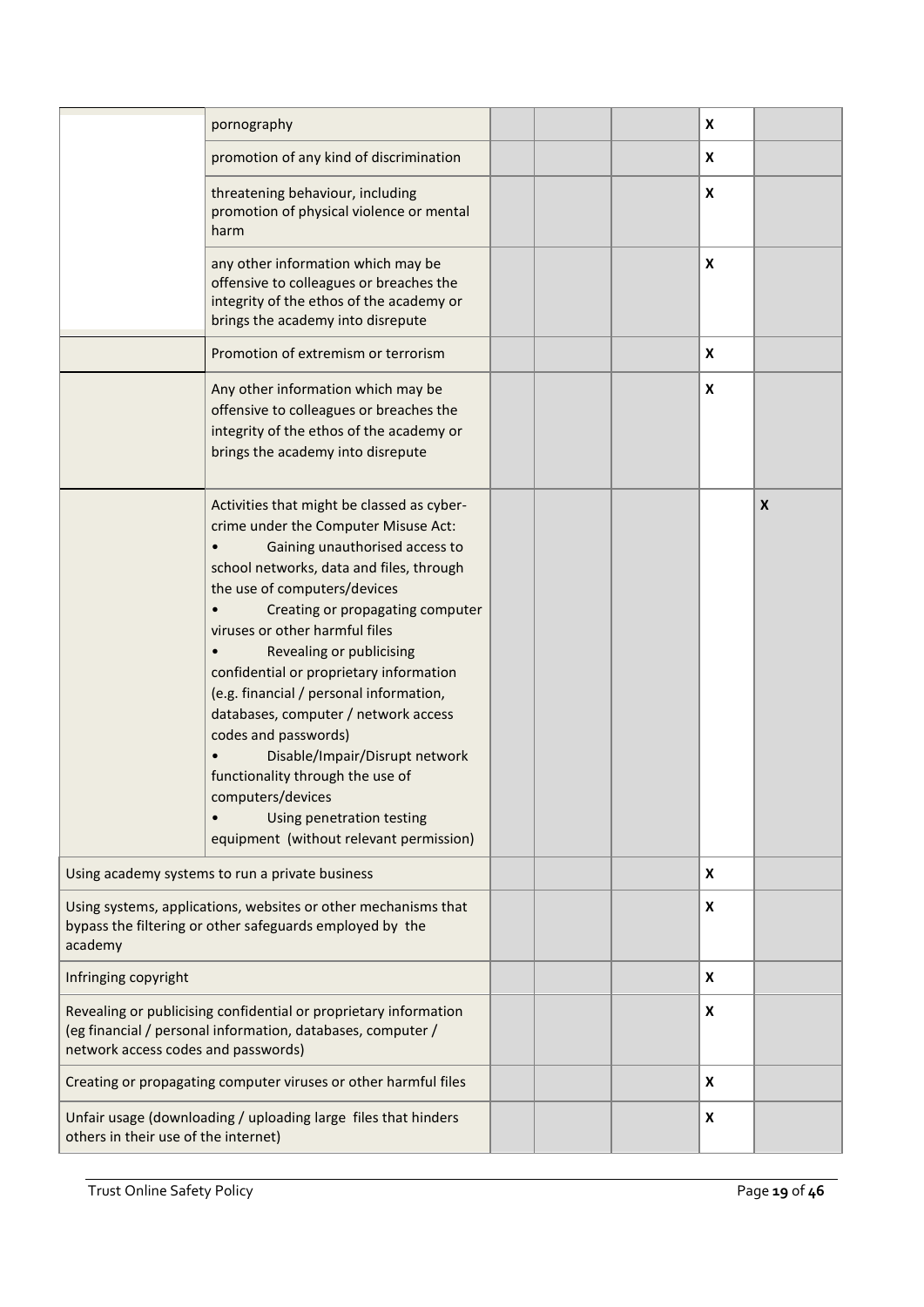| On-line gaming (educational)         | X |   |   |   |  |
|--------------------------------------|---|---|---|---|--|
| On-line gaming (non educational)     |   |   |   | X |  |
| On-line gambling                     |   |   |   | X |  |
| On-line shopping / commerce          |   |   | X |   |  |
| File sharing                         |   | X |   |   |  |
| Use of social media                  |   | X |   |   |  |
| Use of messaging apps                |   | X |   |   |  |
| Use of video broadcasting eg Youtube |   | X |   |   |  |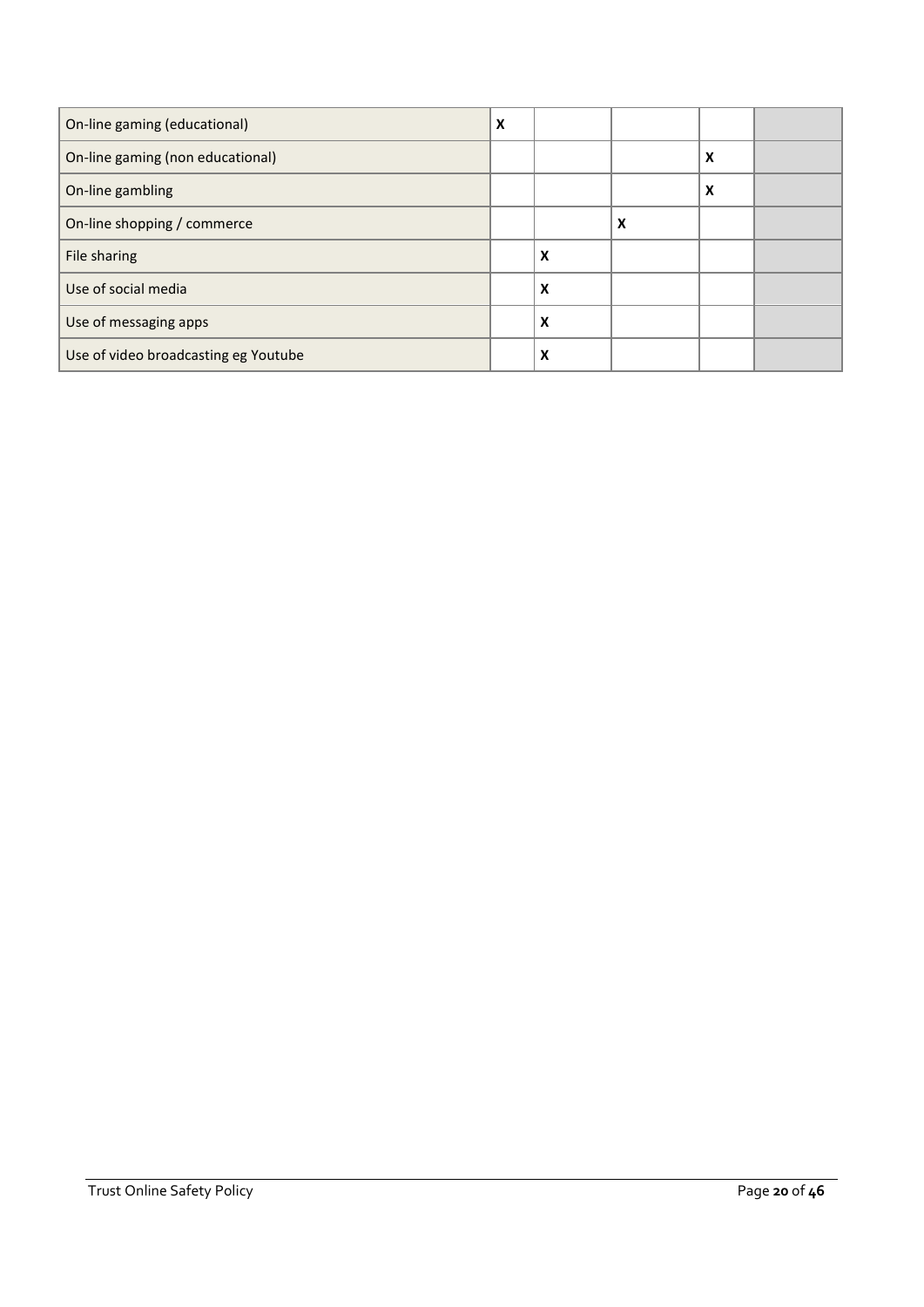#### **Responding to incidents of misuse**

#### **Illegal Incidents**

If there is any suspicion that the web site(s) concerned may contain child abuse images, or if there is any other suspected illegal activity, refer to the right hand side of the Flowchart for responding to online safety incidents and report immediately to the police.

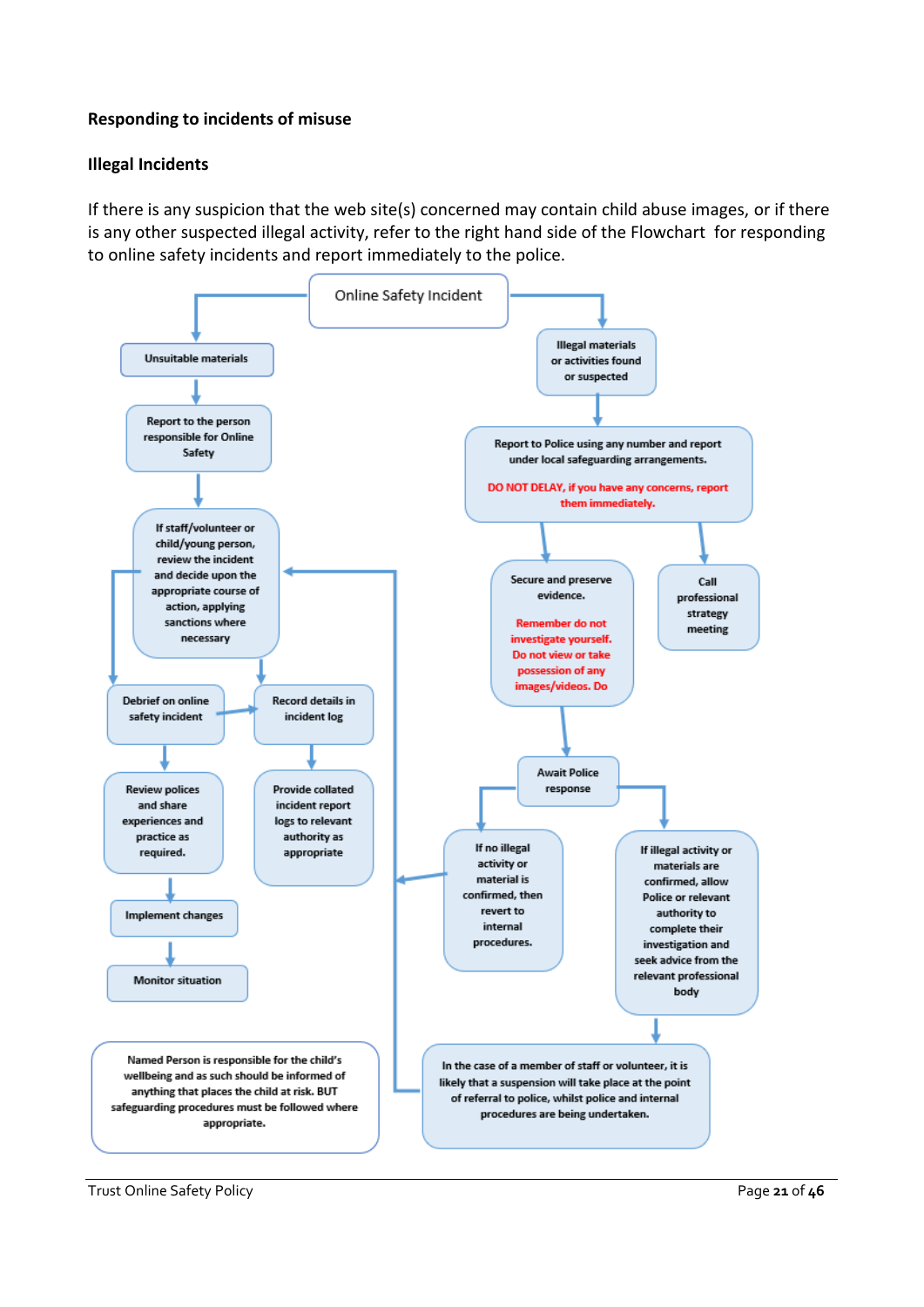#### **Other Incidents**

In the event of suspicion, all steps in this procedure should be followed:

- Have more than one senior member of staff / volunteer involved in this process. This is vital to protect individuals if accusations are subsequently reported.
- Conduct the procedure using a designated computer that will not be used by young people and if necessary can be taken off site by the police should the need arise. Use the same computer for the duration of the procedure.
- It is important to ensure that the relevant staff should have appropriate internet access to conduct the procedure, but also that the sites and content visited are closely monitored and recorded (to provide further protection).
- Record the URL of any site containing the alleged misuse and describe the nature of the content causing concern. It may also be necessary to record and store screenshots of the content on the machine being used for investigation. These may be printed, signed and attached to the form (except in the case of images of child sexual abuse – see below)
- Once this has been completed and fully investigated the group will need to judge whether this concern has substance or not. If it does then appropriate action will be required and could include the following:
- Internal response or discipline procedures
- Involvement by the Trust, local authority or national / local organisation (as relevant).
- Police involvement and/or action
- If content being reviewed includes images of Child abuse then the monitoring should be halted and referred to the Police immediately. Other instances to report to the police would include:
- incidents of 'grooming' behaviour
- the sending of obscene materials to a child
- adult material which potentially breaches the Obscene Publications Act
- criminally racist material
- promotion of terrorism or extremism
- other criminal conduct, activity or materials including radicalisation
- Isolate the computer in question as best you can. Any change to its state may hinder a later police investigation.

#### **Academy Actions & Sanctions**

The academy will need to agree sanctions with the Local Governing Body. The academy will need to deal with incidents as soon as possible in a proportionate manner ensuring that members of the academy community are aware that incidents have been dealt with appropriately. It is intended that incidents of misuse will be dealt with through normal behaviour/disciplinary procedures.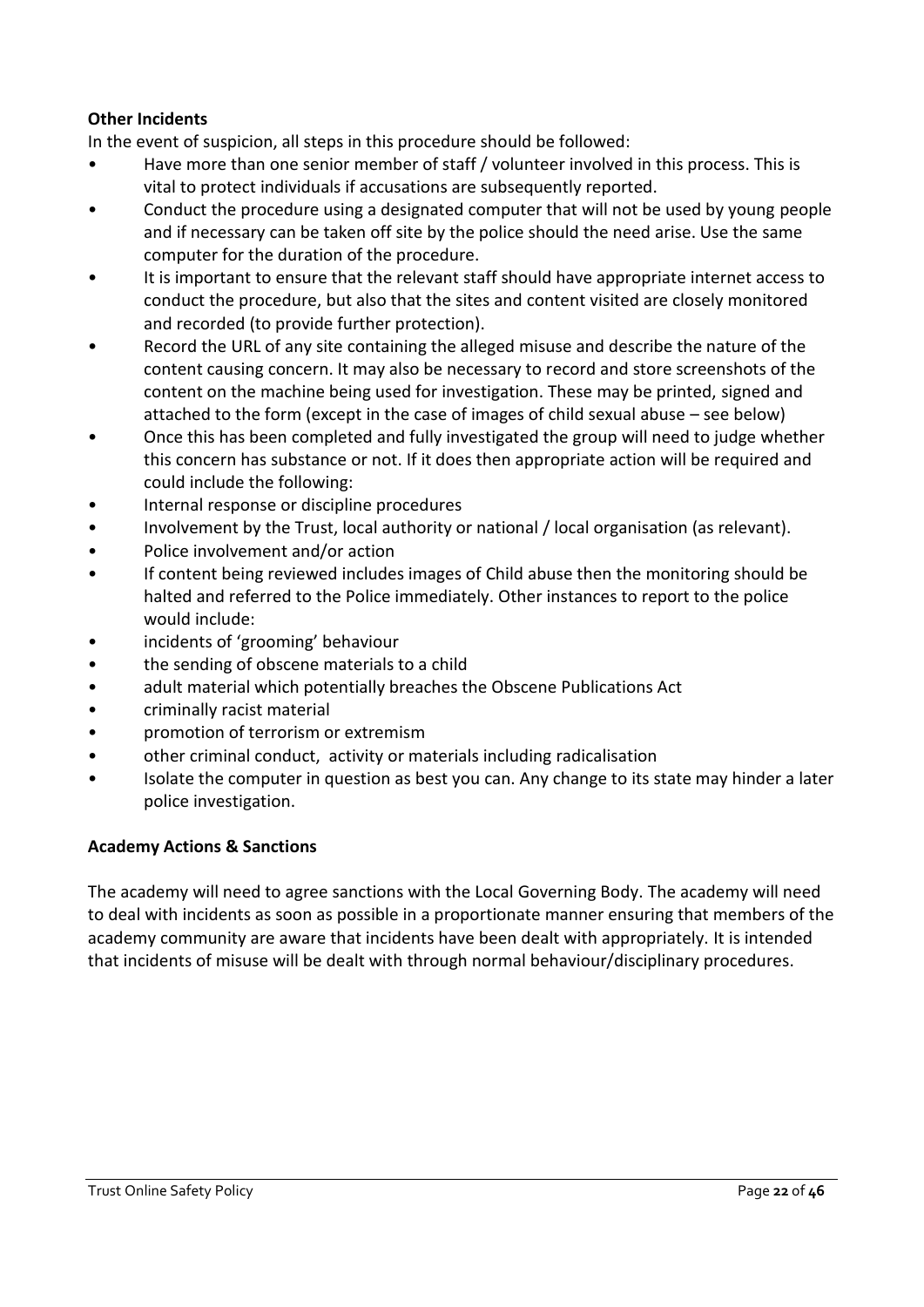| <b>Students / Pupils</b>                                                                                                                                                 |                                | <b>Actions / Sanctions</b>                            |                                   |                 |                                                                                |                         |                                              |         |                                            |
|--------------------------------------------------------------------------------------------------------------------------------------------------------------------------|--------------------------------|-------------------------------------------------------|-----------------------------------|-----------------|--------------------------------------------------------------------------------|-------------------------|----------------------------------------------|---------|--------------------------------------------|
| Incidents:                                                                                                                                                               | Refer to class teacher / tutor | Refer to Head of Department<br>/ Head of Year / other | Refer to Headteacher<br>Principal | Refer to Police | Refer to technical support<br>staff for action re filtering<br>etc<br>security | Inform parents / carers | internet access rights<br>Removal of network | Warning | Further sanction eg detention<br>exclusion |
| Deliberately accessing or trying<br>to access material that could be<br>considered illegal (see list in<br>earlier section on unsuitable /<br>inappropriate activities). | X                              | X                                                     | X                                 | X               | X                                                                              | $\mathsf{X}$            | Χ                                            |         | X                                          |
| Unauthorised use of non-<br>educational sites during lessons                                                                                                             | X                              | X                                                     | X                                 |                 | X                                                                              | X                       |                                              | X       |                                            |
| Unauthorised use of mobile<br>phone / digital camera / other<br>mobile device                                                                                            | X                              | X                                                     | Χ                                 |                 |                                                                                | X                       |                                              | X       |                                            |
| Unauthorised use of social<br>media / messaging apps /<br>personal email                                                                                                 | X                              | X                                                     | X                                 |                 |                                                                                | X                       |                                              | X       |                                            |
| Unauthorised downloading or<br>uploading of files                                                                                                                        | X                              | X                                                     | X                                 |                 |                                                                                | X                       |                                              | X       |                                            |
| Allowing others to access<br>academy network by sharing<br>username and passwords                                                                                        | X                              | $\boldsymbol{\mathsf{X}}$                             | Χ                                 |                 |                                                                                | X                       |                                              | X       |                                            |
| Attempting to access or<br>accessing the academy<br>network, using another<br>student's / pupil's account                                                                | X                              | X                                                     | X                                 |                 |                                                                                | X                       |                                              | X       |                                            |
| Attempting to access or<br>accessing the academy<br>network, using the account of a<br>member of staff                                                                   | X                              | X                                                     | X                                 |                 |                                                                                | X                       |                                              |         | X                                          |
| Corrupting or destroying the<br>data of other users                                                                                                                      | X                              | X                                                     | X                                 |                 |                                                                                | X                       |                                              |         | X                                          |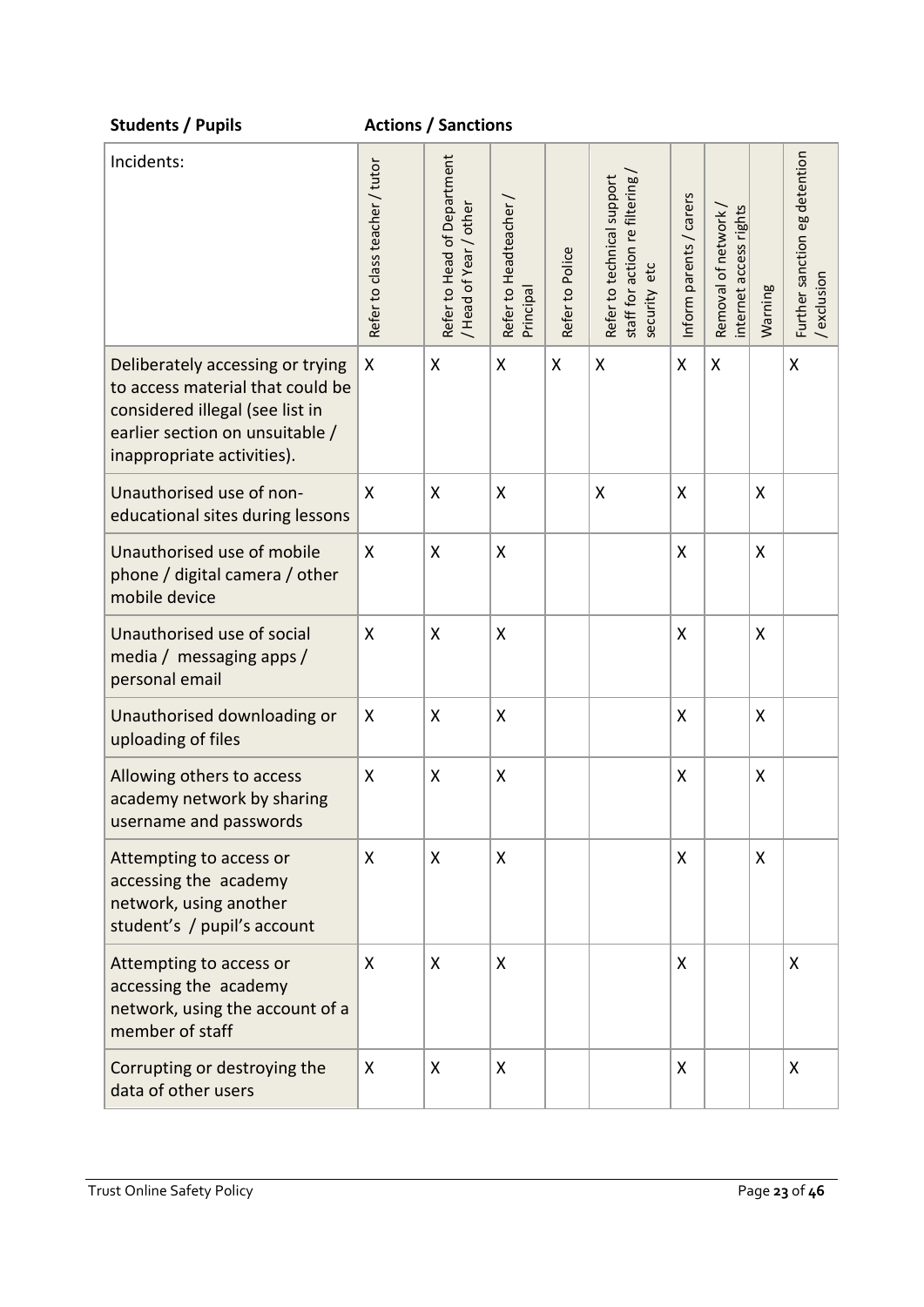| Incidents:                                                                                                        | Refer to class teacher<br>tutor | Department / Head of<br>Refer to Head of<br>Year / other | Refer to Headteacher<br>Principal | Refer to Police | Refer to technical support<br>staff for action re filtering<br>etc<br>security | Inform parents / carers | internet access rights<br>Removal of network | Warning | detention / exclusion<br>Further sanction eg |
|-------------------------------------------------------------------------------------------------------------------|---------------------------------|----------------------------------------------------------|-----------------------------------|-----------------|--------------------------------------------------------------------------------|-------------------------|----------------------------------------------|---------|----------------------------------------------|
| Sending an email, text or<br>message that is regarded as<br>offensive, harassment or of a<br>bullying nature      | X                               | X                                                        | Χ                                 |                 |                                                                                | X                       |                                              | Χ       |                                              |
| Continued infringements of the<br>above, following previous<br>warnings or sanctions                              | X                               | X                                                        | X                                 |                 |                                                                                | X                       |                                              |         | X                                            |
| Actions which could bring the<br>academy into disrepute or<br>breach the integrity of the<br>ethos of the academy | X                               | X                                                        | Χ                                 |                 |                                                                                | X                       |                                              |         | X                                            |
| Using proxy sites or other<br>means to subvert the<br>academy's filtering system                                  | X                               | X                                                        | Χ                                 |                 | X                                                                              | X                       |                                              |         | X                                            |
| Accidentally accessing offensive   X<br>or pornographic material and<br>failing to report the incident            |                                 | X                                                        | X                                 |                 | X                                                                              | X                       |                                              | X       |                                              |
| Deliberately accessing or trying<br>to access offensive or<br>pornographic material                               | X                               | X                                                        | Χ                                 |                 | X                                                                              | X                       |                                              |         | X                                            |
| Receipt or transmission of<br>material that infringes the<br>copyright of another person or<br>infringes the GDPR | X                               |                                                          |                                   |                 |                                                                                |                         |                                              | X       |                                              |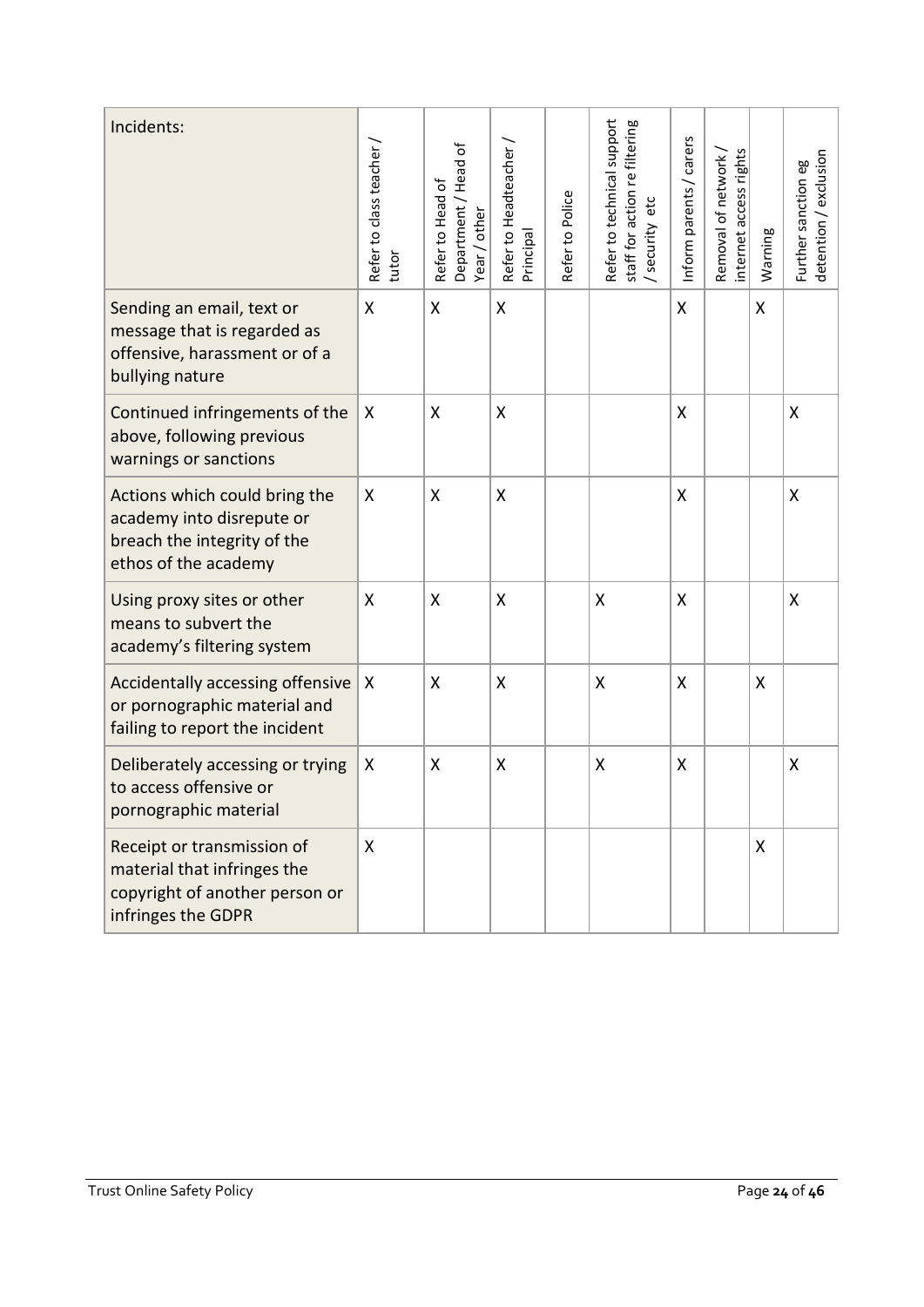| Incidents:                                                                                                                                                                       | Refer to line manager | Refer to Headteacher<br>Principa | Refer to Trust/HR | Refer to Police | Support Staff for action<br>Refer to Technical<br>re filtering etc | Warning/Management<br>Instruction (informal) | Disciplinary action<br>(formal) |
|----------------------------------------------------------------------------------------------------------------------------------------------------------------------------------|-----------------------|----------------------------------|-------------------|-----------------|--------------------------------------------------------------------|----------------------------------------------|---------------------------------|
| Deliberately accessing or trying to<br>access material that could be<br>considered illegal (see list in earlier<br>section on unsuitable / inappropriate<br>activities).         |                       | Χ                                | X                 | X               |                                                                    |                                              | Χ                               |
| Inappropriate personal use of the<br>internet / social media / personal<br>email                                                                                                 |                       | Χ                                | X                 |                 |                                                                    | X                                            |                                 |
| Unauthorised downloading or<br>uploading of files                                                                                                                                |                       | Χ                                |                   |                 | X                                                                  | X                                            |                                 |
| Allowing others to access academy<br>network by sharing username and<br>passwords or attempting to access or<br>accessing the academy network,<br>using another person's account |                       | X                                | X                 |                 | X                                                                  | X                                            |                                 |
| Careless use of personal data eg<br>holding or transferring data in an<br>insecure manner                                                                                        | X                     | X                                |                   |                 | X                                                                  | Χ                                            |                                 |
| Deliberate actions to breach data<br>protection or network security rules                                                                                                        |                       | Χ                                | Χ                 |                 | Χ                                                                  |                                              | X                               |
| Corrupting or destroying the data of<br>other users or causing deliberate<br>damage to hardware or software                                                                      |                       | X                                | X                 |                 | X                                                                  |                                              | X                               |
| Sending an email, text or message<br>that is regarded as offensive,<br>harassment or of a bullying nature                                                                        |                       | X                                | X                 |                 |                                                                    |                                              | Χ                               |
| Using personal email / social<br>networking / instant messaging / text<br>messaging to carrying out digital<br>communications with students /<br>pupils                          |                       | Χ                                | X                 |                 |                                                                    |                                              | X                               |

Trust Online Safety Policy **Page 25** of 46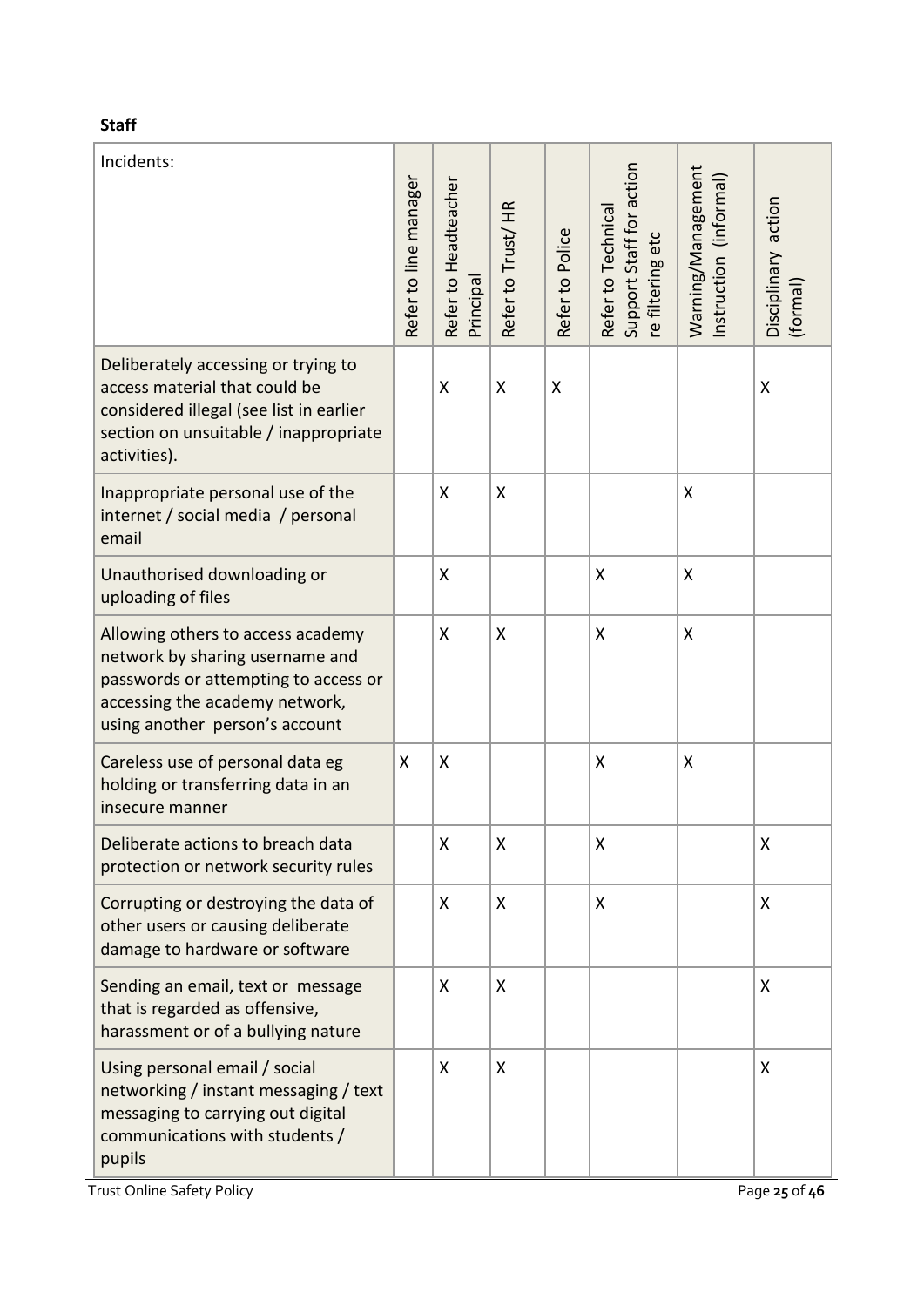| Actions which could compromise the<br>staff member's professional standing                                     | X | X |                           |   |   | X |   |
|----------------------------------------------------------------------------------------------------------------|---|---|---------------------------|---|---|---|---|
| Actions which could bring the<br>academy into disrepute or breach the<br>integrity of the ethos of the academy |   | X | X                         |   |   |   | X |
| Using proxy sites or other means to<br>subvert the academy's filtering<br>system                               |   | X | X                         |   | X |   | X |
| Accidentally accessing offensive or<br>pornographic material and failing to<br>report the incident             |   | X | X                         |   | X | X |   |
| Deliberately accessing or trying to<br>access offensive or pornographic<br>material                            |   | X | X                         | X | X |   | X |
| Breaching copyright or licensing<br>regulations                                                                |   | X | X                         |   | X | X |   |
| Continued infringements of the<br>above, following previous warnings<br>or sanctions                           |   | X | $\boldsymbol{\mathsf{X}}$ |   |   |   | X |

Signature Date Date Date Headteacher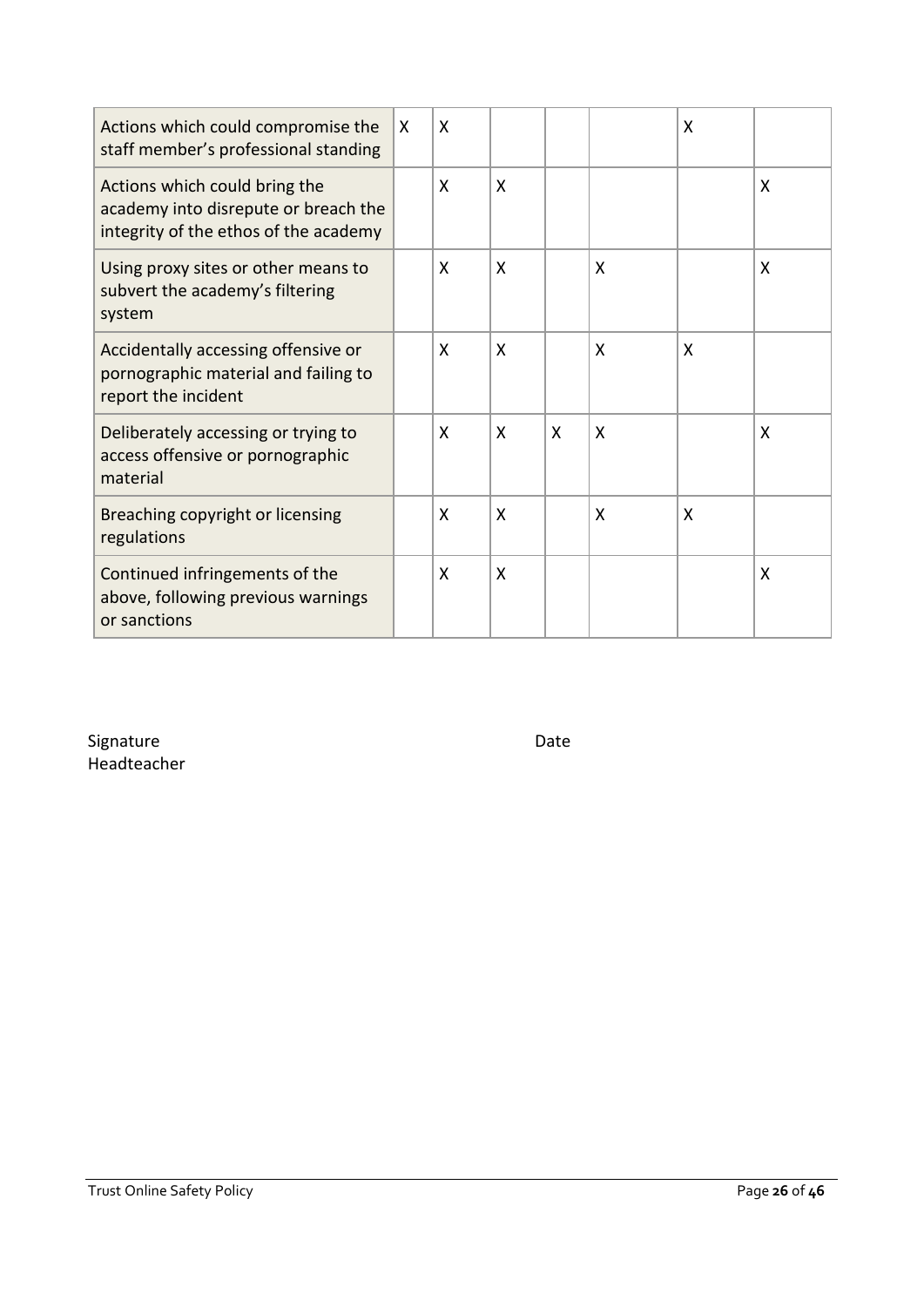#### **Links to Other Policies**

- Data Protection & FOI Policy
- Safeguarding Policy 2021
- Bullying and Harassment Policy
- Complaints Policy
- Staff Grievance Procedure
- Disciplinary Procedures
- Statement of procedures for dealing with allegations of abuse against staff
- Code of Conduct
- Preventing Extremism and Radicalisation Policy
- BYOD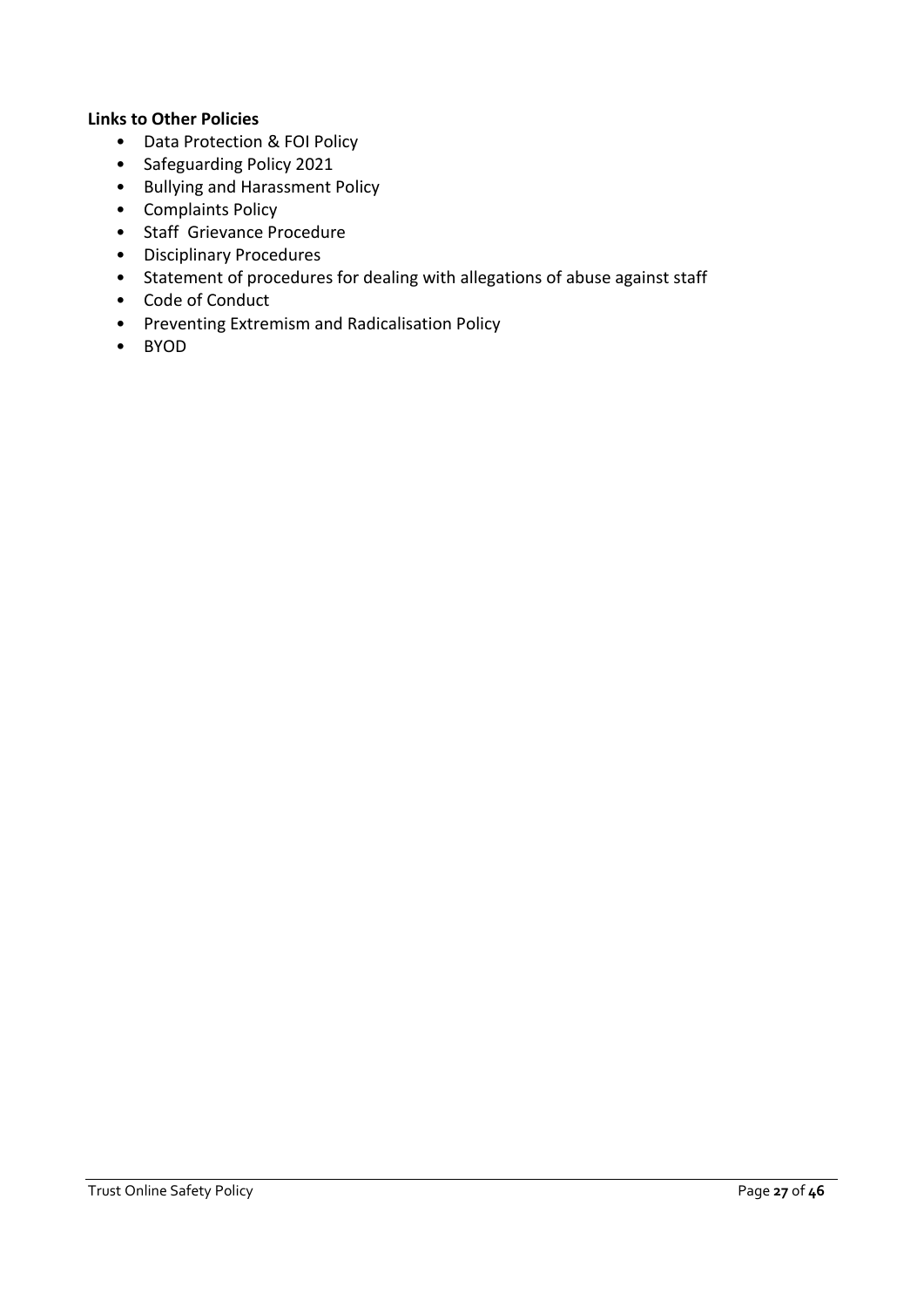#### **APPENDIX 1**

#### **Staff (and Volunteer) Online safety and ICT Acceptable Use Agreement**

#### The Beacon Federation

New technologies have become integral to the lives of children and young people in today's society, both within academies / academies and in their lives outside the academy. The internet and other digital information and communications technologies are powerful tools, which open up new opportunities for everyone. These technologies can stimulate discussion, promote creativity and stimulate awareness of context to promote effective learning. They also bring opportunities for staff to be more creative and productive in their work. All users should have an entitlement to safe access to the internet and digital technologies at all times. This Acceptable Use Policy is intended to ensure:

- that staff and volunteers will be responsible users and stay safe while using the internet and other communications technologies for educational, personal and recreational use.
- that academy systems and users are protected from accidental or deliberate misuse that could put the security of the systems and users at risk.
- that staff are protected from potential risk in their use of technology in their everyday work.

The academy will try to ensure that staff and volunteers will have good access to digital technology to enhance their work, to enhance learning opportunities for students / pupils learning and will, in return, expect staff and volunteers to agree to be responsible users.

#### **Acceptable Use Policy Agreement**

I understand that I must use academy systems in a responsible way, to ensure that there is no risk to my safety or to the safety and security of the systems and other users. I recognise the value of the use of digital technology for enhancing learning and will ensure that students / pupils receive opportunities to gain from the use of digital technology. I will, where possible, educate the young people in my care in the safe use of digital technology and embed online safety in my work with young people.

#### **For my professional and personal safety:**

- I understand that the academy will monitor my use of the academy digital technology and communications systems.
- I understand that the rules set out in this agreement also apply to use of these technologies (e.g. laptops, email, VLE etc.) out of academy, and to the transfer of personal data (digital or paper based) out of academy.
- I understand that the academy digital technology systems are primarily intended for educational use and that I will only use the systems for personal or recreational use within the policies and rules set down by the academy.
- I will not disclose my username or password to anyone else, nor will I try to use any other person's username and password. I understand that I should not write down or store a password where it is possible that someone may steal it.
- I will immediately report any illegal, inappropriate or harmful material or incident, I become aware of, to the appropriate person.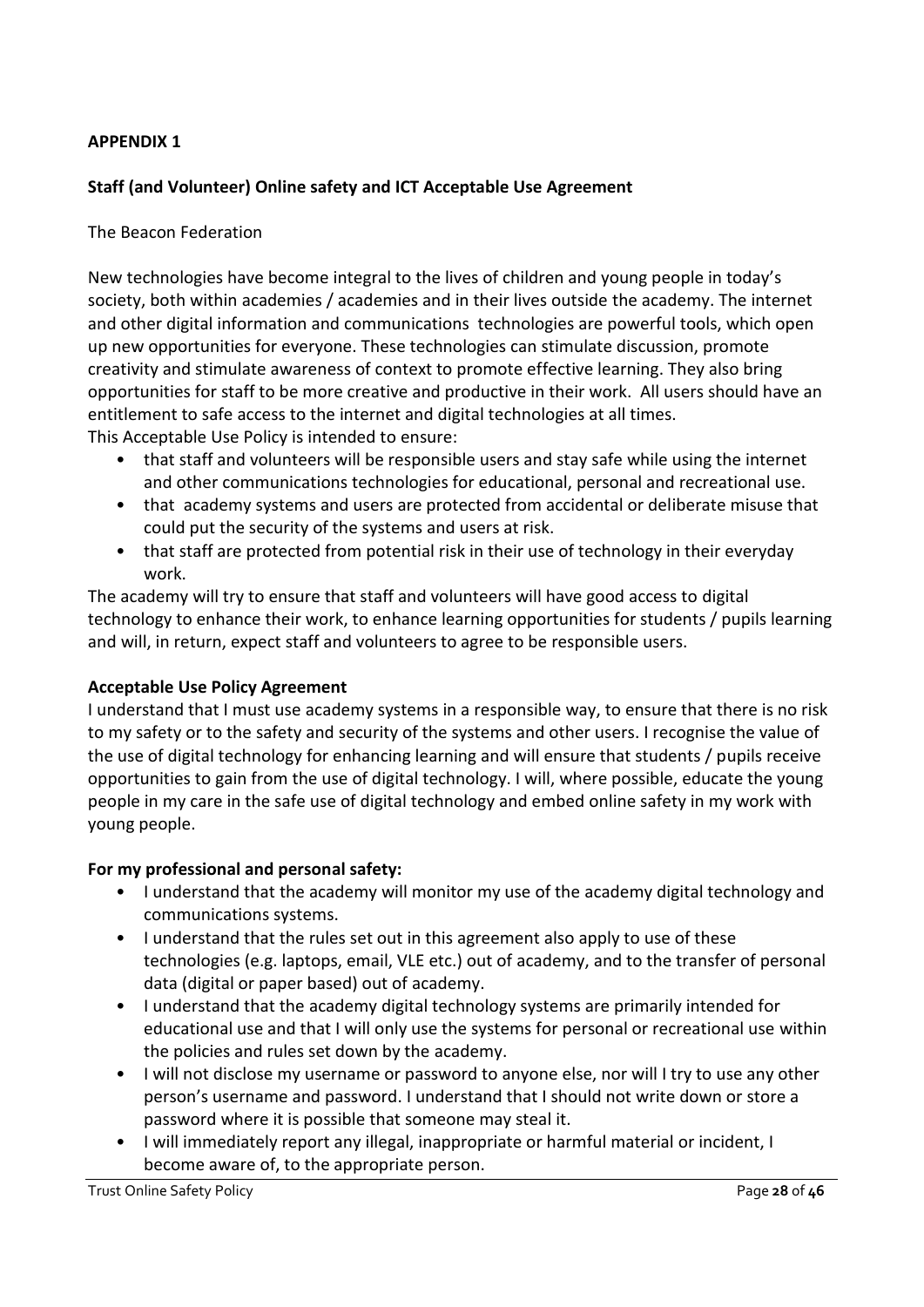#### **I will be professional in my communications and actions when using academy ICT systems**:

- I will not access, copy, remove or otherwise alter any other user's files, without their express permission.
- I will communicate with others in a professional manner, I will not use aggressive or inappropriate language and I appreciate that others may have different opinions.
- I will ensure that when I take and / or publish images of others I will do so with their permission and in accordance with the academy's policy on the use of digital / video images. I will not use my personal equipment to record these images, unless I have permission to do so. Where these images are published (eg on the academy website / VLE) it will not be possible to identify by name, or other personal information, those who are featured.
- I will only use social networking sites in academy in accordance with the academy's policies.
- I will only communicate with students / pupils and parents / carers using official academy systems. Any such communication will be professional in tone and manner.
- I will not engage in any on-line activity that may compromise my professional responsibilities.
- The academy and the Trust have the responsibility to provide safe and secure access to technologies and ensure the smooth running of the academy:
- When I use my mobile devices (laptops / tablets / mobile phones / USB devices etc) in academy, I will follow the rules set out in this agreement, in the same way as if I was using academy equipment. I will also follow any additional rules set by the academy about such use. I will ensure that any such devices are protected by up to date anti-virus software and are free from viruses.
- I will not use personal email addresses on the academy ICT systems.
- I will not open any hyperlinks in emails or any attachments to emails, unless the source is known and trusted, or if I have any concerns about the validity of the email (due to the risk of the attachment containing viruses or other harmful programmes)
- I will ensure that my data is regularly backed up, in accordance with relevant academy policies.
- I will not try to upload, download or access any materials which are illegal (child sexual abuse images, criminally racist material, adult pornography covered by the Obscene Publications Act) or inappropriate or may cause harm or distress to others. I will not try to use any programmes or software that might allow me to bypass the filtering / security systems in place to prevent access to such materials.
- I will not try (unless I have permission) to make large downloads or uploads that might take up internet capacity and prevent other users from being able to carry out their work.
- I will not install or attempt to install programmes of any type on a machine, or store programmes on a computer, nor will I try to alter computer settings, unless this is allowed in academy policies.
- I will not disable or cause any damage to academy equipment, or the equipment belonging to others.
- I will only transport, hold, disclose or share personal information about myself or others, as outlined in the Trust Data Protection & FOI Policy (or other relevant policy). Where digital personal data is transferred outside the secure local network, it must be encrypted. Paper based Protected and Restricted data must be held in lockable storage.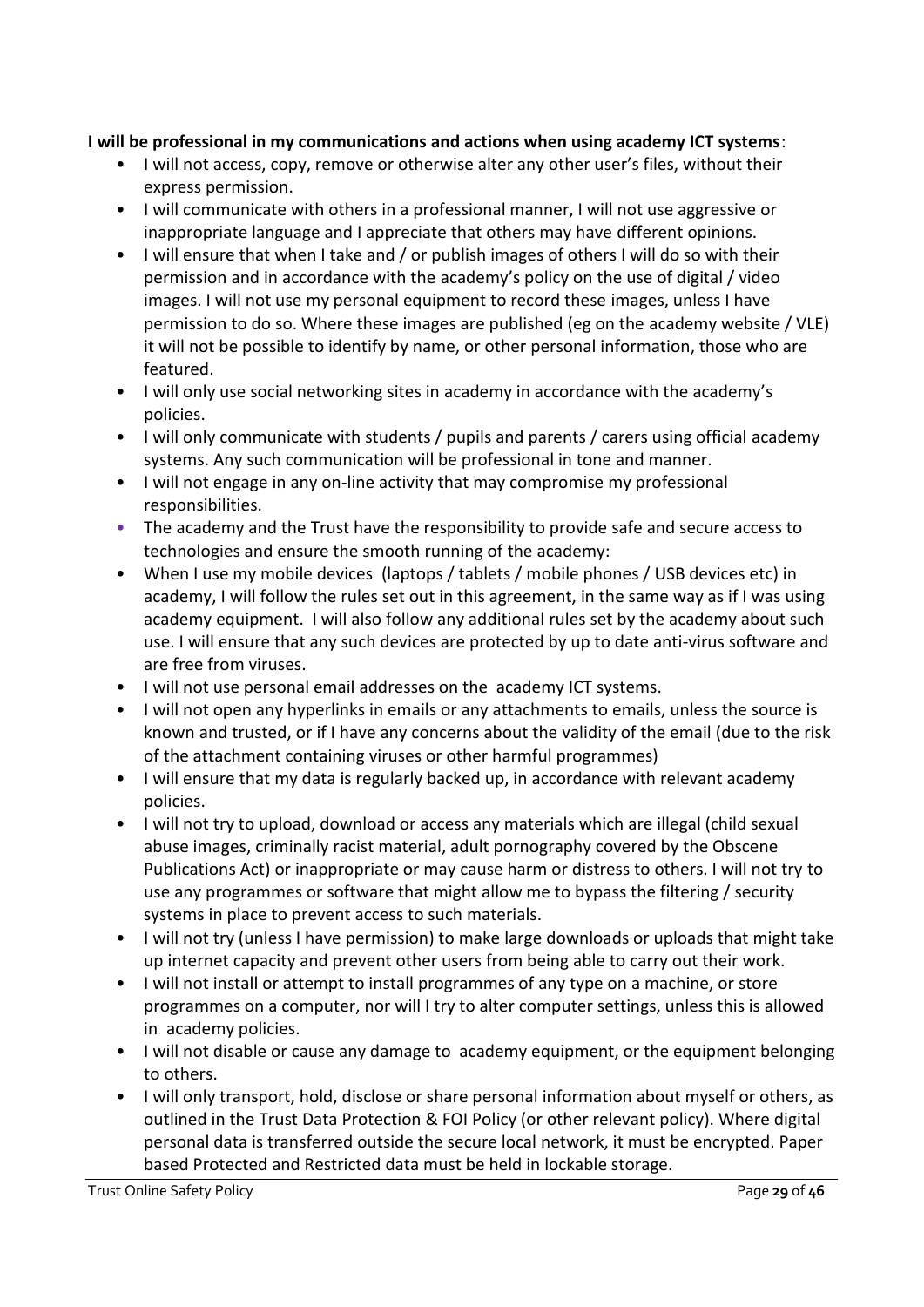- I understand that data protection policy requires that any staff or student / pupil data to which I have access, will be kept private and confidential, except when it is deemed necessary that I am required by law or by academy policy to disclose such information to an appropriate authority.
- I will immediately report any damage or faults involving equipment or software, however this may have happened.

#### **When using the internet in my professional capacity or for academy sanctioned personal use**:

- I will ensure that I have permission to use the original work of others in my own work
- Where work is protected by copyright, I will not download or distribute copies (including music and videos).

#### **I understand that I am responsible for my actions in and out of the academy**:

- I understand that this Acceptable Use Policy applies not only to my work and use of academy digital technology equipment in academy, but also applies to my use of academy systems and equipment off the premises and my use of personal equipment on the premises or in situations related to my employment by the academy
- I understand that if I fail to comply with this Acceptable Use Policy Agreement, I could be subject to disciplinary action. This could include a warning, a suspension, referral to the Trust or the Local Authority and in the event of illegal activities the involvement of the police.
- I have read and understand the above and agree to use the academy digital technology systems (both in and out of academy) and my own devices (in academy and when carrying out communications related to the academy) within these guidelines.

#### **User Signature**

I agree to follow this code of conduct and to support the safe use of ICT throughout the academy.

**Signature:** …………………………………………………………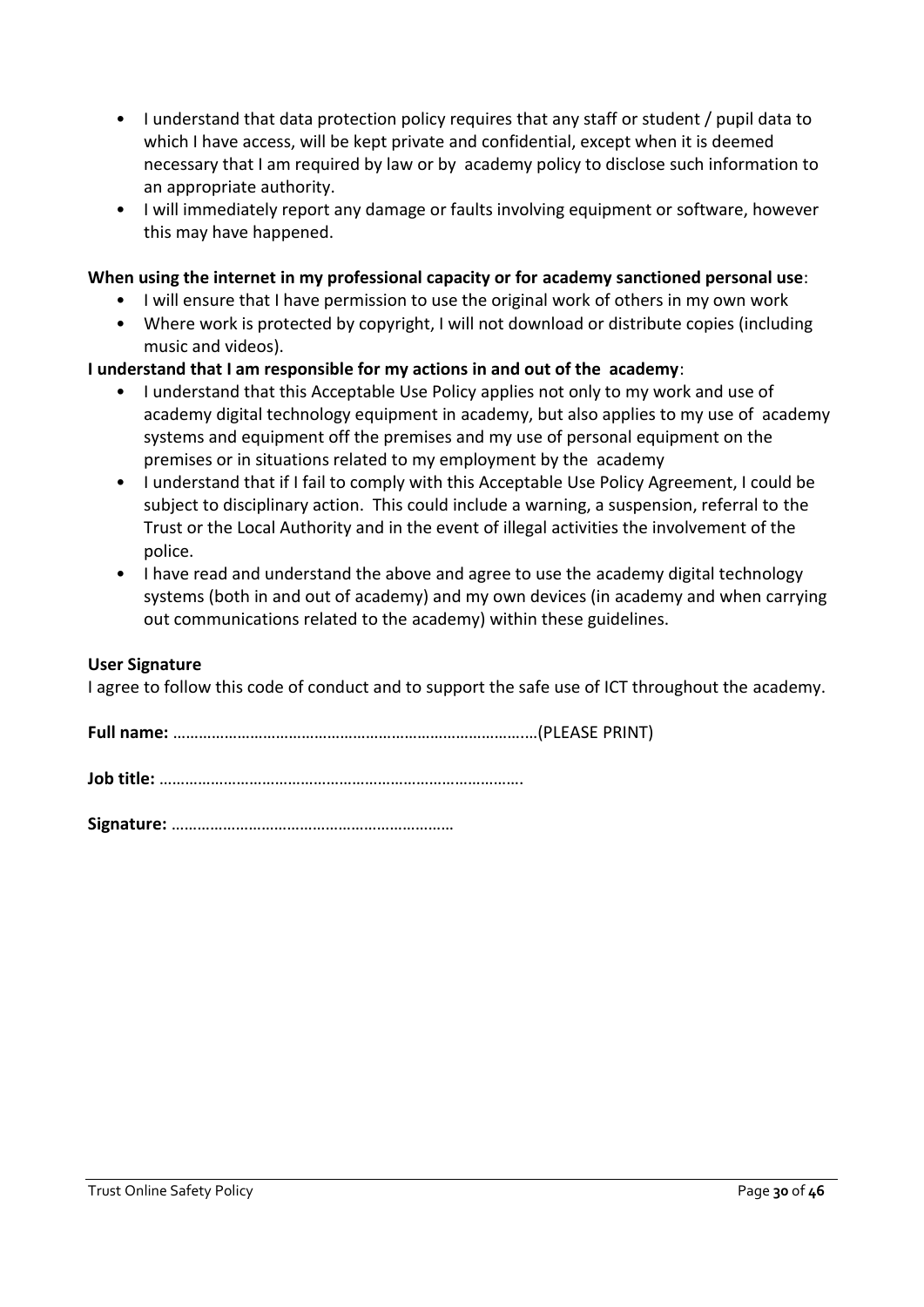#### **APPENDIX 2**

#### **Online safety and ICT Acceptable Use Agreement for Parents/Carers**

| Parent's/Carer's name: | (PLEASE PRINT)<br><b>Year and Class:</b> |  |
|------------------------|------------------------------------------|--|
| Child's name:          |                                          |  |
| Child's name:          | <b>Year and Class:</b>                   |  |

As the parent/carer of the above child(ren), I grant permission for my child(ren) to have access to use the Internet, the Virtual Learning Environment, academy email and other ICT facilities at The Beacon Federation.

I know that my daughter or son has signed a form to confirm that they will keep to the academy's rules for responsible ICT use, outlined in the online safety and ICT Acceptable Use Rules for Children. I also understand that my son/daughter may be informed, if the rules have to be changed during the year. I know that the latest copy of the online safety and ICT Acceptable Use Policy and the Rules are available on the school's website and that further advice about safe use of the Internet can be found through our links on the website.

I accept that ultimately the academy cannot be held responsible for the nature and content of materials accessed through the Internet and mobile technologies, but I understand that the academy will take every reasonable precaution to keep children safe and to prevent children from accessing inappropriate materials. These steps include using a filtered internet service, secure access to email, employing appropriate teaching practice and teaching online safety skills to children.

I understand that the academy can check my child's computer files, and the Internet sites they visit. I also know that the academy may contact me if there are concerns about my son/ daughter's online safety or e-behaviour.

I will support the academy by promoting safe use of the Internet and digital technology at home and will inform the academy if I have any concerns over my child's online safety.

| Parent's signature: | Date: |
|---------------------|-------|
|---------------------|-------|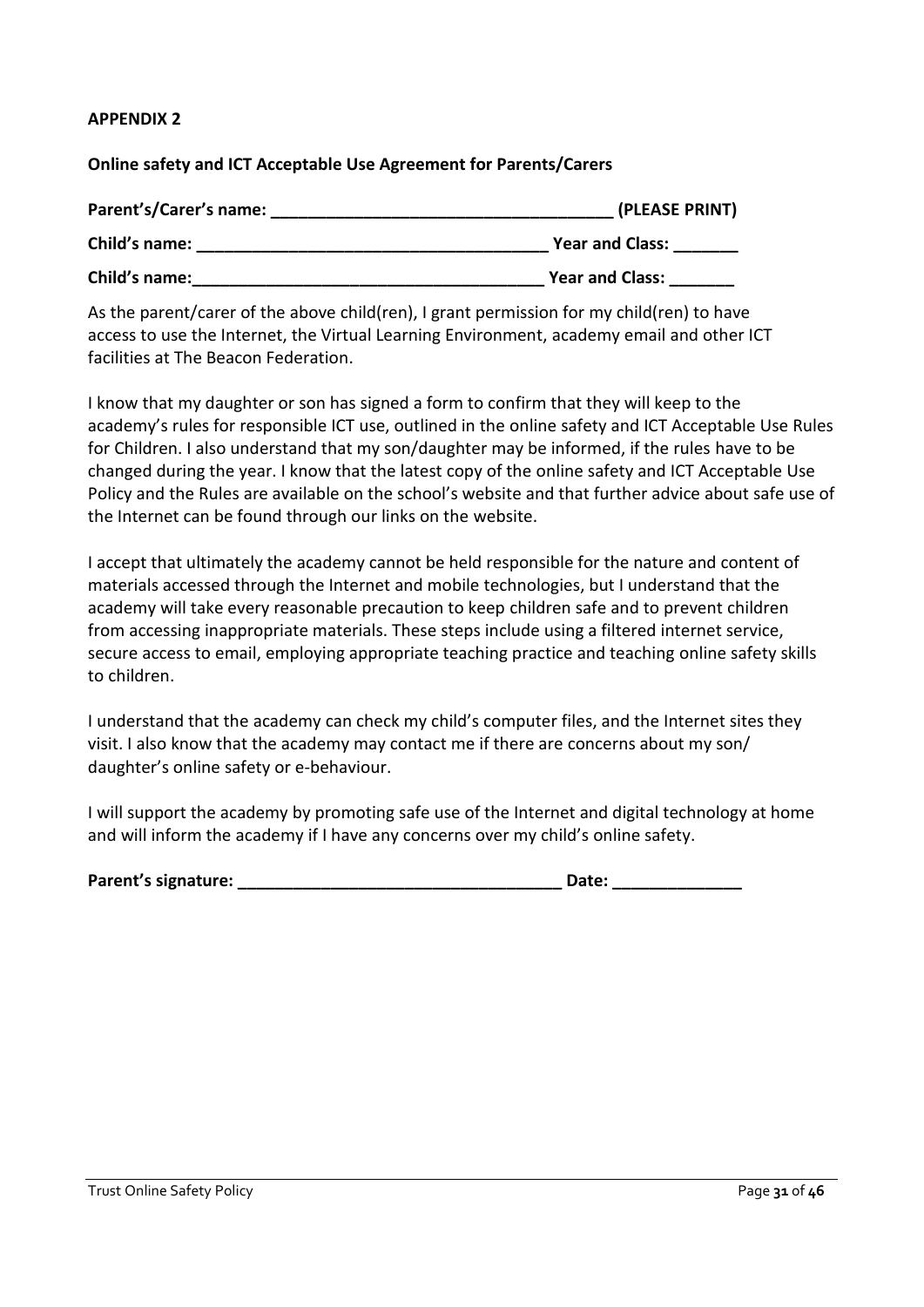#### **APPENDIX 3 Use of Cloud Systems Permissions Form**

The academy uses Google Cloud Based Apps for Education for pupils / students and staff. This permission form describes the tools and pupil / student responsibilities for using these services. The following services are available to each pupil / student and hosted by Google as part of the academy's online presence in Google Apps for Education:

**Mail** - an individual email account for academy use managed by the academy

**Calendar** - an individual calendar providing the ability to organize schedules, daily activities, and assignments

**Docs** - a word processing, spreadsheet, drawing, and presentation toolset that is very similar to Microsoft Office

**Sites** - an individual and collaborative website creation tool

**Classroom** – a learning platform used for creating and distributing materials and tasks

Using these tools (and others hosted by Google), pupils / students collaboratively create, edit and share files and websites for academy related projects and communicate via email with other pupils / students and members of staff. These services are entirely online and available 24/7 from any Internet-connected computer. Examples of student use include showcasing class projects, building an electronic portfolio of academy learning experiences, and working in small groups on presentations to share with others.

The academy believes that use of the tools significantly adds to your child's educational experience.

As part of the Google terms and conditions we are required to seek your permission for your child to have a Google Apps for Education account:

| Parent / Carers Name:             |                                                                                   |          |
|-----------------------------------|-----------------------------------------------------------------------------------|----------|
| Student / Pupil Name:             |                                                                                   |          |
| academy using Apps for Education. | As the parent / carer of the above student / pupil, I agree to my child using the | Yes / No |
| Signed:                           |                                                                                   |          |
| Date:                             |                                                                                   |          |

| at∆∙ |  |
|------|--|
|      |  |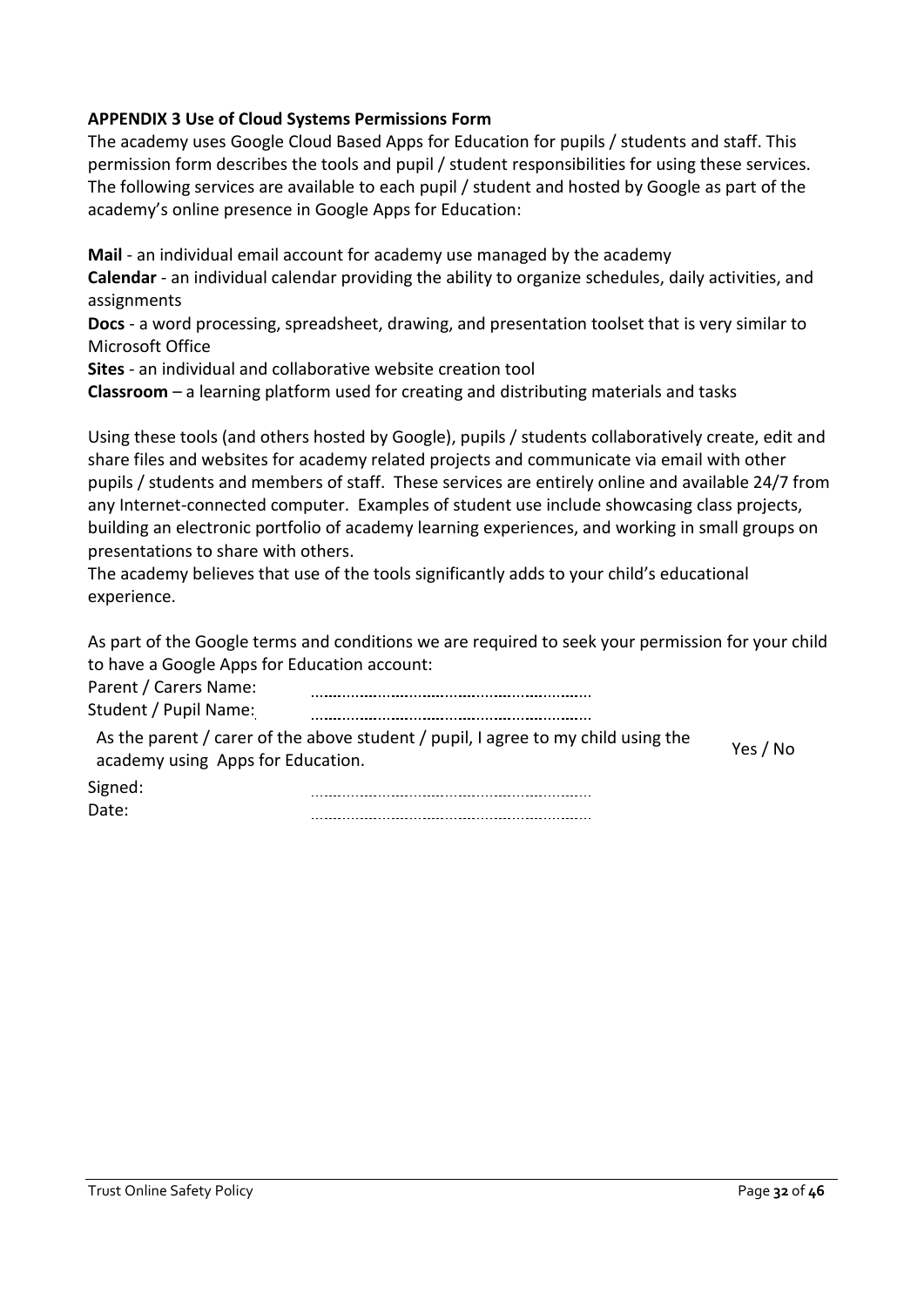#### **APPENDIX 4**

This is how we stay safe when using computer:

#### **For everyone**

- I will ask a teacher or suitable adult if I want to use the computers/tablets.
- I will only use activities that a teacher or suitable adult has told or allowed me to use.
- I will take care of the computer and other equipment.
- I will ask for help from a teacher or suitable adult if I am not sure what to do or if I think I have done something wrong.
- I will tell a teacher or suitable adult if I see something that upsets me on the screen.
- I know that if I break the rules I might not be allowed to use a computer/tablet.

### **For KS2**

- I understand that the academy will monitor my use of the systems, devices and digital communications.
- I will keep my username and password safe and secure I will not share it, nor will I try to use any other person's username and password.
- I will be aware of "stranger danger", when I am communicating on-line.
- I will not disclose or share personal information about myself or others when on-line.
- I will be polite and responsible when I communicate with others.
- I will not take or distribute images of anyone without their permission.
- I understand that I am responsible for my actions, both in and out of school

Signed (child):

Signed (parent):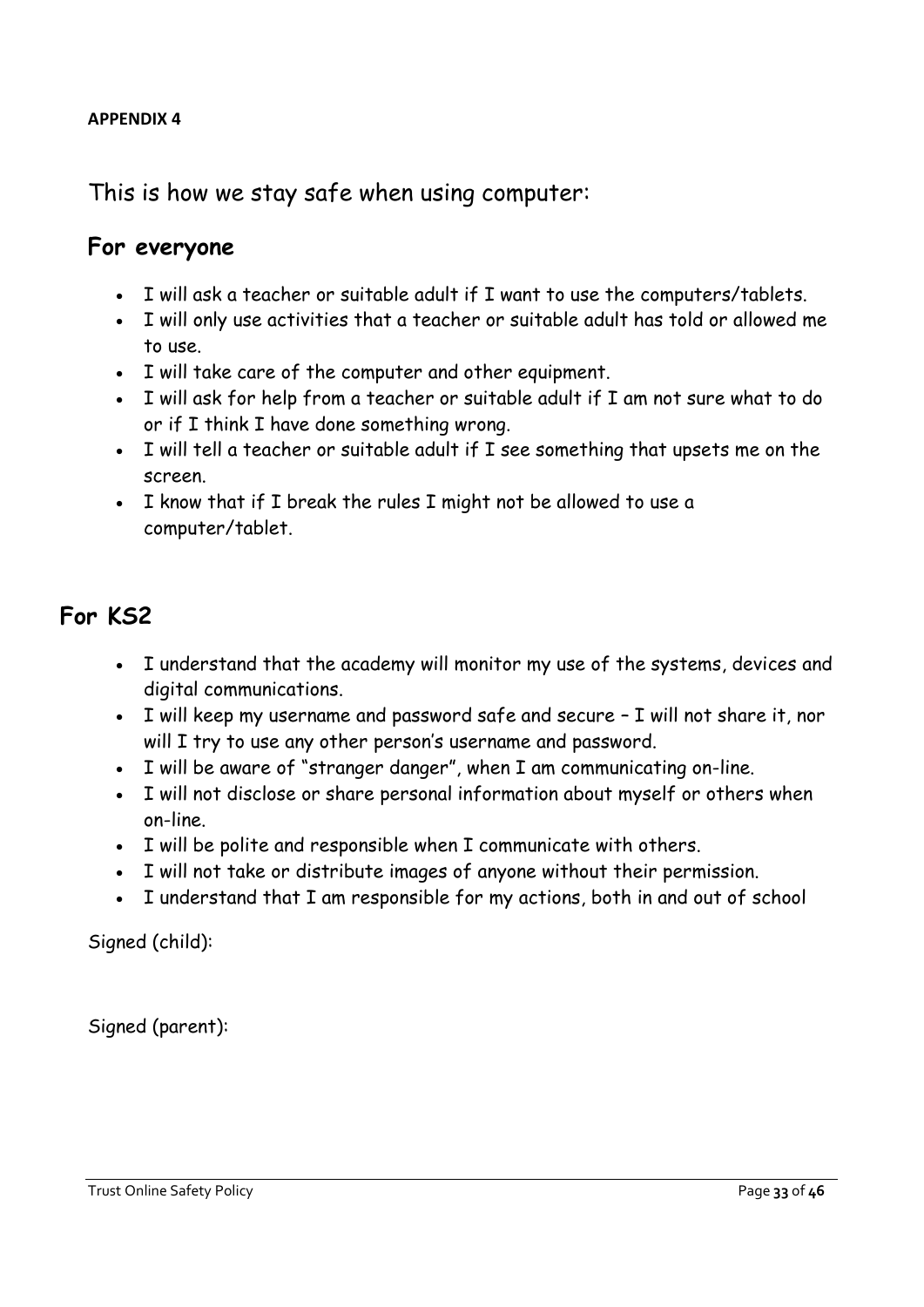#### **Appendix 5 Community Users Acceptable Use Agreement**

This Acceptable Use Agreement is intended to ensure:

- that community users of academy digital technologies will be responsible users and stay safe while using these systems and devices
- that academy systems, devices and users are protected from accidental or deliberate misuse that could put the security of the systems and users at risk.

• that users are protected from potential risk in their use of these systems and devices Acceptable Use Agreement

I understand that I must use academy systems and devices in a responsible way, to ensure that there is no risk to my safety or to the safety and security of the systems, devices and other users. This agreement will also apply to any personal devices that I bring into the academy:

- I understand that my use of academy) systems and devices and digital communications will be monitored
- I will not use a personal device that I have brought into academy for any activity that would be inappropriate in a academy setting.
- I will not try to upload, download or access any materials which are illegal (child sexual abuse images, criminally racist material, adult pornography covered by the Obscene Publications Act) or inappropriate or may cause harm or distress to others. I will not try to use any programmes or software that might allow me to bypass the filtering / security systems in place to prevent access to such materials.
- I will immediately report any illegal, inappropriate or harmful material or incident, I become aware of, to the appropriate person.
- I will not access, copy, remove or otherwise alter any other user's files, without permission.
- I will ensure that if I take and / or publish images of others I will only do so with their permission. I will not use my personal equipment to record these images, without permission. If images are published it will not be possible to identify by name, or other personal information, those who are featured.
- I will not publish or share any information I have obtained whilst in the academy on any personal website, social networking site or through any other means, unless I have permission from the academy.
- I will not, without permission, make large downloads or uploads that might take up internet capacity and prevent other users from being able to carry out their work.
- I will not install or attempt to install programmes of any type on a academy device, nor will I try to alter computer settings, unless I have permission to do so.
- I will not disable or cause any damage to academy equipment, or the equipment belonging to others.
- I will immediately report any damage or faults involving equipment or software, however this may have happened.
- I will ensure that I have permission to use the original work of others in my own work
- Where work is protected by copyright, I will not download or distribute copies (including music and videos).
- I understand that if I fail to comply with this Acceptable Use Agreement, the academy has the right to remove my access to academy systems / devices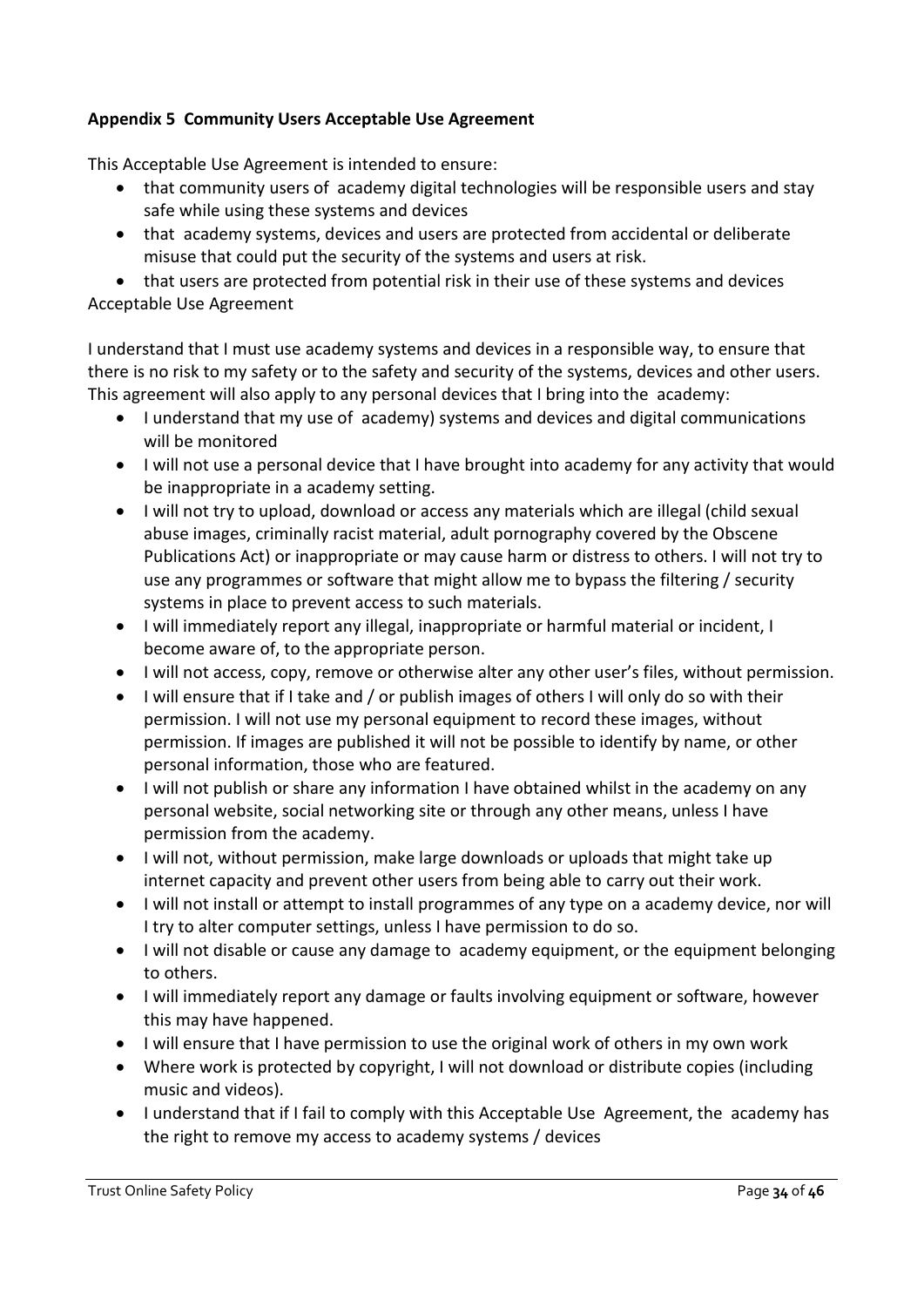I have read and understand the above and agree to use the academy digital technology systems (both in and out of academy) and my own devices (in academy and when carrying out communications related to the academy) within these guidelines.

| Name:   |  |
|---------|--|
| Signed: |  |
| Date:   |  |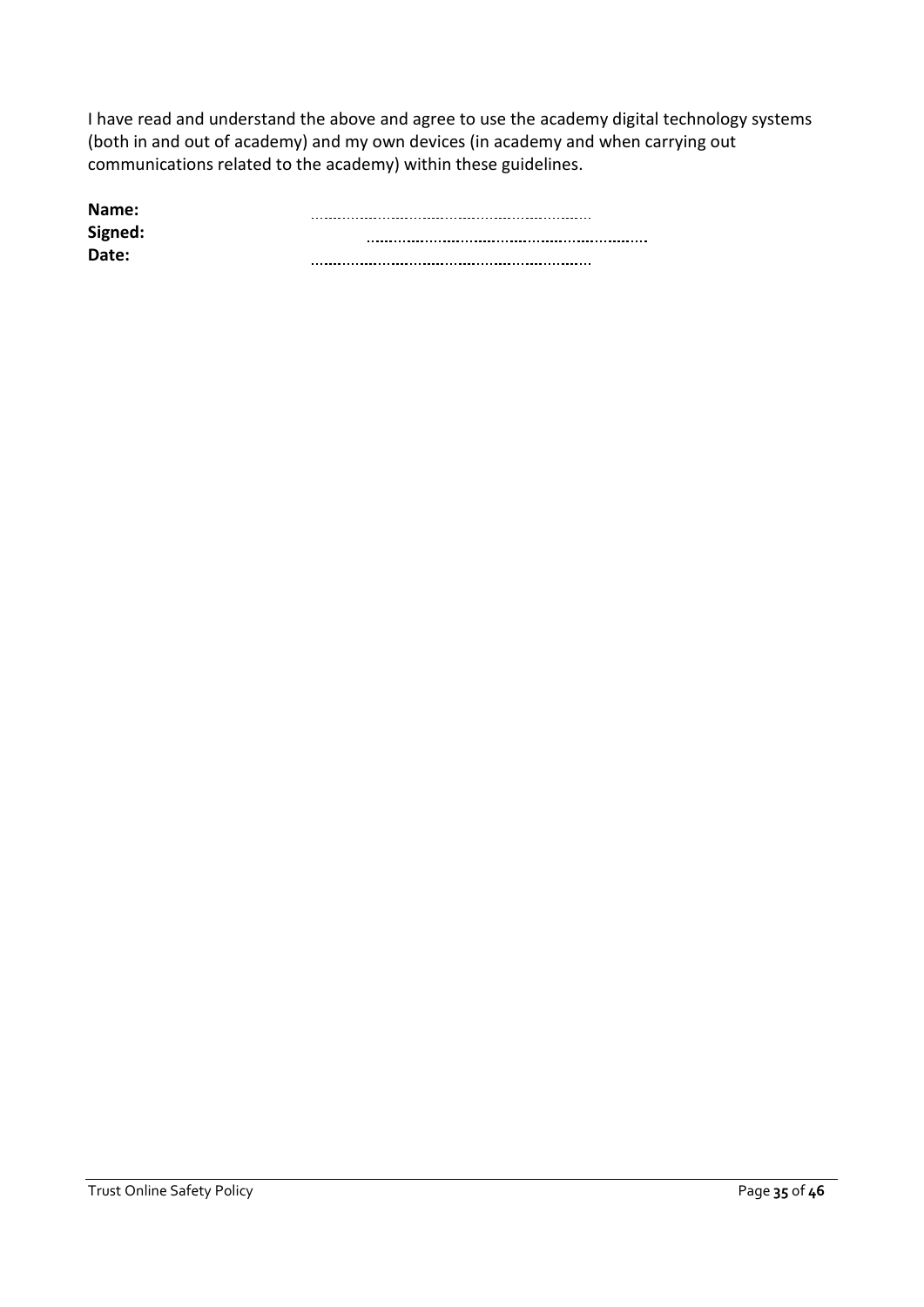#### **Appendix 7 Academy Policy Template: Electronic Devices-Searching & Deleting**

#### **Introduction**

The changing face of information technologies and ever increasing pupil / student use of these technologies has meant that the Education Acts have had to change in an attempt to keep pace. Within Part 2 of the Education Act 2011 (Discipline) there have been changes to the powers afforded to academy's by statute to search pupils in order to maintain discipline and ensure safety. Academies are required to ensure they have updated policies which take these changes into account. No such policy can on its own guarantee that the academy will not face legal challenge, but having a robust policy which takes account of the Act and applying it in practice will however help to provide the academy with justification for what it does.

The particular changes we deal with here are the added power to search for items 'banned under the academy rules' and the power to 'delete data' stored on seized electronic devices. Items banned under the academy rules are determined and publicised by the Headteacher (section 89 Education and Inspections Act 1996).

An item banned by the academy rules may only be searched for under these new powers if it has been identified in the academy rules as an item that can be searched for. It is therefore important that there is a academy policy which sets out clearly and unambiguously the items which:

- are banned under the academy rules; and
- are banned AND can be searched for by authorised academy staff

The act allows authorised persons to examine data on electronic devices if they think there is a good reason to do so. In determining a 'good reason' to examine or erase the data or files the authorised staff member must reasonably suspect that the data or file on the device in question has been, or could be, used to cause harm, to disrupt teaching or could break the academy rules. Following an examination, if the person has decided to return the device to the owner, or to retain or dispose of it, they may erase any data or files, if they think there is a good reason to do so. The Head Teacher / Principal must publicise the academy behaviour policy, in writing, to staff, parents / carers and students / pupils at least once a year. (There should therefore be clear links between the search etc. policy and the behaviour policy).

DfE advice on these sections of the Education Act 2011 can be found in the document: "Screening, searching and confiscation – Advice for head teachers, staff and governing bodies" (2014 and updated January 2018)

[http://www.education.gov.uk/academys/pupilsupport/behaviour/behaviourpolicies/f0076897/scr](http://www.education.gov.uk/schools/pupilsupport/behaviour/behaviourpolicies/f0076897/screening-searching-and-confiscation) [eening-searching-and-confiscation](http://www.education.gov.uk/schools/pupilsupport/behaviour/behaviourpolicies/f0076897/screening-searching-and-confiscation)

It is recommended that Headteachers / Principals (and, at the least, other senior leaders) should be familiar with this guidance.

Relevant legislation:

- Education Act 1996
- Education and Inspections Act 2006
- Education Act 2011 Part 2 (Discipline)
- The Academy Behaviour (Determination and Publicising of Measures in Academies) Regulations 2012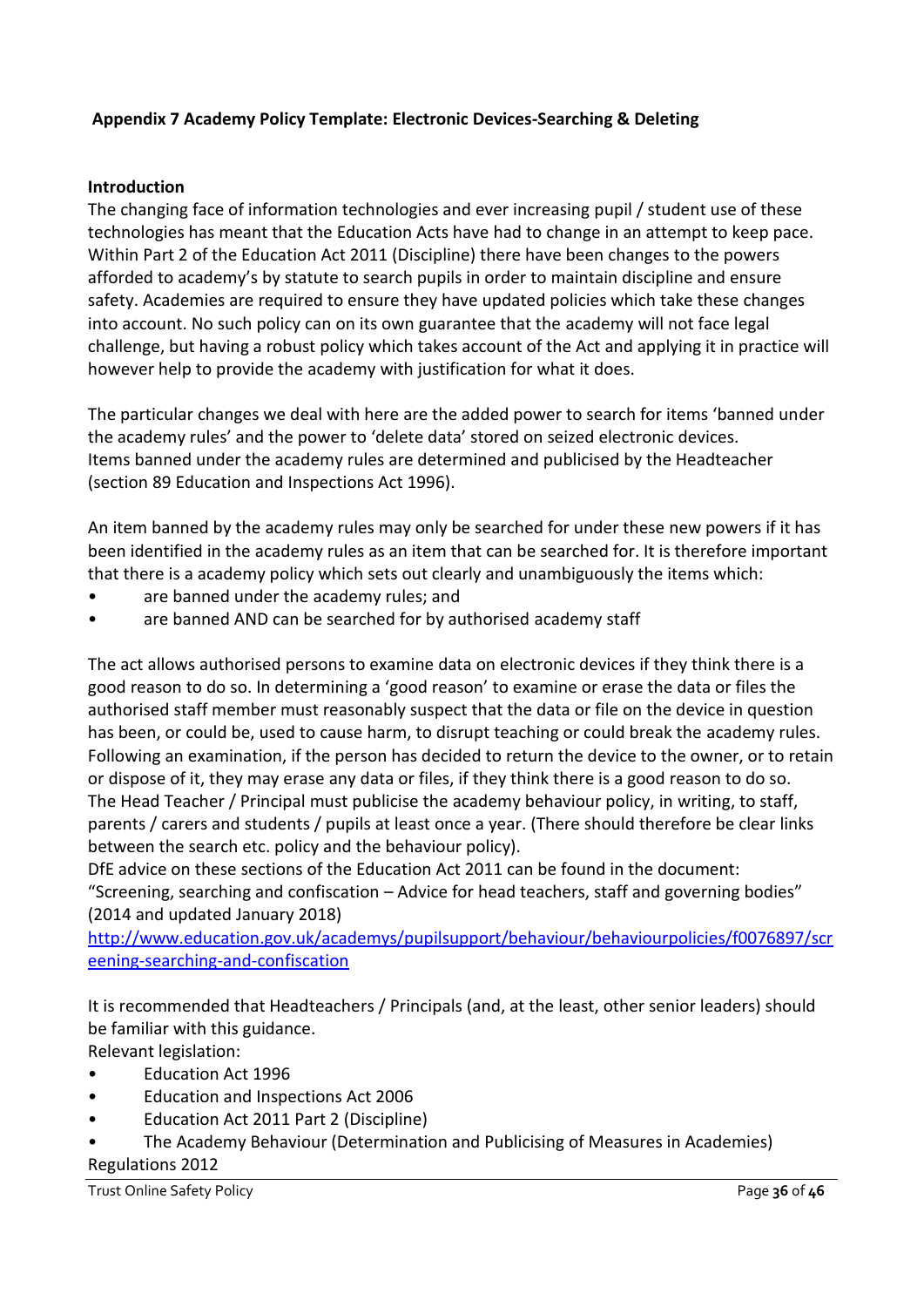- Health and Safety at Work etc. Act 1974
- Obscene Publications Act 1959
- Children Act 1989
- Human Rights Act 1998
- Computer Misuse Act 1990

This is not a full list of Acts involved in the formation of this advice. Further information about relevant legislation can be found via the above link to the DfE advice document.

#### **Responsibilities**

The Headteacher / Principal is responsible for ensuring that the academy policies reflect the requirements contained within the relevant legislation. The formulation of these policies may be delegated to other individuals or groups. The policies will normally be taken to Governors for approval. The Headteacher/Principal will need to authorise those staff who are allowed to carry out searches.

This policy has been written by and will be reviewed by: Alec Sanders

The Headteacher / Principal has authorised the following members of staff to carry out searches for and of electronic devices and the deletion of data / files on those devices: Alec Sanders, Alex Boothby and Chloe Hines

The Headteacher / Principal may authorise other staff members in writing in advance of any search they may undertake, subject to appropriate training.

Members of staff (other than Security Staff) cannot be required to carry out such searches. They can each choose whether or not they wish to be an authorised member of staff.

#### **Training / Awareness**

It is essential that all staff should be made aware of and should implement the academy's policy. Members of staff should be made aware of the academy's policy on "Electronic devices – searching and deletion":

- at induction
- at regular updating sessions on the academy's online safety policy

Members of staff authorised by the Headteacher / Principal to carry out searches for and of electronic devices and to access and delete data / files from those devices should receive training that is specific and relevant to this role.

Specific training is required for those staff who may need to judge whether material that is accessed is inappropriate or illegal.

#### **Policy Statements**

#### **Search:**

The academy Behaviour Policy refers to the policy regarding searches with and without consent for the wide range of items covered within the Education Act 2011 and lists those items. This policy refers only to the searching for and of electronic devices and the deletion of data / files on those devices.

The academy will already have a policy relating to whether or not mobile phones and other electronic devices are banned, or are allowed only within certain conditions. The academy should therefore consider including one of the following statements in the policy: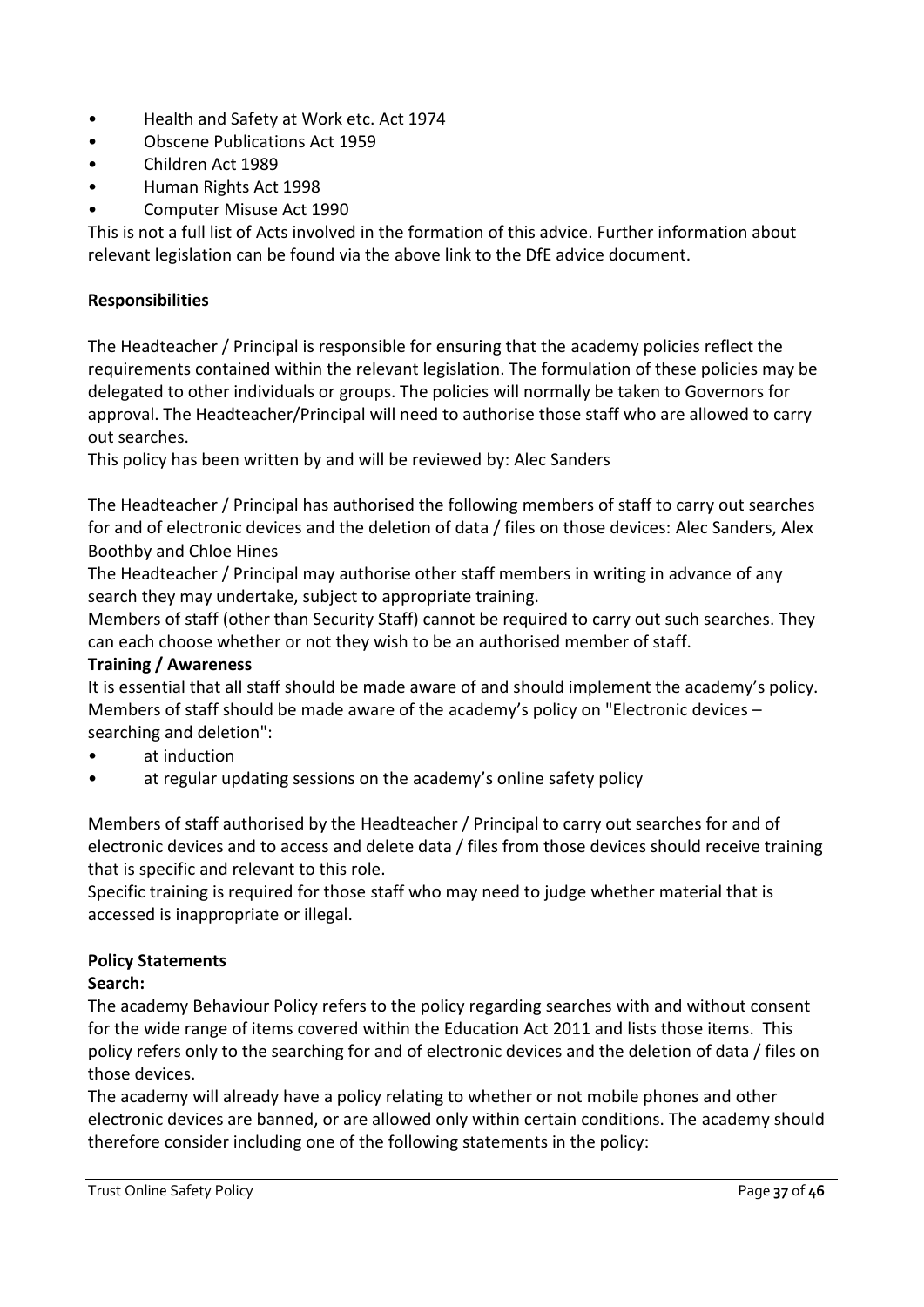#### **Either:**

Pupils/students are not allowed to bring mobile phones or other personal electronic devices to academy to use them in the academy.

If pupils / students breach these roles:

**Either:**

The sanctions for breaking these rules will be:

**Or**

The sanctions for breaking these rules can be found in the academy's Behaviour Policy. Authorised staff (defined in the responsibilities section above) have the right to search for such electronic devices where they reasonably suspect that the data or file on the device in question has been, or could be, used to cause harm, to disrupt teaching or break the academy rules.

- Searching with consent Authorised staff may search with the pupil's consent for any item
- Searching without consent Authorised staff may only search without the pupil's consent for anything which is either 'prohibited' (as defined in Section 550AA of the Education Act 1996) or appears in the academy rules as an item which is banned and may be searched for

In carrying out the search:

The authorised member of staff must have reasonable grounds for suspecting that a student / pupil is in possession of a prohibited item i.e. an item banned by the academy rules and which can be searched for. (Whether there are 'reasonable grounds' is a matter decided on by reference to the circumstances witnessed by, or reported to, someone who is authorised and who exercises properly informed professional judgment and has received appropriate training).

The authorised member of staff should take reasonable steps to check the ownership of the mobile phone / personal electronic device before carrying out a search. (The powers included in the Education Act do not extend to devices owned (or mislaid) by other parties e.g. a visiting parent or contractor, only to devices in the possession of pupils / students.)

The authorised member of staff should take care that, where possible, searches should not take place in public places e.g. an occupied classroom, which might be considered as exploiting the student / pupil being searched.

The authorised member of staff carrying out the search must be the same gender as the student / pupil being searched; and there must be a witness (also a staff member) and, if at all possible, they too should be the same gender as the student/ pupil being searched.

There is a limited exception to this rule: Authorised staff can carry out a search of a student / pupil of the opposite gender including without a witness present, but only where you reasonably believe that there is a risk that serious harm will be caused to a person if you do not conduct the search immediately and where it is not reasonably practicable to summon another member of staff.

#### **Extent of the search**:

The person conducting the search may not require the student/ pupil to remove any clothing other than outer clothing.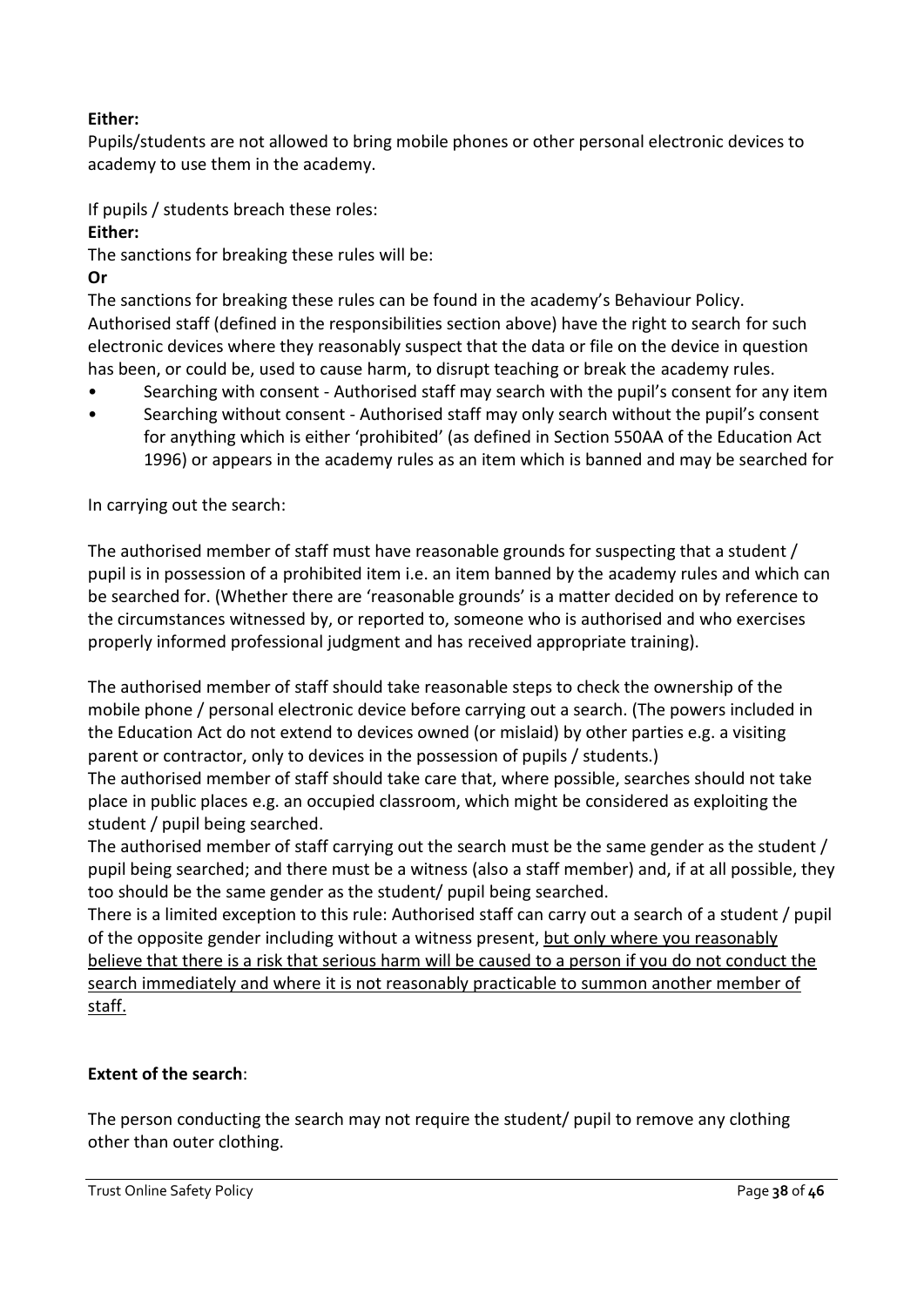Outer clothing means clothing that is not worn next to the skin or immediately over a garment that is being worn as underwear (outer clothing includes hats; shoes; boots; coat; blazer; jacket; gloves and scarves).

'Possessions' means any goods over which the student / pupil has or appears to have control – this includes desks, lockers and bags. (academys will need to take account of their normal policies regarding religious garments / headwear and may wish to refer to it in this policy)

A student's / pupil's possessions can only be searched in the presence of the student / pupil and another member of staff, except where there is a risk that serious harm will be caused to a person if the search is not conducted immediately and where it is not reasonably practicable to summon another member of staff.

The power to search without consent enables a personal search, involving removal of outer clothing and searching of pockets; but not an intimate search going further than that, which only a person with more extensive powers (e.g. a police officer) can do.

Use of Force – force cannot be used to search without consent for items banned under the academy rules regardless of whether the rules say an item can be searched for.

#### **Electronic devices**

An authorised member of staff finding an electronic device may access and examine any data or files on the device if they think there is a good reason to do so (i.e. the staff member must reasonably suspect that the data or file on the device in question has been, or could be, used to cause harm, to disrupt teaching or break the academy rules).

The examination of the data / files on the device should go only as far as is reasonably necessary to establish the facts of the incident. Any further intrusive examination of personal data may leave the academy open to legal challenge. It is important that authorised staff should have training and sufficient knowledge of electronic devices and data storage.

If inappropriate material is found on the device it is up to the authorised member of staff to decide whether they should delete that material, retain it as evidence (of a criminal offence or a breach of academy discipline) or whether the material is of such seriousness that it requires the involvement of the police. Examples of illegal activity would include:

- child sexual abuse images (including images of one child held by another child)
- adult material which potentially breaches the Obscene Publications Act
- criminally racist material
- other criminal conduct, activity or materials

Members of staff may require support in judging whether the material is inappropriate or illegal. One or more Senior Leaders should receive additional training to assist with these decisions. Care should be taken not to delete material that might be required in a potential criminal investigation. The academy should also consider their duty of care responsibility in relation to those staff who may access disturbing images or other inappropriate material whilst undertaking a search. Seeing such material can be most upsetting. There should be arrangements in place to support such staff. The academy may wish to add further detail about these arrangements.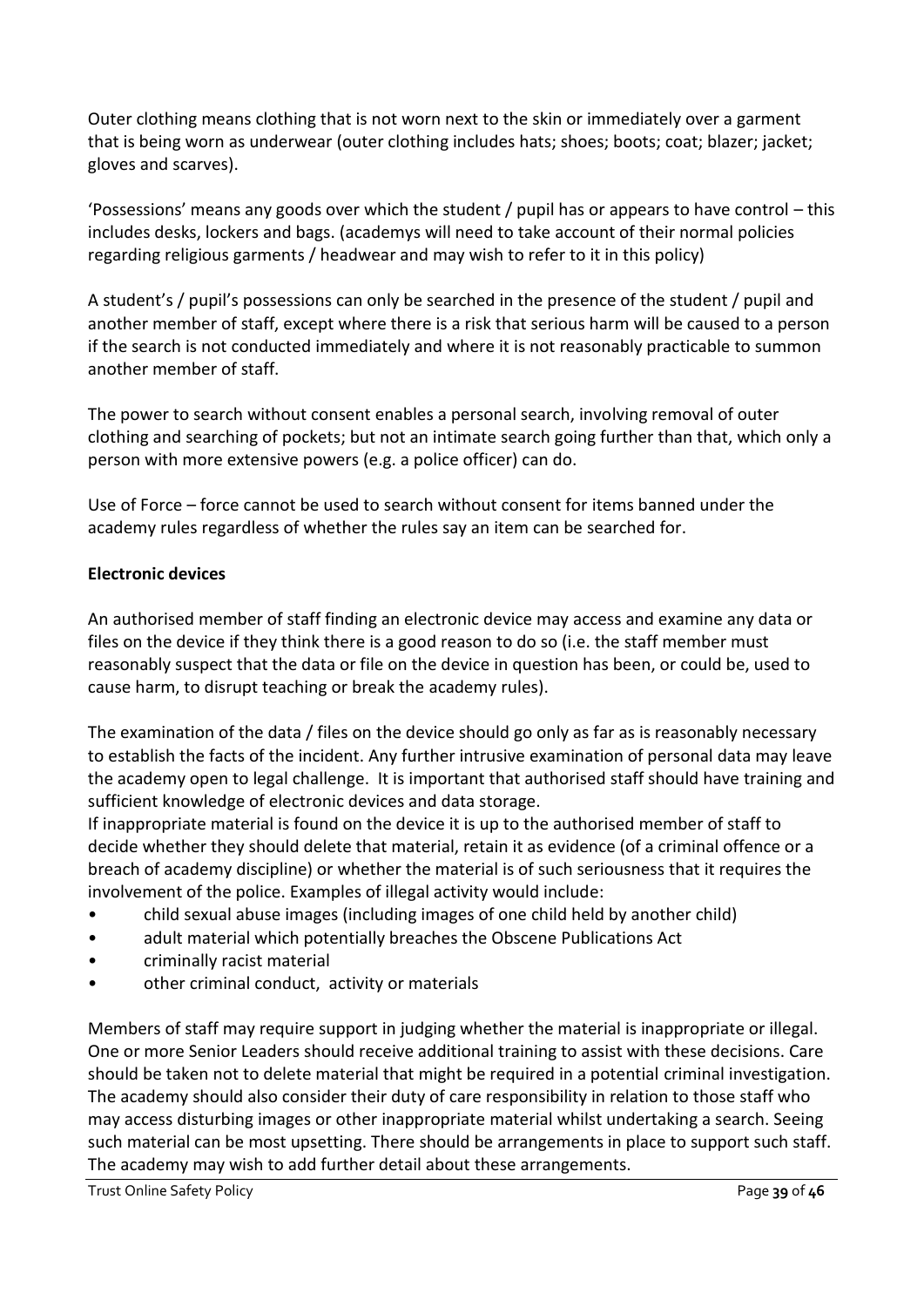#### **Deletion of Data**

Following an examination of an electronic device, if the authorised member of staff has decided to return the device to the owner, or to retain or dispose of it, they may erase any data or files, if they think there is a good reason to do so. (i.e. the staff member must reasonably suspect that the data or file on the device in question has been, or could be, used to cause harm, to disrupt teaching or break the academy rules).

If inappropriate material is found on the device, it is up to the authorised member of staff to decide whether they should delete that material, retain it as evidence (of a possible criminal offence or a breach of academy discipline) or whether the material is of such seriousness that it requires the involvement of the police.

A record should be kept of the reasons for the deletion of data / files. (DfE guidance states and other legal advice recommends that there is no legal reason to do this, best practice suggests that the academy can refer to relevant documentation created at the time of any search or data deletion in the event of a pupil /student, parental or other interested party complaint or legal challenge. Records will also help the academy to review online safety incidents, learn from what has happened and adapt and report on application of policies as necessary).

#### **Care of Confiscated Devices**

Academy staff are reminded of the need to ensure the safe keeping of confiscated devices, to avoid the risk of compensation claims for damage / loss of such devices (particularly given the possible high value of some of these devices).

The academy may wish to add a disclaimer to the relevant section of the Behaviour Policy which may assist in covering the academy against damage / loss claims.

#### **Audit / Monitoring / Reporting / Review**

The responsible person (Louise Foulger) will ensure that full records are kept of incidents involving the searching for and of mobile phones and electronic devices and the deletion of data / files.

These records will be reviewed by the headteacher and online safety governor at regular intervals. This policy will be reviewed by the head teacher and governors annually and in response to changes in guidance and evidence gained from the records.

The academy is required is publish its Behaviour Policy to parents annually (including on its website) – the Behaviour Policy should be cross referenced with this policy on search and deletion. DfE guidance can be found at: [https://www.gov.uk/government/publications/searching](https://www.gov.uk/government/publications/searching-screening-and-confiscation)[screening-and-confiscation](https://www.gov.uk/government/publications/searching-screening-and-confiscation)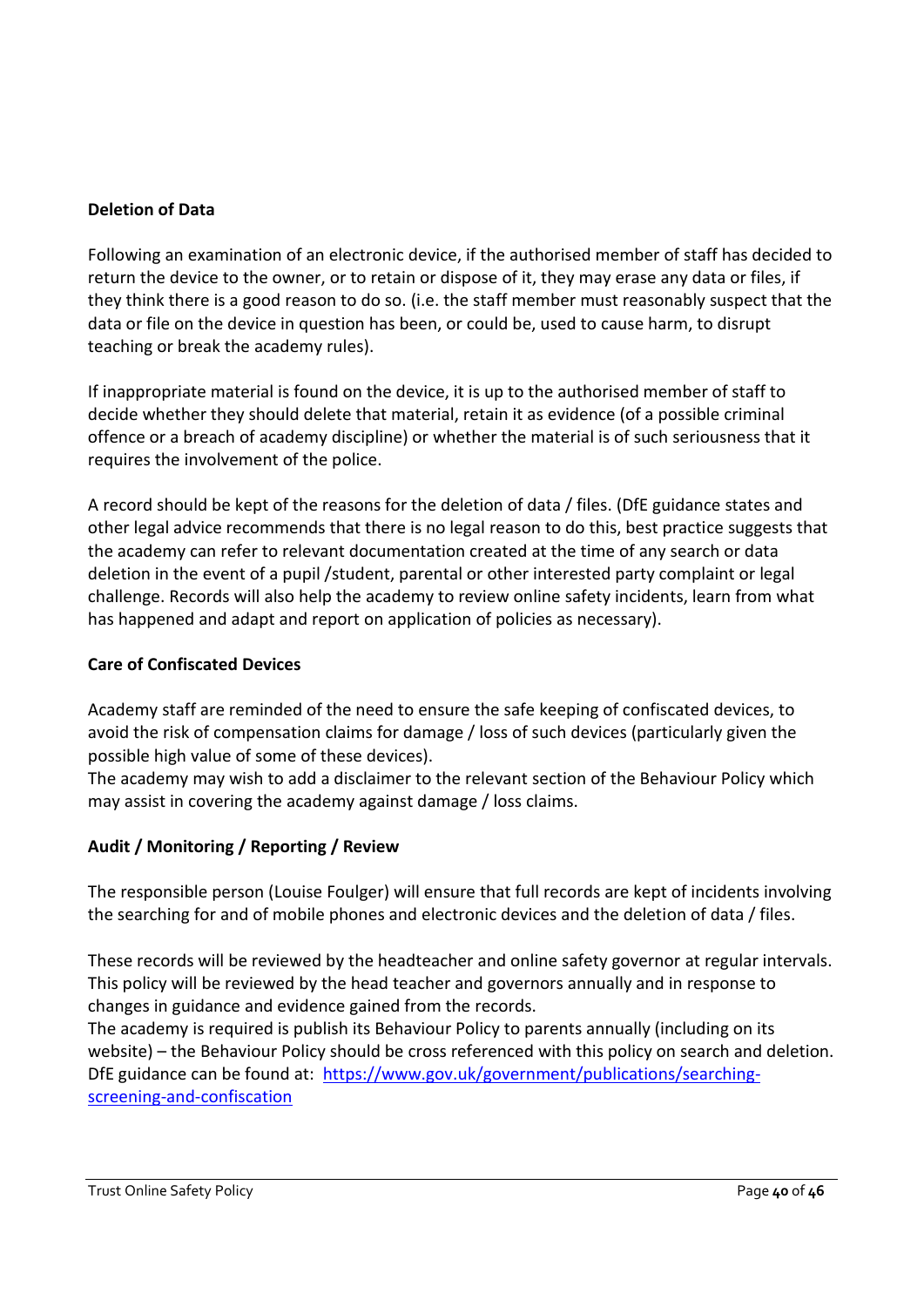#### **APPENDIX 8 Social Media Policy Template**

#### **Scope**

This policy is subject to the academy's Codes of Conduct and Online safety and Acceptable Use of ICT Agreements.

This policy:

- Applies to all staff and to all online communications which directly or indirectly, represent the academy.
- Applies to such online communications posted at any time and from anywhere.
- Encourages the safe and responsible use of social media through training and education

The academy respects privacy and understands that staff and pupils/students may use social media forums in their private lives. However, personal communications likely to have a negative impact on professional standards and/or the academy's reputation are within the scope of this policy.

Professional communications are those made through official channels, posted on a academy account or using the academy name. All professional communications are within the scope of this policy.

Personal communications are those made via a personal social media accounts. In all cases, where a personal account is used which associates itself with the academy or impacts on the academy, it must be made clear that the member of staff is not communicating on behalf of the academy with an appropriate disclaimer. Such personal communications are within the scope of this policy.

Personal communications which do not refer to or impact upon the academy are outside the scope of this policy.

Digital communications with pupils/students are also considered. Staff may use social media to communicate with learners via a academy social media account for teaching and learning purposes but must consider whether this is appropriate and consider the potential implications.

#### **Organisational control**

#### **Roles & Responsibilities**

- SLT
- o Facilitating training and guidance on Social Media use.
- o Developing and implementing the Social Media policy
- o Taking a lead role in investigating any reported incidents.
- o Making an initial assessment when an incident is reported and involving appropriate staff and external agencies as required.
- o Receive completed applications for Social Media accounts
- o Approve account creation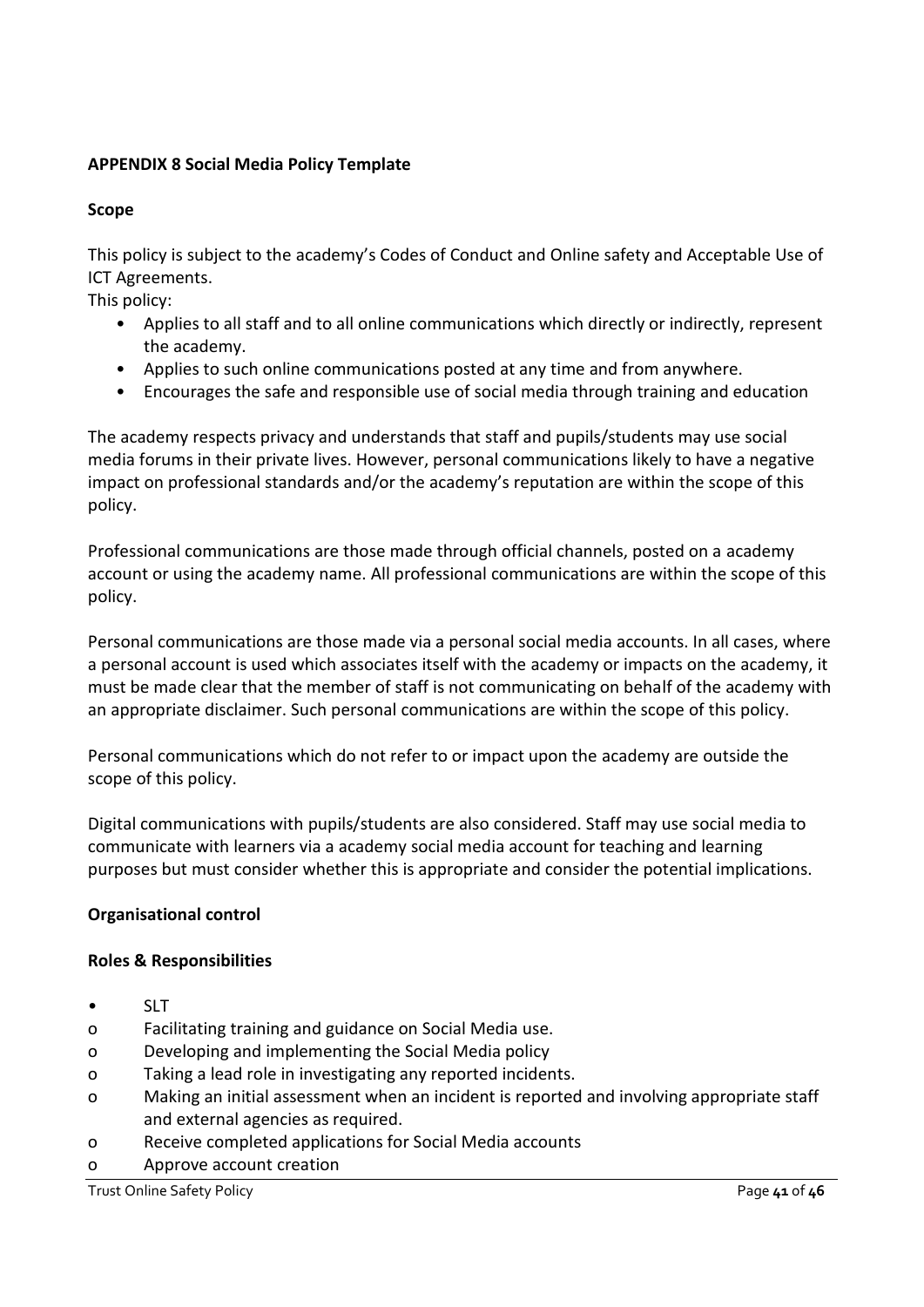- Administrator / Moderator
- o Create the account following SLT approval
- o Store account details, including passwords securely
- o Be involved in monitoring and contributing to the account
- o Control the process for managing an account after the lead staff member has left the organisation (closing or transferring)
- Staff
- o Know the contents of and ensure that any use of social media is carried out in line with this and other relevant policies
- o Attending appropriate training
- o Regularly monitoring, updating and managing content he/she has posted via academy accounts
- o Adding an appropriate disclaimer to personal accounts when naming the academy

#### **Process for creating new accounts**

The academy community is encouraged to consider if a social media account will help them in their work, e.g. a history department Twitter account, or a "Friends of the academy" Facebook page. Anyone wishing to create such an account must present a business case to the Academy Leadership Team which covers the following points:-

- The aim of the account
- The intended audience
- How the account will be promoted
- Who will run the account (at least two staff members should be named)
- Will the account be open or private/closed

Following consideration by the SLT an application will be approved or rejected. In all cases, the SLT must be satisfied that anyone running a social media account on behalf of the academy has read and understood this policy and received appropriate training. This also applies to anyone who is not directly employed by the academy, including volunteers or parents.

#### **Monitoring**

Academy accounts must be monitored regularly and frequently (preferably 7 days a week, including during holidays). Any comments, queries or complaints made through those accounts must be responded to within 24 hours (or on the next working day if received at a weekend) even if the response is only to acknowledge receipt. Regular monitoring and intervention is essential in case a situation arises where bullying or any other inappropriate behaviour arises on a academy social media account.

#### **Behaviour**

- The academy requires that all users using social media adhere to the standard of behaviour as set out in this policy and other relevant policies.
- Digital communications by staff must be professional and respectful at all times and in accordance with this policy. Staff will not use social media to infringe on the rights and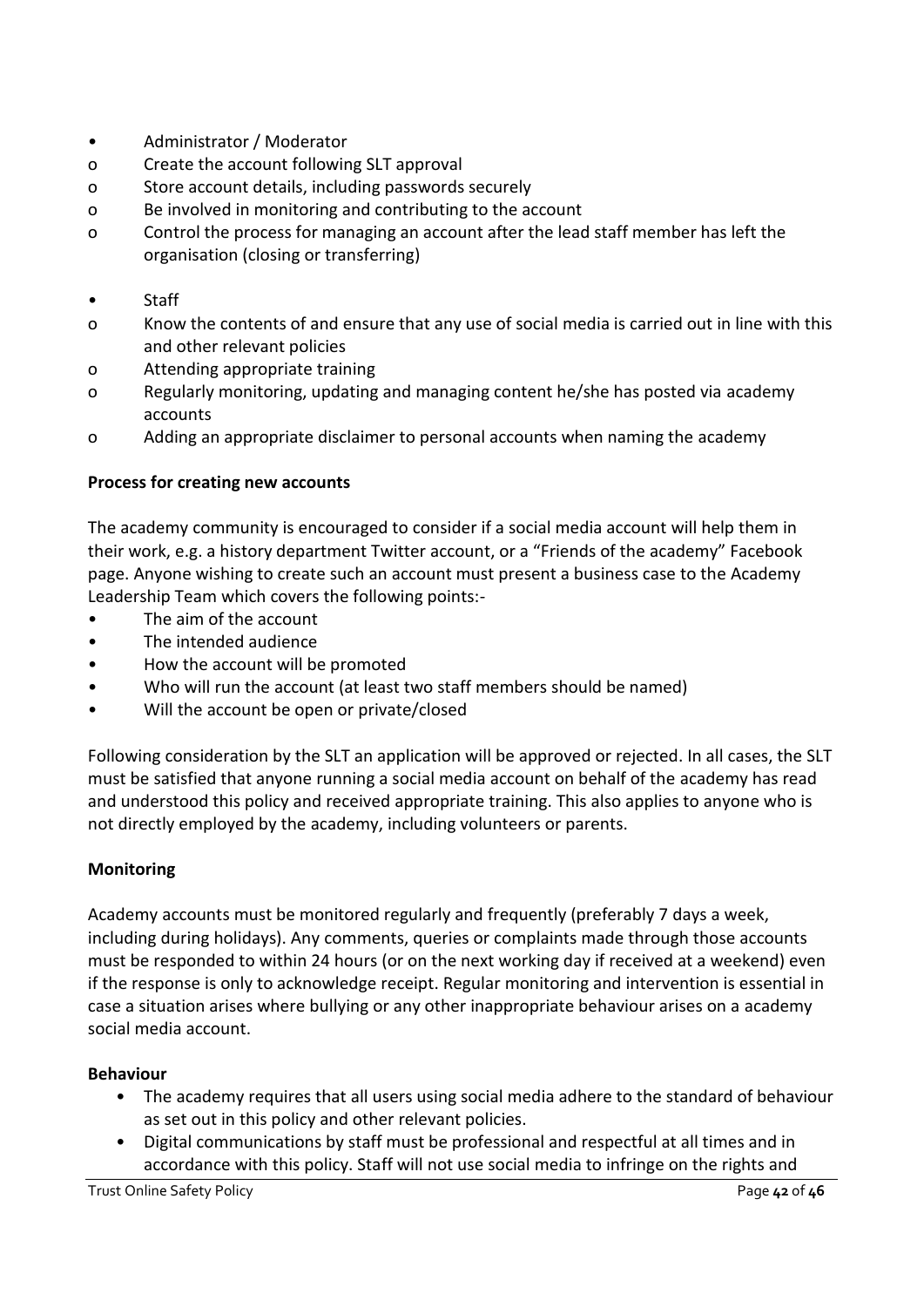privacy of others or make ill-considered comments or judgments about staff. Academy social media accounts must not be used for personal gain. Staff must ensure that confidentiality is maintained on social media even after they leave the employment of the academy.

- Users must declare who they are in social media posts or accounts. Anonymous posts are discouraged in relation to academy activity.
- If a journalist makes contact about posts made using social media staff must follow the academy media policy before responding.
- Unacceptable conduct, (e.g. defamatory, discriminatory, offensive, harassing content or a breach of data protection, confidentiality, copyright) will be considered extremely seriously by the academy and will be reported as soon as possible to a relevant senior member of staff, and escalated where appropriate.
- The use of social media by staff while at work may be monitored, in line with academy policies. The academy permits reasonable and appropriate access to private social media sites. However, where excessive use is suspected, and considered to be interfering with relevant duties, disciplinary action may be taken
- The academy will take appropriate action in the event of breaches of the social media policy. Where conduct is found to be unacceptable, the academy will deal with the matter internally. Where conduct is considered illegal, the academy will report the matter to the police and other relevant external agencies, and may take action according to the disciplinary policy.

#### **Legal considerations**

- Users of social media should consider the copyright of the content they are sharing and, where necessary, should seek permission from the copyright holder before sharing.
- Users must ensure that their use of social media does not infringe upon relevant data protection laws, or breach confidentiality.
- Handling abuse
- When acting on behalf of the academy, handle offensive comments swiftly and with sensitivity.
- If a conversation turns and becomes offensive or unacceptable, academy users should block, report or delete other users or their comments/posts and should inform the audience exactly why the action was taken
- If you feel that you or someone else is subject to abuse by colleagues through use of a social networking site, then this action must be reported using the agreed academy protocols.

#### **Tone**

The tone of content published on social media should be appropriate to the audience, whilst retaining appropriate levels of professional standards. Key words to consider when composing messages are:

- Engaging
- **Conversational**
- Informative
- Friendly (on certain platforms, e.g. Facebook)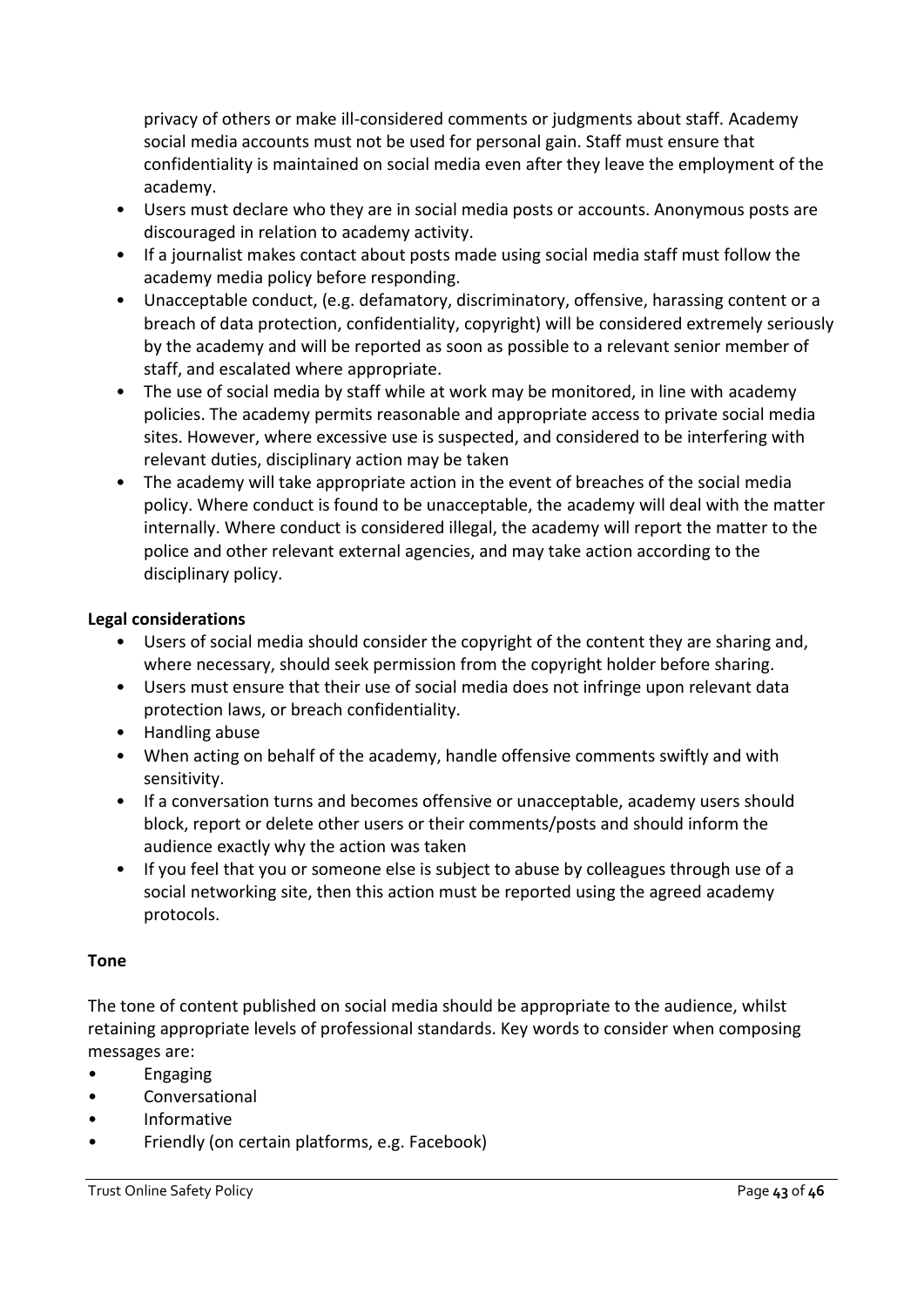#### **Use of images**

Academy use of images can be assumed to be acceptable, providing the following guidelines are strictly adhered to.

- Permission to use any photos or video recordings should be sought in line with the academy's digital and video images policy. If anyone, for any reason, asks not to be filmed or photographed then their wishes should be respected.
- Under no circumstances should staff share or upload student pictures online other than via academy owned social media accounts
- Staff should exercise their professional judgement about whether an image is appropriate to share on academy social media accounts. Students should be appropriately dressed, not be subject to ridicule and must not be on any academy list of children whose images must not be published.
- If a member of staff inadvertently takes a compromising picture which could be misconstrued or misused, they must delete it immediately.

#### Personal use

- Staff
- o Personal communications are those made via a personal social media accounts. In all cases, where a personal account is used which associates itself with the academy or impacts on the academy, it must be made clear that the member of staff is not communicating on behalf of the academy with an appropriate disclaimer. Such personal communications are within the scope of this policy.
- o Personal communications which do not refer to or impact upon the academy are outside the scope of this policy.
- o Where excessive personal use of social media in academy is suspected, and considered to be interfering with relevant duties, disciplinary action may be taken
- o The academy permits reasonable and appropriate access to private social media sites.
- Pupil/Students
- o Staff are not permitted to follow or engage with current or prior pupils/students of the academy on any personal social media network account.
- o The academy's education programme should enable the pupils/students to be safe and responsible users of social media.
- o Pupils/students are encouraged to comment or post appropriately about the academy. Any offensive or inappropriate comments will be resolved by the use of the academy's behaviour policy
- Parents/Carers
- o If parents/carers have access to a academy learning platform where posting or commenting is enabled, parents/carers will be informed about acceptable use.
- o The academy has an active parent/carer education programme which supports the safe and positive use of social media. This includes information on the website.
- o Parents/Carers are encouraged to comment or post appropriately about the academy. In the event of any offensive or inappropriate comments being made, the academy will ask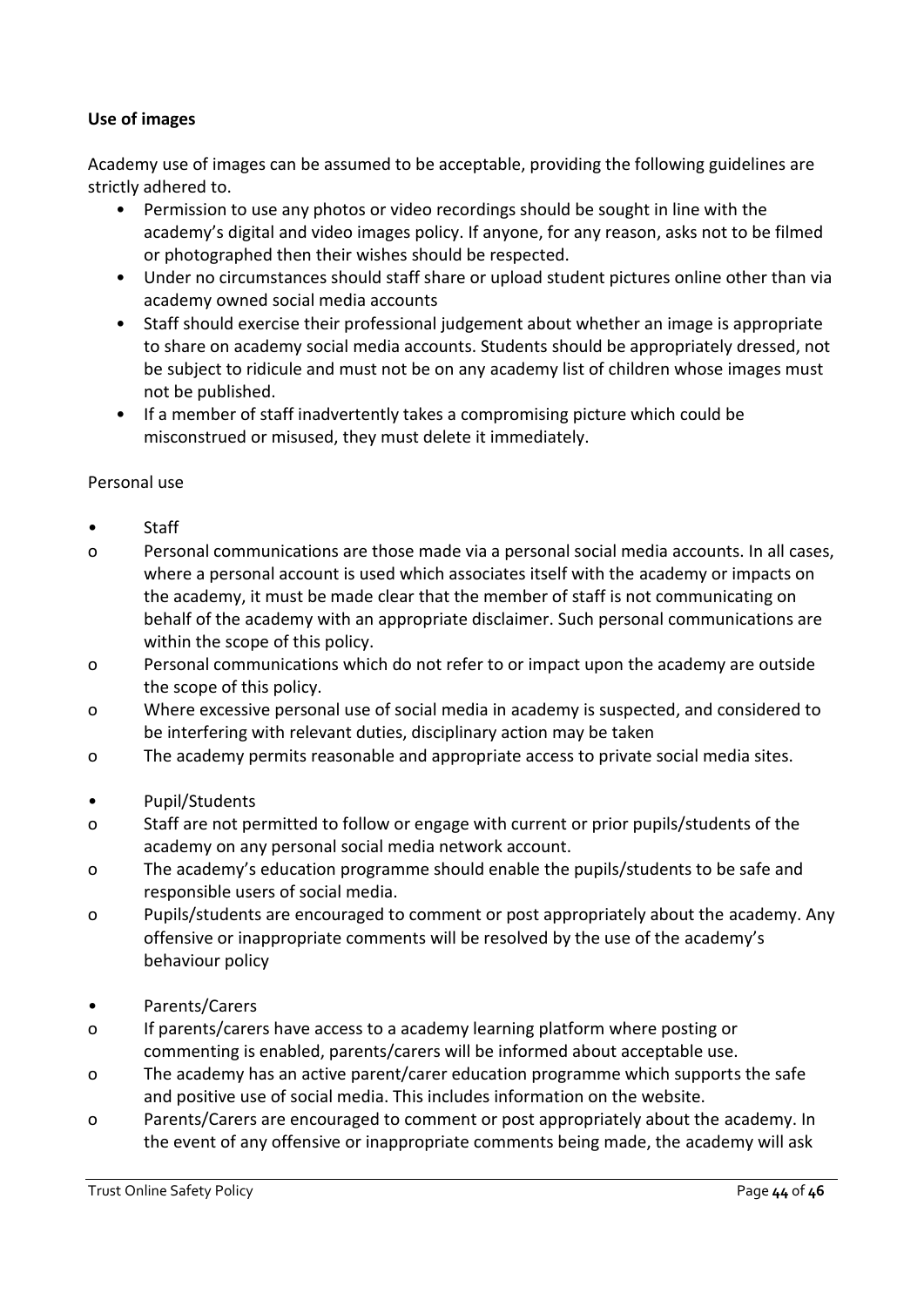the parent/carer to remove the post and invite them to discuss the issues in person. If necessary, refer parents to the academy's complaints procedures.

#### **Monitoring posts about the academy**

- As part of active social media engagement, it is considered good practice to pro-actively monitor the Internet for public postings about the academy.
- The academy should effectively respond to social media comments made by others according to a defined policy or process.

#### **Appendix**

Managing your personal use of Social Media:

- "Nothing" on social media is truly private
- Social media can blur the lines between your professional and private life. Don't use the academy logo and/or branding on personal accounts
- Check your settings regularly and test your privacy
- Keep an eye on your digital footprint
- Keep your personal information private
- Regularly review your connections keep them to those you want to be connected to
- When posting online consider; Scale, Audience and Permanency of what you post
- If you want to criticise, do it politely.
- Take control of your images do you want to be tagged in an image? What would children or parents say about you if they could see your images?
- Know how to report a problem

#### **Managing academy social media accounts**

#### **The Do's**

- Check with a senior leader before publishing content that may have controversial implications for the academy
- Use a disclaimer when expressing personal views
- Make it clear who is posting content
- Use an appropriate and professional tone
- Be respectful to all parties
- Ensure you have permission to 'share' other peoples' materials and acknowledge the author
- Express opinions but do so in a balanced and measured manner
- Think before responding to comments and, when in doubt, get a second opinion
- Seek advice and report any mistakes using the academy's reporting process
- Consider turning off tagging people in images where possible

#### **The Don'ts**

- Don't make comments, post content or link to materials that will bring the academy into disrepute
- Don't publish confidential or commercially sensitive material